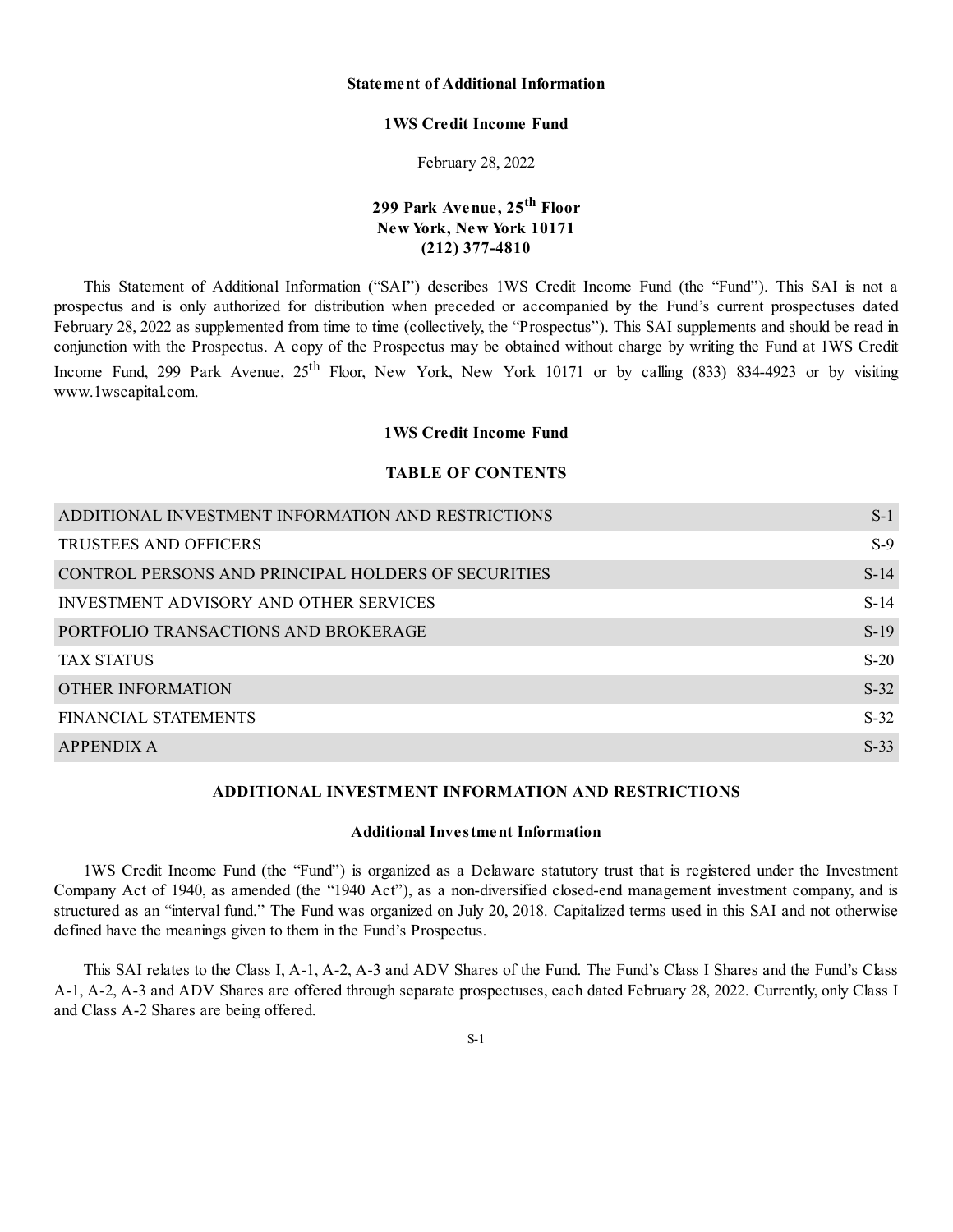The Prospectus discusses the investment objective of the Fund, as well as the principal investment strategies it employs to achieve its objective and the principal investment risks associated with those strategies. Additional information about the risks related to the Fund is described below.

#### **Additional Information about the Fund's Investments in Credit Investments**

When we invest in Credit Investments, we rely on the judgment of 1WS Capital Advisors, LLC (the "Adviser") about the credit quality of the issuer, borrower or obligor, and the relative value of their instruments. There is no guarantee that the Adviser's judgment will prove to be accurate.

**Bankruptcy Risk.** In the event that a borrower or obligor becomes subject to a bankruptcy proceeding, the Fund's investments in any Credit Investment that is an unsecured obligation of the borrower may be negatively impacted. If a borrower or obligor enters bankruptcy, an automatic stay of all proceedings against the borrower's or obligor's property will typically be granted. This stay will prevent the Fund or its agent from foreclosing on such property unless relief from the stay can be obtained from the bankruptcy court, and there is no guarantee that any such relief will be obtained. The Fund may incur significant legal fees and costs in attempting to obtain relief from a bankruptcy stay from the bankruptcy court and, even if such relief is ultimately granted, it may take several months or more to obtain. In addition, bankruptcy courts have broad powers to permit the sale of any real property free of any lien that the Fund or its agent may have, to compel the Fund or its agent to accept an amount less than the balance due under a Credit Investment and to permit the borrower or obligor to repay the Credit Investment over a term which may be substantially longer than the original term of the Credit Investment, all of which could negatively impact the value of the Fund's investments.

**Distressed and Defaulted Instruments or Special Situations Investments Risks.** The Fund may invest directly or indirectly in Credit Investments of financially distressed issuers, which involve substantial risks. The Fund may invest in or acquire Credit Investments of companies involved in or undergoing work-outs, liquidations, spinoffs, reorganizations, bankruptcies or other catalytic changes or similar transactions. Such investments may include debtor-in-possession financing. Distressed debt may present a substantial risk of default or may be in default at the time the Fund invests. The Fund may incur additional expenses to the extent it is required to seek recovery upon a default in the payment of principal or interest on its investments. In any reorganization or liquidation proceeding relating to an investment in a financially distressed issuer, the Fund may lose its entire investment or may be required to accept cash or securities with a value substantially less than its original investment. Among the risks inherent in investments in a troubled issuer is that it is often difficult to obtain information as to the true financial condition of the issuer. Further, distressed investing gives rise to the risks that the contemplated transaction will be unsuccessful, will be considerably drawn out over time or will result in a distribution of cash or a new security with a value less than the purchase price of the security or other financial instrument in respect of which such distribution is received. Similarly, if an anticipated transaction does not in fact occur, the Fund may be required to sell its investment at a loss or, if there is no secondary market for such investment, may be required to hold an investment with little or no value. When dealing with investments in distressed issuers, the Fund may also experience other risks, including legal difficulties and negotiations with creditors and other claimants. Because there is substantial uncertainty concerning the outcome of transactions involving the financially troubled issuers in which the Fund may invest, there is a potential risk of loss by the Fund of its entire investment in such issuers.

**Financial Institutions and Government Regulation.** The collapse of various large financial institutions and investment funds across the globe and widespread related losses resulted in a severe liquidity crisis throughout the global credit markets during the great financial crisis. Sectors of the credit markets continue to experience difficulty including the collateralized mortgage-backed securities and leveraged finance markets, along with various other areas of consumer finance. The lack of transparency and reliable pricing of assets resulted in some investors withdrawing from the markets for asset-backed securities and related securities. The resulting lack of liquidity was sufficiently widespread to cause credit issues in areas of the capital markets that have limited exposure to subprime mortgages and prompted central banks in the United States, the European Union, the United Kingdom and elsewhere to take action to attempt to ease these liquidity issues and also resulted in the United States experiencing a broad economic recession. Delinquencies and losses with respect to certain of these asset types, such as auto loans, increased and may continue to increase. High unemployment and the continued lack of availability of credit may lead to increased default rates on the collateral underlying many of these securities. As a result, this may adversely affect the performance and market value of the Fund.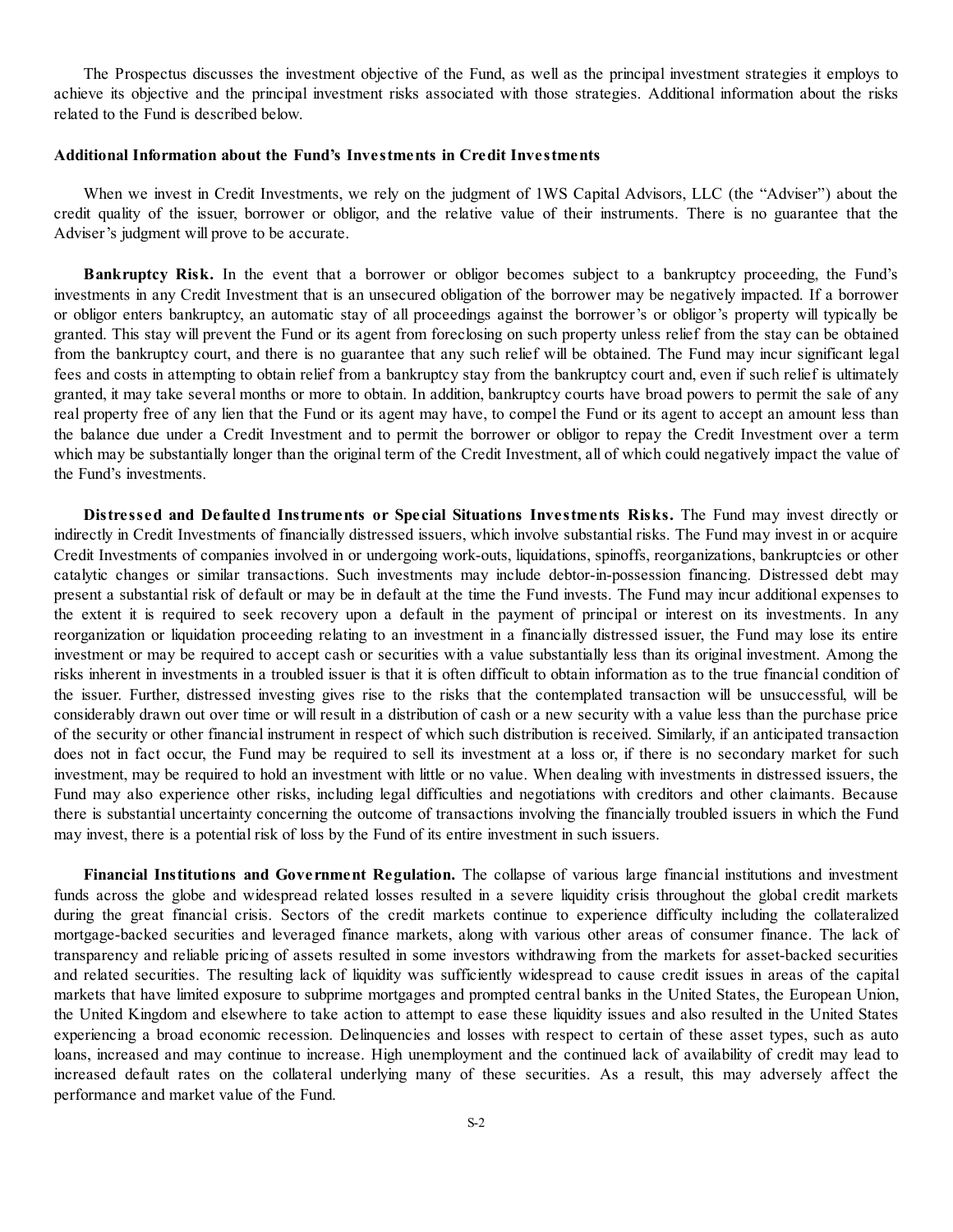The Dodd-Frank Wall Street Reform and Consumer Protection Act (the "Dodd-Frank Act"), which was signed into law in July 2010, has resulted in significant revisions of the U.S. financial regulatory framework. The Dodd-Frank Act covers a broad range of topics, including, among many others, a reorganization of federal financial regulators; a process designed to ensure financial systematic stability and the resolution of potentially insolvent financial firms; new rules for derivatives trading; the creation of the Consumer Financial Protection Bureau; the registration and regulation of private funds; the regulation of credit rating agencies; and new federal requirements for residential mortgage loans. The ultimate impact of the Dodd-Frank Act, and any resulting regulation, is not yet certain and issuers in which the Fund invests may also be affected by the new legislation and regulation in ways that are currently unforeseeable. Governments or their agencies also may acquire distressed assets from financial institutions and acquire ownership interests in those institutions. The long-term implications of government ownership and disposition of these assets are unclear, and may have positive or negative effects on the liquidity, valuation and performance of the Fund's portfolio holdings.

**Real Property Risks.** The Fund makes investments that are collateralized by real property. The value of the real property underlying a Credit Investment will be subject to the risks generally incident to the ownership of improved and unimproved real estate, such as changes in general or local economic conditions, increases in interest rates for real estate financing, physical damage that is not covered by insurance, zoning and entitlements.

Some borrowers may intend to use resale proceeds to repay their loans. A decline in property values could result in a loan amount that is greater than the property value, which could increase the likelihood of borrower default. The payment schedules with respect to many real estate-related loans are based on projected revenues generated by the property over the term of the loan. These projections are based on factors such as expected vacancy rates, expense rates and other projected income and expense figures relating to the property. The actual revenues generated by a property could fall short of projections, due to factors such as lower-than-expected rental revenues, or greater-than-expected vacancy rates or property management expenses. In such cases, a borrower may be unable to repay a loan. To the extent the Fund has exposure to construction or rehabilitation loans, it may be adversely impacted by, among other things, risks involving the timeliness of the project's completion, the integrity of appraisal values, whether or not the completed property can be sold for the amount anticipated and the length of the construction and/or sale process.

A borrower's ability to repay a Credit Investment relating to real property might also be adversely affected if toxic environmental contamination were to be discovered to exist on the property. Environmental contamination may give rise to a diminution in value of the underlying property or may lead to liability for clean-up costs or other remedial actions. The failure to perform the required remedial actions could, in some jurisdictions, give rise to a lien on mortgaged property to ensure the reimbursement of remedial costs, which could decrease the value of the property that serves as collateral.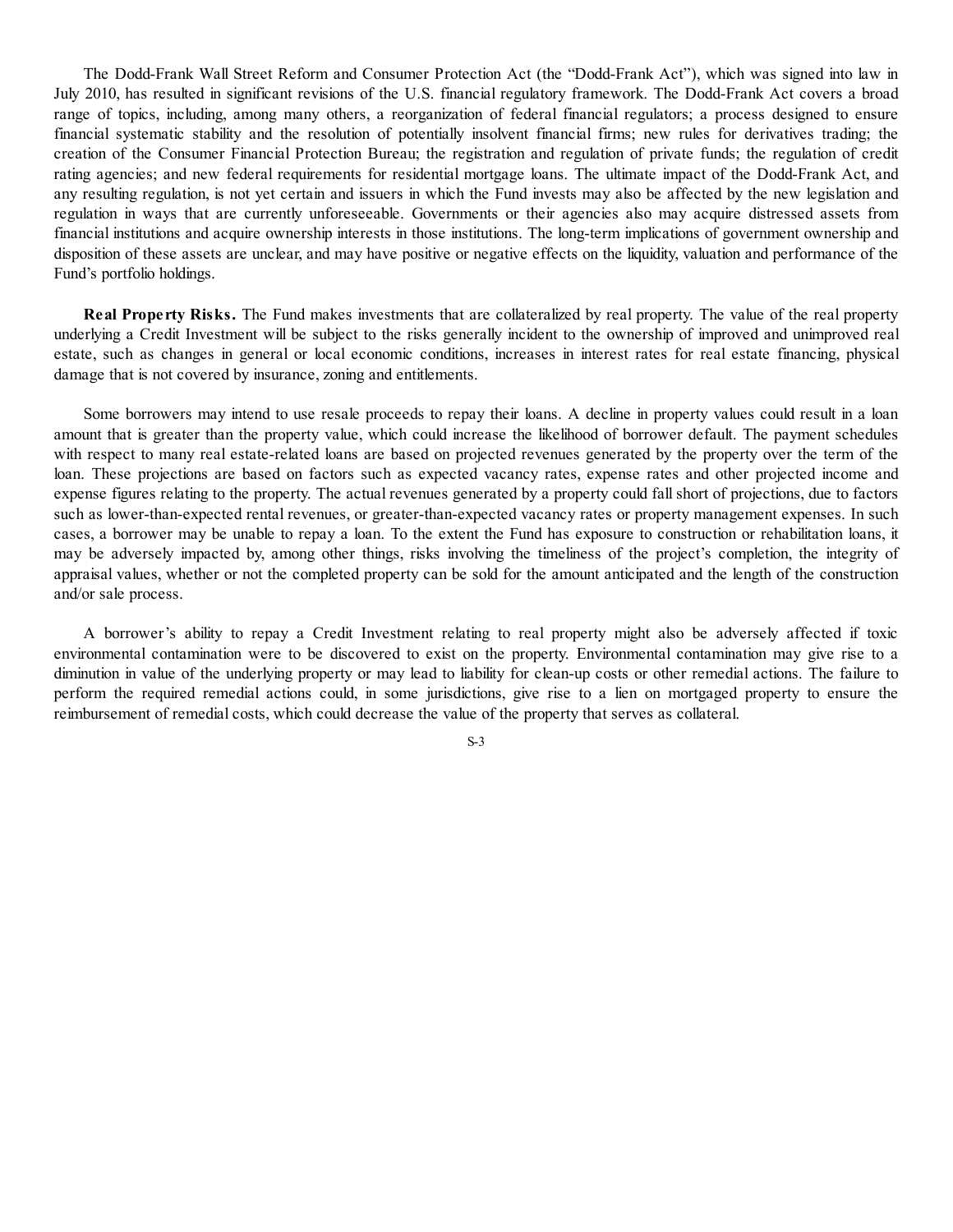The state of law is currently unclear as to whether and under what circumstances clean-up costs, or the obligation to take remedial actions, can be imposed on a secured lender. If the Fund or its agent does become liable for cleanup costs, it may bring an action for contribution against the current owners or operators, the owners or operators at the time of on-site disposal activity or any other party who contributed to the environmental hazard, but these persons or entities may be bankrupt or otherwise judgment-proof. Furthermore, an action against the borrower may be adversely affected by the limitations on recourse in the loan documents.

**Derivatives Risk.** In addition to the derivatives transactions described in the Prospectus, the Fund may also enter into derivatives contracts with respect to any security or other instrument in which it is permitted to invest or with respect to any related security, instrument or index ("reference instruments" or "reference securities"). The Fund may enter into a variety of derivative contracts such as futures contracts and swaps, put and call options or options on futures contracts or other derivatives. This universe of investments is subject to change under varying market conditions and as these instruments evolve over time. The Fund may enter into derivatives contracts with standardized terms and no or few special or unusual components, which are generally traded on an exchange, as well as derivatives with more complex features, such as caps, floors, knock-outs, look-backs or other "exotic" elements, singly or in combination, which are generally traded over the counter. Over-the-counter ("OTC") derivatives may be standardized or have customized features and may have limited or no liquidity. The Fund's derivatives contracts may be centrally cleared or settled bilaterally directly with a counterparty. The Fund's derivatives contracts may be cash or physically settled.

The derivatives contracts the Fund may enter into involve substantial risk. Derivatives typically allow the Fund to seek to increase or decrease the level of risk to which it is exposed more quickly and efficiently than transactions in other types of instruments. The Fund incurs costs in connection with opening and closing derivatives positions.

The use of derivatives can lead to losses because of adverse movements in the price or value of the reference instrument, due to failure of a counterparty or due to tax or regulatory constraints. Derivatives may create economic leverage in the Fund, which magnifies the Fund's exposure to the reference instrument and magnifies potential losses. When derivatives are used to gain or limit exposure to a particular market or market segment, their performance may not correlate as expected to the performance of such market, thereby causing the Fund to fail to achieve its original purpose for using such derivatives. A decision as to whether, when and how to use derivatives involves the exercise of specialized skill and judgment, and a transaction may be unsuccessful in whole or in part because of market behavior, unexpected events or the Adviser's failure to use derivatives effectively. Derivative instruments may be difficult to value, may be illiquid and may be subject to wide swings in valuation caused by changes in the value of the reference instrument.

The SEC recently adopted rules that change the framework for the permissible use of derivatives and short sales (and other similar transactions that can have a leveraging effect) by the Fund (the "New Derivatives/Short Sale Rule"). The new rules will limit funds' leverage risk based on value-at-risk ("VaR") and would generally limit the Fund's VaR so as not to exceed 200% of the VaR of a designated reference portfolio or 20% of the Fund's net assets. The Fund must adhere to the New Derivatives/Short Sale Rule by August 19, 2022 and until such adherence, the Fund will continue to adhere to existing SEC and SEC Staff positions governing derivatives, short sales and other leverage creating transactions. The New Derivatives/Short Sale Rule may restrict, and/or impose additional costs or other burdens upon, the Fund's participation in derivative transactions, short sales, and other leverage creating transactions.

**Operational Risk.** The Fund, its service providers and other market participants increasingly depend on complex information technology and communications systems to conduct business functions. These systems are subject to a number of different threats or risks that could adversely affect the Fund and its shareholders.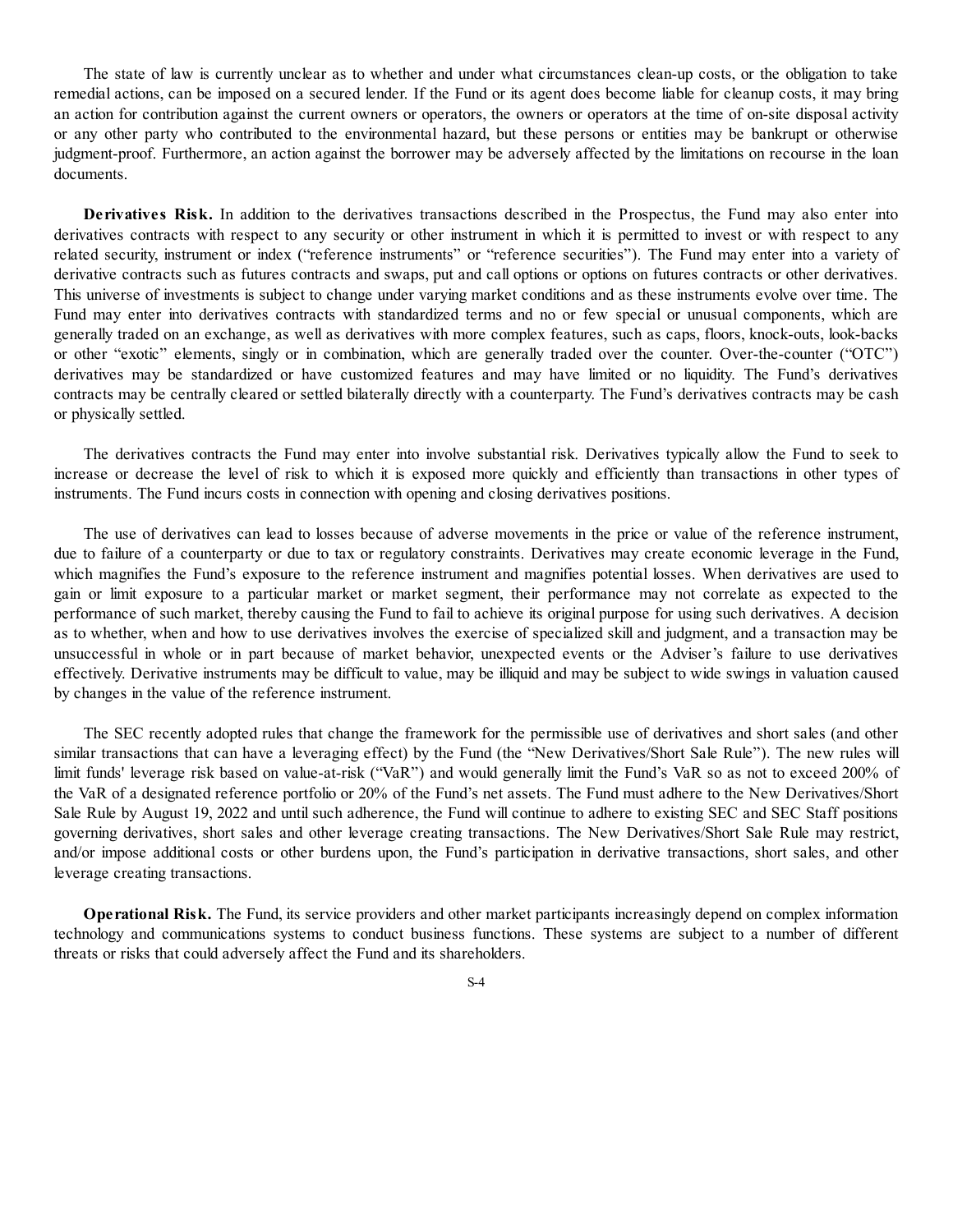For example, unauthorized third parties may attempt to improperly access, modify, disrupt the operations of or prevent access to these systems or data within them (a "cyber-attack"), whether systems of the Fund, the Adviser, the Fund's service providers, counterparties or other market participants. Power or communications outages, acts of God, information technology equipment malfunctions, operational errors (both human and systematic) and inaccuracies within software or data processing systems may also disrupt business operations or impact critical data. Market events also may occur at a pace that overloads current information technology and communication systems and processes of the Fund, the Adviser, the Fund's service providers or other market participants, impacting the ability to conduct the Fund's operations.

Cyber-attacks, disruptions or failures that affect the Adviser, the Fund's service providers or counterparties may adversely affect the Fund and its shareholders, including by causing losses for the Fund or impairing Fund operations. In addition, cyberattacks, disruptions, or failures may cause reputational damage and subject the Fund, the Adviser or the Fund's service providers to regulatory fines, litigation costs, penalties or financial losses, reimbursement or other compensation costs and/or additional compliance costs. The Fund, the Adviser and the Fund's service providers may also incur substantial costs for cybersecurity risk management in order to prevent or mitigate cyber security incidents, and the Fund and its shareholders could be negatively impacted as a result of such costs.

Similar types of operational (both human and systematic) and technology risks are also present for issuers of securities or other Credit Investments in which the Fund invests, which could result in material adverse consequences for such issuers and may cause the Fund's investments to lose value. In addition, cyber-attacks involving a Fund counterparty could affect such counterparty's ability to meet its obligations to the Fund, which may result in losses to the Fund and its shareholders. Furthermore, as a result of cyber-attacks, disruptions or failures, an exchange or market may close or issue trading halts on specific securities or the entire market, which may result in, among other things, the Fund's inability to buy or sell certain Credit Investments or to accurately price its investments. The Fund cannot directly control any cybersecurity plans or systems put in place by its service providers, Fund counterparties, issuers in which the Fund invests or securities markets and exchanges.

**Money Market Instruments.** The Fund can invest in money market instruments, which are U.S. dollar-denominated, highquality, short-term debt obligations, to provide liquidity, for temporary defensive purposes, or for other purposes. Money market instruments may have fixed, variable or floating interest rates. Examples of money market instruments include obligations issued or guaranteed by the U.S. government (or any of its agencies or instrumentalities); bank obligations, such as time deposits, certificates of deposit and bankers' acceptances; commercial paper; and variable amount master demand notes.

**Obligations Issued or Guaranteed by U.S. Government Agencies or Instrumentalities.** The Fund may invest in obligations issued or guaranteed by U.S. Government agencies or instrumentalities. These include direct obligations and mortgagerelated securities that have different levels of credit support from the U.S. government. Some are supported by the full faith and credit of the United States, such as Government National Mortgage Association pass-through mortgage certificates (called "Ginnie Mae"). Some are supported by the right of the issuer to borrow from the U.S. Treasury under certain circumstances, such as Federal National Mortgage Association bonds ("Fannie Mae") and Federal Home Loan Mortgage Corporation obligations ("Freddie Mac"). Others are supported only by the credit of the entity that issued them. Securities issued by Fannie Mae and Freddie Mac are also supported by commitments from the U.S. Treasury to purchase certain of those agencies' securities during market conditions in which the U.S. Treasury deems it necessary for the promotion of market stability. In September 2008, the Federal Housing Finance Agency, an independent regulatory agency, placed the Federal National Mortgage Corporation and Federal Home Loan Mortgage Corporation into conservatorship. The U.S. Department of Treasury also entered into a new secured lending credit facility with those companies and a preferred stock purchase agreement. Under the preferred stock purchase agreement, the Treasury will ensure that each company maintains a positive net worth. There can be no guarantee that this arrangement will remain in place.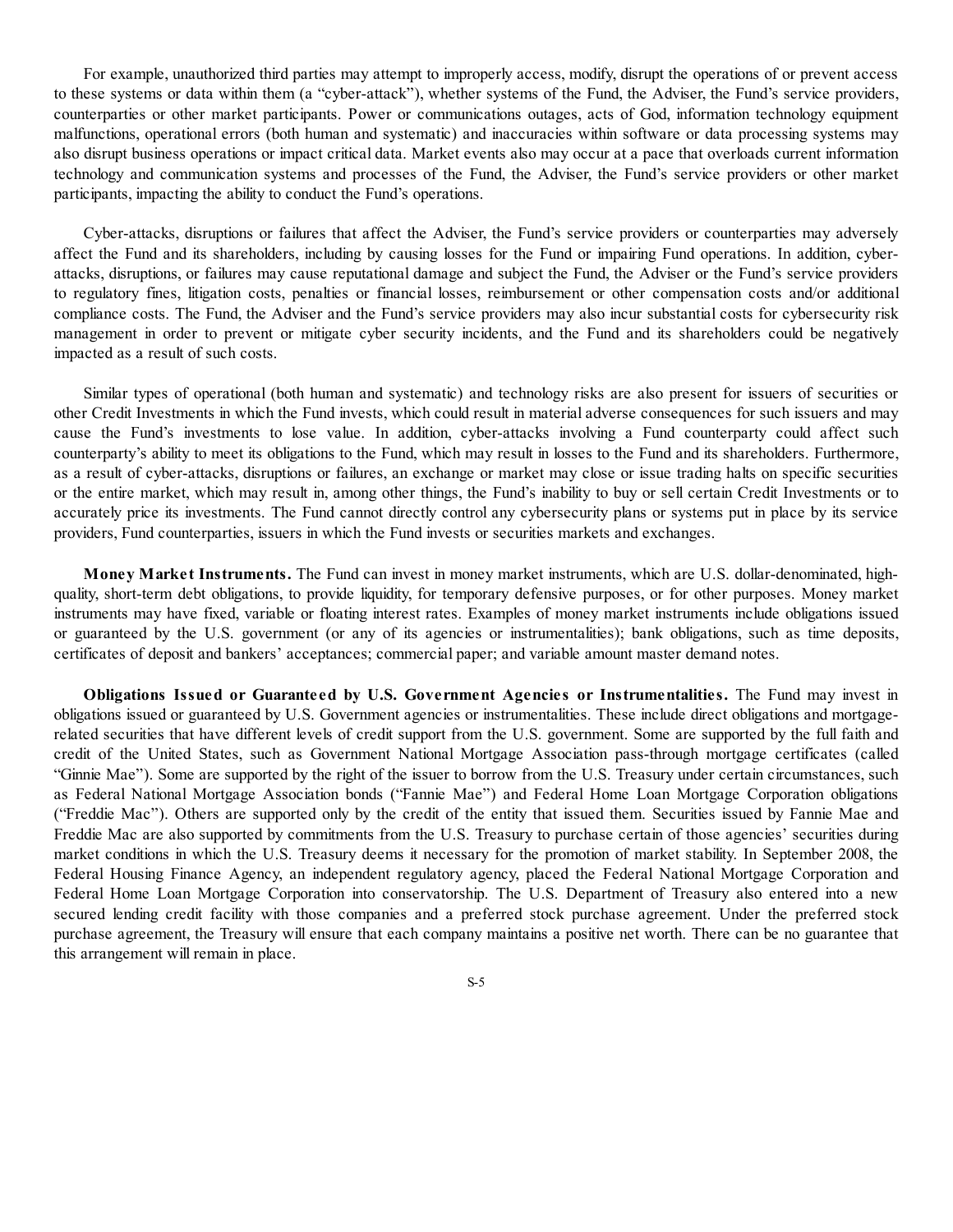**Portfolio Turnover.** A change in the securities held by the Fund is known as "portfolio turnover." If the Fund realizes capital gains when it sells investments, it generally must pay those gains to Shareholders, increasing its taxable distributions, including distributions of short-term capital gain, which are taxable as ordinary income to Shareholders. Increased portfolio turnover may also result in higher brokerage fees or other transaction costs, which can reduce the Fund's performance. Portfolio turnover will not be a limiting factor should the Adviser deem it advisable to purchase or sell securities.

**U.S. Treasury Obligations.** The Fund may also invest in U.S. Treasury obligations. These include Treasury bills (which have maturities of one year or less when issued), Treasury notes (which have maturities of one to ten years when issued), and Treasury bonds (which have maturities of more than ten years when issued). Treasury securities are backed by the full faith and credit of the United States as to timely payments of interest and repayments of principal. Similar to other issuers, changes to the financial condition or credit rating of a government may cause the value of the Fund's direct or indirect investment in Treasury obligations to decline. On August 5, 2011, S&P downgraded U.S. Treasury securities from AAA rating to AA+. A downgrade of the ratings of U.S. government debt obligations, which are often used as a benchmark for other borrowing arrangements, could result in higher interest rates for individual and corporate borrowers, cause disruptions in the international bond markets and generally have a substantial negative effect on the U.S. economy. A downgrade of Treasury securities from another ratings agency or a further downgrade beyond AA+ rating by S&P may cause the value of the Fund's Treasury obligations to decline.

The Fund can also buy or gain exposure to U.S. Treasury securities whose interest coupons have been "stripped" by a Federal Reserve Bank, zero-coupon U.S. Treasury securities described below, and Treasury Inflation-Protection Securities ("TIPS"). The U.S. Treasury securities called "TIPS" are designed to provide an investment that is not vulnerable to inflation. The interest rate paid by TIPS is fixed. The principal value rises or falls semi-annually based on changes in the published Consumer Price Index. If inflation occurs, the principal and interest payments on TIPS are adjusted to protect investors from inflationary loss. If deflation occurs, the principal and interest payments will be adjusted downward, although the principal will not fall below its face amount at maturity.

Any increase in the principal amount of an inflation-indexed bond will be considered taxable ordinary income, even though investors do not receive their principal until maturity.

**Zero-Coupon Securities.** The Fund can invest directly or indirectly in zero-coupon securities. Zero-coupon U.S. government securities will typically be U.S. Treasury notes and U.S. Treasury bonds that have been stripped of their interest coupons or certificates representing interests in those stripped debt obligations and coupons.

Zero-coupon securities do not make periodic interest payments and are sold at a deep discount from their face value at maturity. The buyer recognizes a rate of return determined by the gradual appreciation of the security, which is redeemed at face value on a specified maturity date. This discount depends on the time remaining until maturity, as well as prevailing interest rates, the liquidity of the security and the credit quality of the issuer. The discount typically decreases as the maturity date approaches.

Because zero-coupon securities pay no interest and compound semi-annually at the rate fixed at the time of their issuance, their value is generally more volatile than the value of other debt securities that pay interest. Their value may fall more dramatically than the value of interest-bearing securities when interest rates rise. When prevailing interest rates fall, zero-coupon securities tend to rise more rapidly in value because they have a fixed rate of return.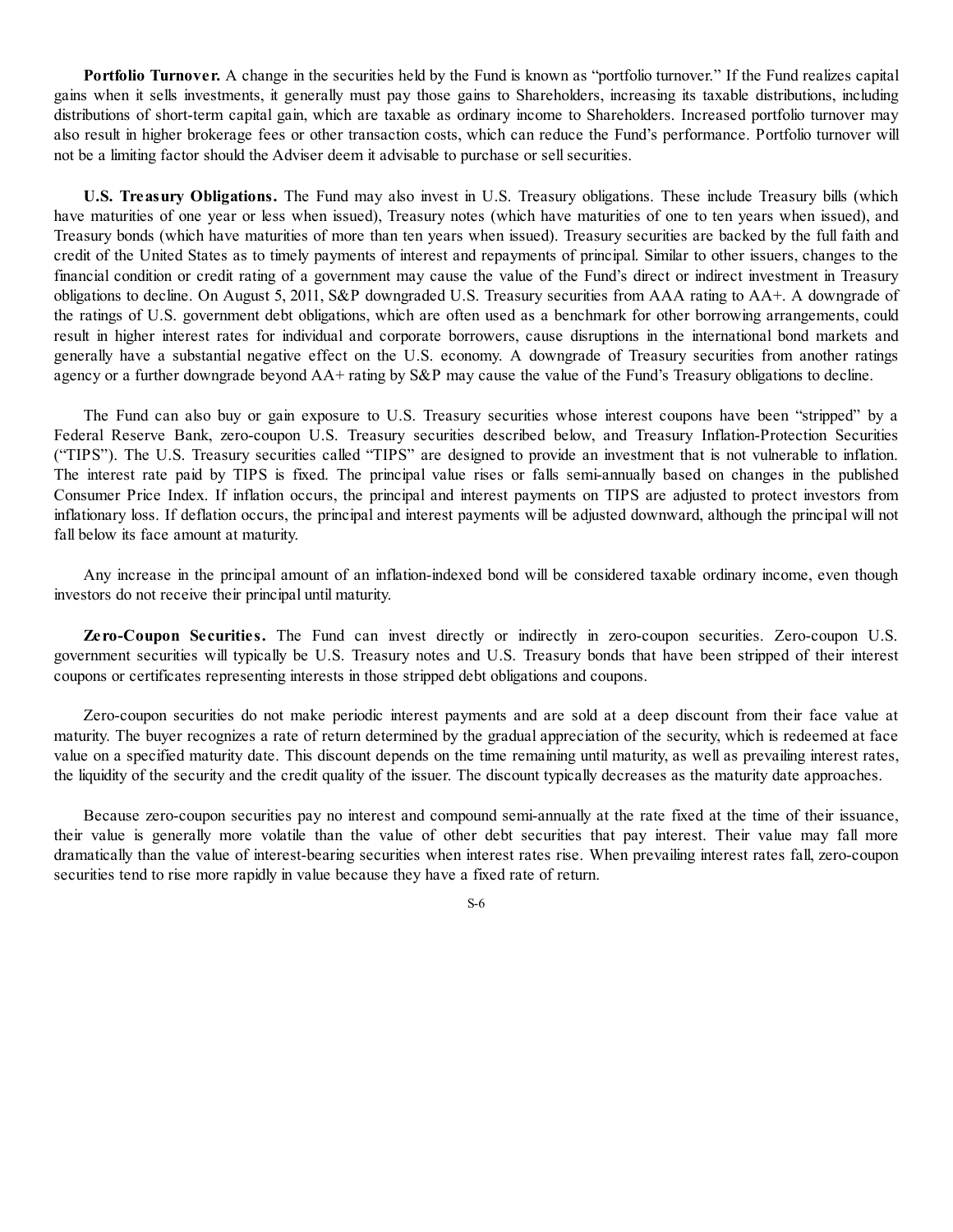The Fund's exposure to zero-coupon securities may cause the Fund to recognize income for federal income tax purposes without a corresponding receipt of cash; this can require the Fund to dispose of investments, including when not otherwise advantageous to do so, to meet distribution requirements.

The Fund may also obtain exposure to zero-coupon and delayed interest securities, and "stripped" securities of U.S. and foreign corporations and of foreign government issuers. These are similar in structure to zero-coupon and "stripped" U.S. government securities, but in the case of foreign government securities may or may not be backed by the "full faith and credit" of the issuing foreign government. Zero-coupon securities issued by foreign governments and by corporations will be subject to greater credit risks than U.S. government zero-coupon securities.

#### **Investment Restrictions**

#### **Fundamental Investment Restrictions of the Fund**

The following investment restrictions of the Fund are designated as fundamental policies and as such cannot be changed without the approval of the holders of a majority of the Fund's outstanding voting securities. Under the 1940 Act, a "majority" vote is defined as the vote of the holders of the lesser of: (a) 67% or more of the shares of the Fund present at a meeting if the holders of more than 50% of the outstanding shares are present or represented by proxy at the meeting; or (b) more than 50% of the outstanding shares of the Fund. Under these restrictions, the Fund:

- (1) may issue senior securities to the extent permitted by applicable law;
- (2) may borrow money to the extent permitted by applicable law;
- (3) may underwrite securities to the extent permitted by applicable law;
- (4) may purchase, sell or hold real estate to the extent permitted by applicable law;
- (5) may make or acquire loans and other Credit Investments to the extent permitted by applicable law;
- (6) may purchase and sell commodities to the extent permitted by applicable law; and
- (7) may not invest 25% or more of its total assets in a particular industry or group of industries (other than securities issued or guaranteed by the U.S. government or its agencies or instrumentalities), except that the Fund will concentrate (i.e., invest 25% or more of its assets collectively) in commercial or residential mortgage-backed securities and other mortgage- or real estate-related securities/instruments as a group, except that in future periods, due to adverse economic or related conditions in any of such industries (as determined by the Adviser), the Fund may not concentrate in this group of industries during such adverse periods. For purposes of this policy, the Fund will associate, to the extent practicable, each asset-backed security held by the Fund (not including for these purposes mortgage-related assets, in which the Fund has a policy to concentrate) with a particular "industry" associated with the type(s) of assets that collateralize the asset-backed security, as determined by the Adviser.

Where applicable, the foregoing investment restrictions shall be interpreted based on the applicable rules, regulations and pronouncements of the SEC and its staff.

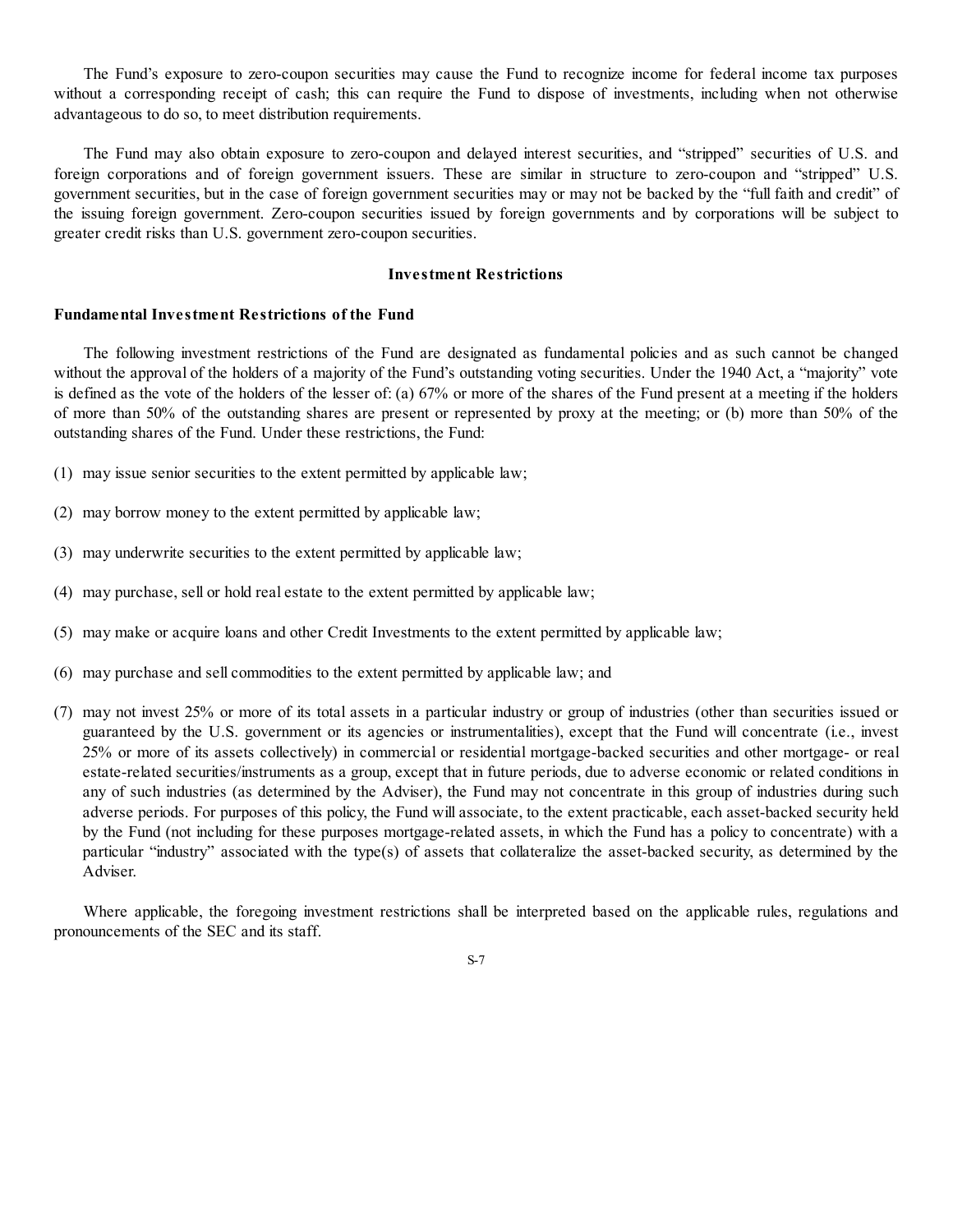The Fund has also adopted the following fundamental policies relating to repurchases of its shares:

- On a quarterly basis, the Fund will make an offer to repurchase between 5% and 25% of the outstanding shares from shareholders at a price equal to the NAV per share as of the Repurchase Pricing Date (a "Repurchase Offer"), pursuant to Rule 23c-3 under the 1940 Act, as it may be amended from time to time.
- The Fund will repurchase shares that are tendered by a specific date (the "Repurchase Request Deadline"). The Fund's Board will establish the Repurchase Request Deadline for each Repurchase Offer. The Repurchase Request Deadline will ordinarily be on a date within seven days before the date on which the Fund's NAV per share applicable to the Repurchase Offer is determined (the "Repurchase Pricing Date") but may be revised by the Adviser, in its sole discretion, based on factors such as market conditions, the level of the Fund's assets and shareholder servicing considerations, provided that the Board is notified of this change and the reasons for it.
- There will be a maximum 14 calendar day period (or the next business day if the 14th calendar day is not a business day) between the Repurchase Request Deadline and the Repurchase Pricing Date.

## **Summary of 1940 Act Restrictions on Certain Activities**

The fundamental investment limitations set forth above permit the Fund to engage in certain practices and purchase securities and other instruments as permitted by, or consistent with, the 1940 Act. Relevant limitations of the 1940 Act as they presently exist are described below. These limitations are based either on the 1940 Act itself, the rules or regulations thereunder or applicable orders of the SEC. In addition, interpretations and guidance provided by the SEC staff may be taken into account, where deemed appropriate by the Fund, to determine if a certain practice or the purchase of securities or other instruments is permitted by the 1940 Act, the rules or regulations thereunder or applicable orders of the SEC. As a result, the foregoing fundamental investment policies may be interpreted differently over time as the statute, rules, regulations or orders (or, if applicable, interpretations) that relate to the meaning and effect of these policies change.

Fundamental Investment Restriction (1). The ability of a closed-end fund to issue senior securities is circumscribed by complex regulatory constraints under the 1940 Act that restrict, for instance, the amount, timing, and form of senior securities that may be issued. Certain portfolio management techniques may be considered senior securities unless appropriate steps are taken to segregate the Fund's assets or otherwise cover its obligations. For example, to the extent the Fund covers its commitment under these transactions, including by the segregation of liquid assets, such instrument will not be considered a "senior security" by the Fund. Additionally, under the 1940 Act, a "senior security" does not include (i) any promissory note or other evidence of indebtedness issued in consideration of any loan, extension, or renewal thereof, made by a bank or other person and privately arranged, and not intended to be publicly distributed or (ii) any promissory note or evidence of indebtedness where such loan is for temporary purposes only and in an amount not exceeding 5% of the value of the total assets of the issuer at the time the loan is made. A loan is presumed to be for temporary purposes if it is repaid within sixty days and is not extended or renewed.

Fundamental Investment Restriction (2). The Fund may borrow money in an amount not exceeding 33 1/3% of its total assets (including the amount borrowed) less liabilities (other than borrowings) or in connection with engaging in transactions considered by the SEC to constitute a form of borrowing under the 1940 Act to the extent permitted by the Fund's investment objectives and policies.

Fundamental Investment Restriction (3). This restriction would permit the underwriting of securities to the extent permitted under the 1940 Act.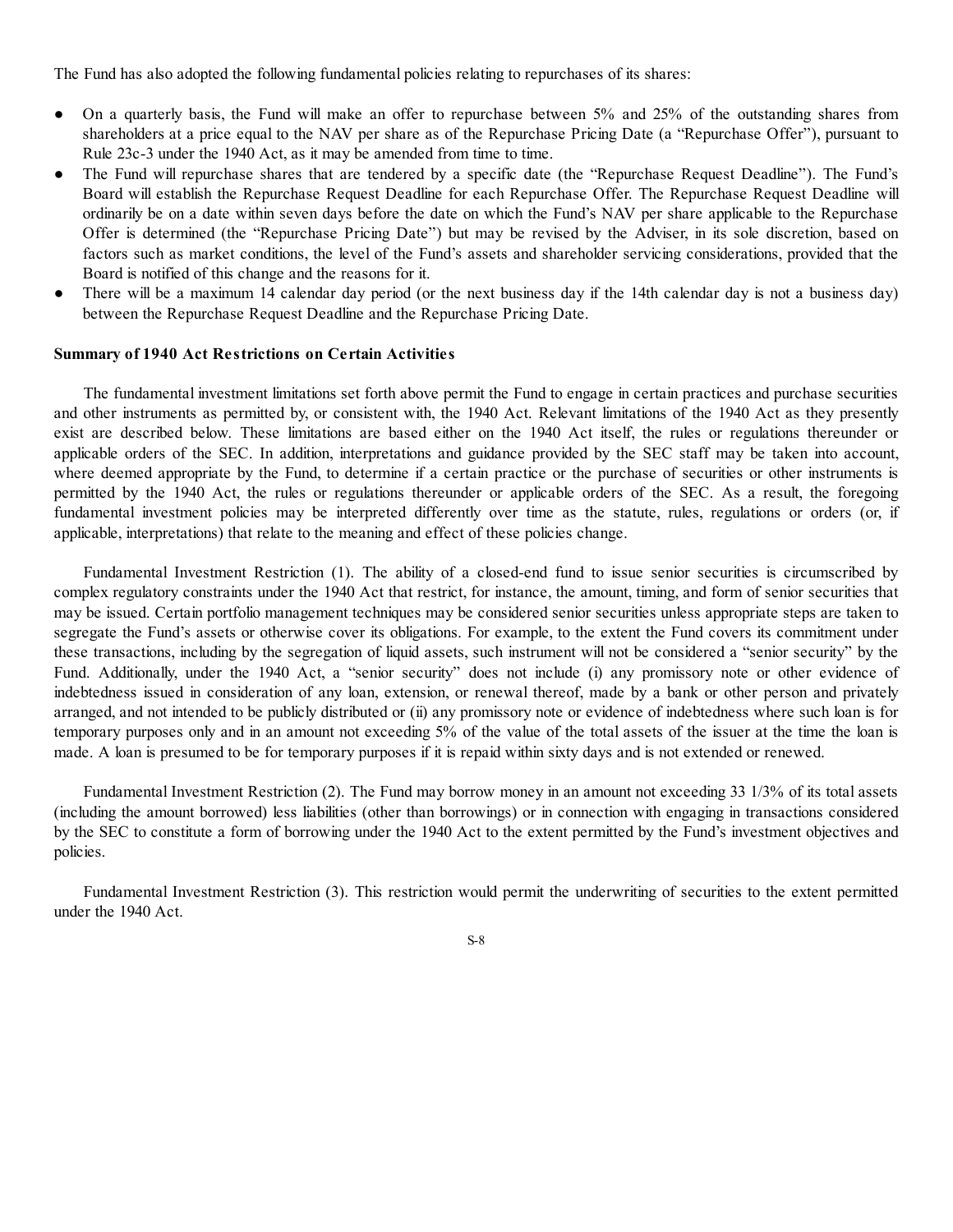Fundamental Investment Restriction (4). This restriction would permit the purchase, sale, or holding of real estate to the extent permitted under the 1940 Act. The Fund intends to purchase, sell or hold real estate to the extent consistent with the realestate related strategies described in "Investment Strategies and Policies" in the Prospectus.

Fundamental Investment Restriction (5). Under the 1940 Act, the Fund may only make or acquire loans and other Credit Investments if expressly permitted to do so by its investment policies. As set forth in "Investment Strategies and Policies" in the Prospectus, the Fund is permitted to make or acquire loans/Credit Investments. The Fund may not make loans to persons who control or are under common control with the Fund.

Fundamental Investment Restriction (6). This restriction would permit investment in commodities to the extent permitted under the 1940 Act. Commodities may be deemed to include any commodities contracts (including those with underlying bulk goods, such as grains, metals and foodstuffs), futures contracts and related options, options, and forward contracts. The 1940 Act does not directly limit the Fund's ability to invest directly in physical commodities. However, the Fund's direct and indirect investments in physical commodities may be limited by the Fund's intention to qualify as a regulated investment company, the Fund's investment strategy, and other regulatory requirements. While the Fund does not intend to invest, in any material respect, in physical commodities, the Fund may invest in derivatives that are regulated by the CFTC for the purpose identified in the Fund's investment strategies described above and in the Prospectus under "Investment Strategies and Policies."

# **TRUSTEES AND OFFICERS**

### **Board of Trustees**

The business and affairs of the Fund are managed under the oversight of the Board subject to the laws of the State of Delaware and the Fund's Agreement and Declaration of Trust (the "Declaration of Trust"). The Trustees are responsible for oversight of the practices and processes of the Fund and its service providers, rather than active management of the Fund, including in matters relating to risk management. The Trustees seek to understand the key risks facing the Fund, including those involving conflicts of interest, how Fund management identifies and monitors those risks on an ongoing basis; how Fund management develops and implements controls to mitigate those risks; and how Fund management tests the effectiveness of those controls. The Board cannot foresee, know or guard against all risks, nor are the Trustees guarantors against risk. The officers of the Fund conduct and supervise the Fund's daily business operations. Trustees who are not deemed to be "interested persons" of the Fund as defined in the 1940 Act are referred to as "Independent Trustees." Trustees who are deemed to be "interested persons" of the Fund are referred to as "Interested Trustees."

The Board meets as often as necessary to discharge its responsibilities. Currently, the Board conducts regular quarterly meetings, including in-person or telephonic meetings, and holds special in-person or telephonic meetings as necessary to address specific issues that require attention prior to the next regularly scheduled meeting. At these meetings, Fund officers provide the Board (or one of its committees) with written and oral reports on regulatory and compliance matters, operational and service provider matters, organizational developments, product proposals, audit results, and insurance and fidelity bond coverage. In addition, it is expected that the Independent Trustees meet at least annually to review, among other things, investment management agreements, service plans and related agreements, transfer agency agreements and certain other agreements, and to consider such other matters as they deem appropriate.

The only standing committees of the Board (fully comprised of Board members) are the Audit Committee and the Nominating Committee. The Audit Committee is comprised of the Independent Trustees. The Audit Committee has, as its primary purpose, oversight responsibility with respect to: (i) the adequacy of the Fund's accounting and financial reporting processes, policies and practices; (ii) the integrity of the Fund's financial statements and the independent audit thereof; (iii) the adequacy of the Fund's overall system of internal controls and, as appropriate, the internal controls of certain service providers and (iv) determining the qualification and independence of the Fund's independent auditors. To the extent there are Trustees who are not members of the Audit Committee, the Audit Committee members shall report its activities to the full Board on a regular basis and make such recommendations as the Audit Committee may deem necessary or appropriate. During the fiscal year ended October 31, 2021, the Audit Committee met three times.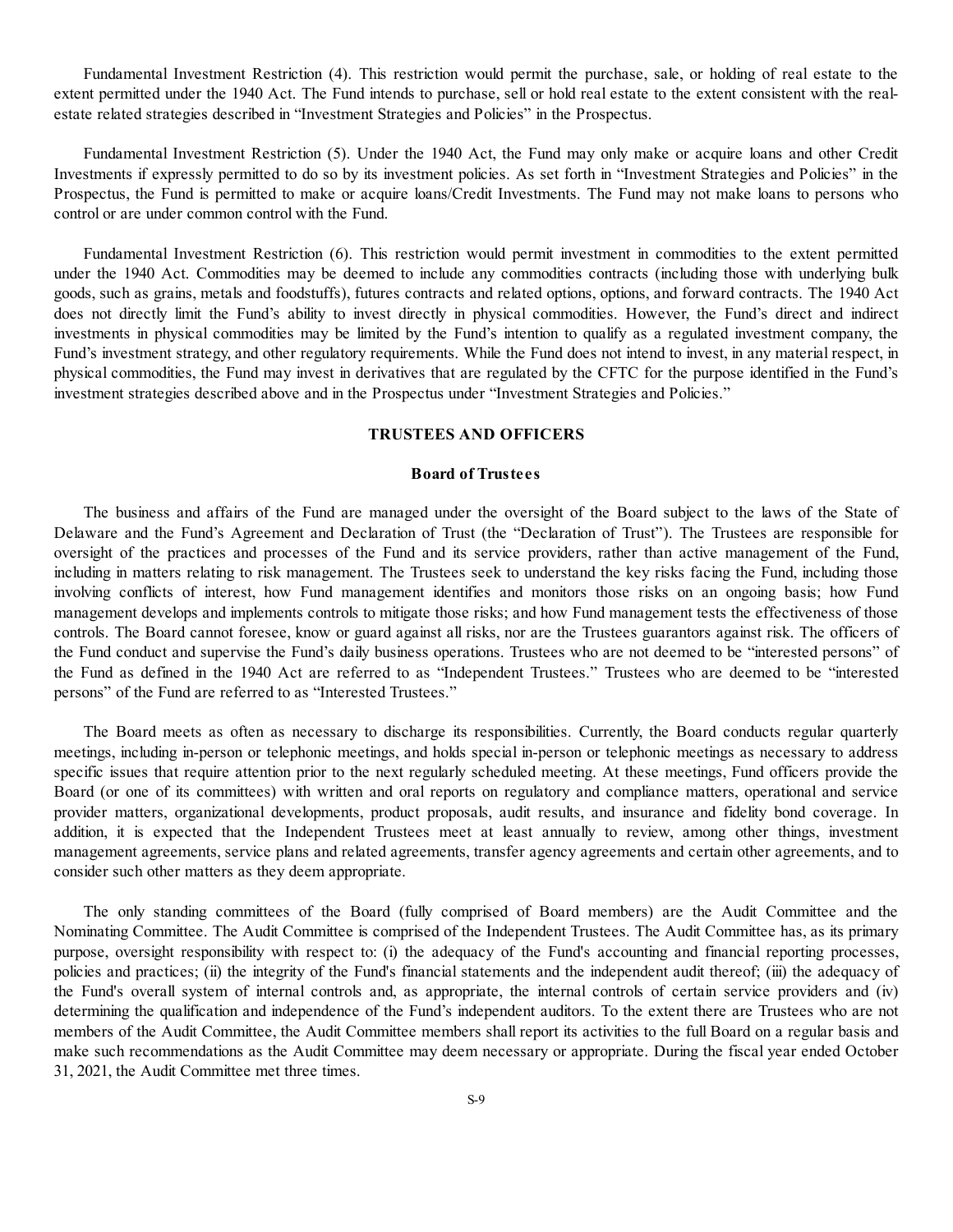The Nominating Committee is comprised of the Independent Trustees to which the discretion to select and nominate candidates to serve as Independent Trustees has been committed. While the Nominating Committee is responsible for the selection and nomination of the Fund's Independent Trustees, the Nominating Committee may consider nominations for the office of Independent Trustee made by shareholders in the Fund or by Fund management as it deems appropriate. Shareholders who wish to recommend a nominee should send nominations (that include biographical information and set forth the qualifications of the proposed nominee) to 1WS Credit Income Fund, 299 Park Avenue, 25th Floor, New York, New York 10171; Attention: Chief Executive Officer. During the fiscal year ended October 31, 2021, the Nominating Committee met one time.

The Board does not have a lead Independent Trustee. The Board's use of Committees (each of which is chaired by an Independent Trustee with substantial financial experience) and the chair's role as Chief Operating Officer of the Adviser, serve to enhance the Board's understanding of the operations of the Fund and the Adviser.

Although the Board does not have a formal diversity policy, the Board endeavors to comprise itself of members with a broad mix of professional and personal backgrounds. In forming the Board, the Trustees took into account the significant professional experiences of Mr. Morriss (CFO/closed-end fund audit committee chair experience and trustee of open-end fund complex) and Mr. Knetter (CEO of University Foundation and trustee of open-end fund complex). The Independent Trustees also considered that Mr. Locher is not an Independent Trustee, but recognized that he is the Chief Operating Officer of the Adviser's managing member and Chief Executive Officer of the Fund, and, as such, helps foster the Board's direct access to information regarding the Adviser and the Fund. In considering the candidacy of a prospective Independent Trustee, the Nominating Committee and the Board would take into account a variety of factors, including each nominee's professional background and experience.

**Information About Each Board Member's Experience, Qualifications, Attributes or Skills.** Board members of the Fund, together with information as to their positions with the Fund, principal occupations and other board memberships, are shown below. Unless otherwise noted, each Trustee has held each principal occupation and board membership indicated for at least the past five years. Each Trustee's mailing address is c/o 1WS Credit Income Fund, 299 Park Avenue, 25th Floor, New York, New York 10171.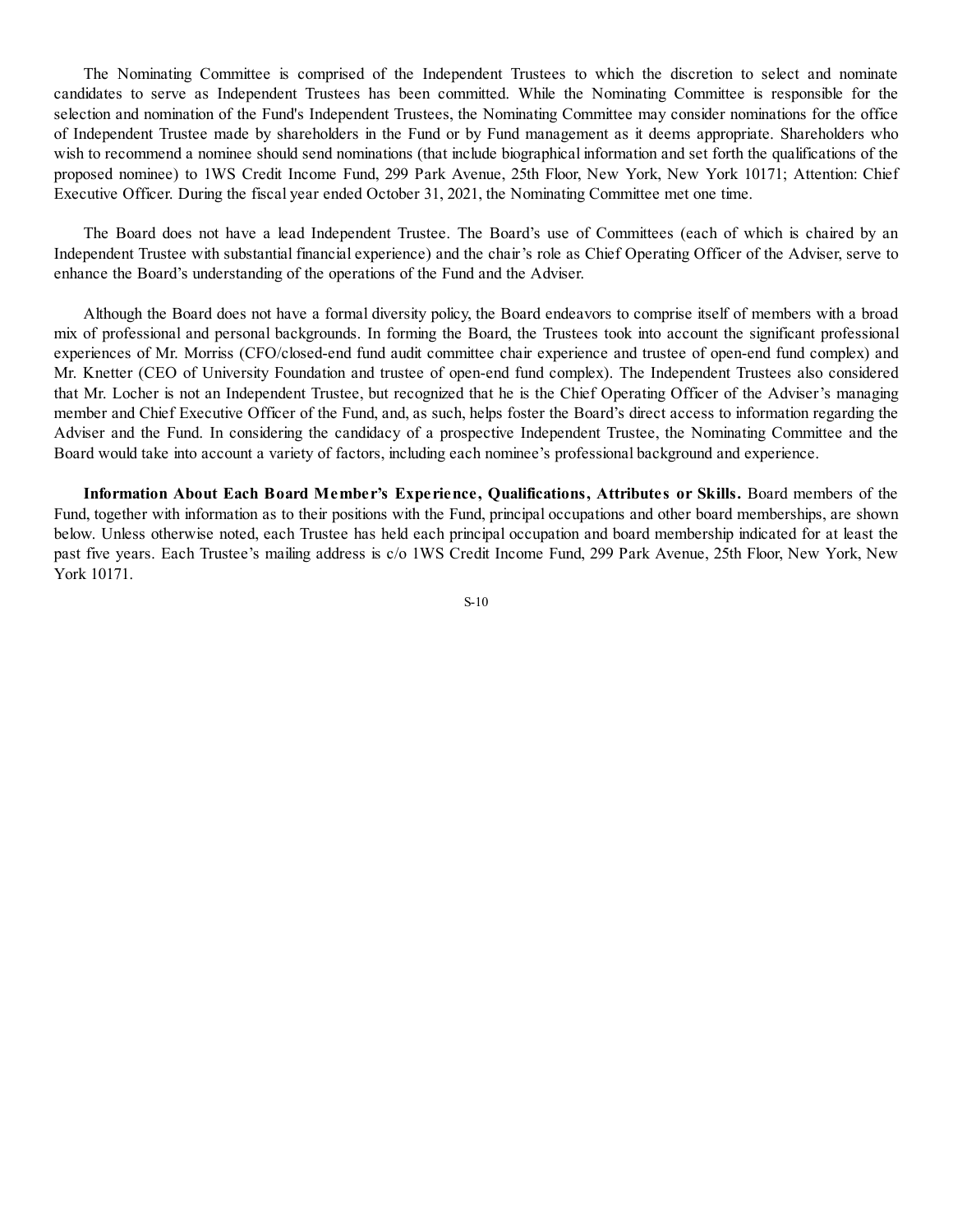# **Independent Trustees**

| <b>Name</b><br>(Year of Birth) | Position(s)<br>Held<br>with the<br><b>Fund</b> | Term of<br>Office<br>and Length of<br><b>Time</b><br>Served <sup>(1)</sup> | Principal<br>Occupation(s)<br>During the<br>Past 5 Years                                                                       | Number of<br><b>Portfolios</b><br>in the Fund<br>Complex<br>Overseen by<br>Trustee $^{(2)}$ | Other Directorships /<br><b>Trusteeships Held by</b><br><b>Trustee During the</b><br>Past 5 Years                                                                                                                                                                                                                                                               |
|--------------------------------|------------------------------------------------|----------------------------------------------------------------------------|--------------------------------------------------------------------------------------------------------------------------------|---------------------------------------------------------------------------------------------|-----------------------------------------------------------------------------------------------------------------------------------------------------------------------------------------------------------------------------------------------------------------------------------------------------------------------------------------------------------------|
| George W. Morriss<br>1947      | Trustee                                        | Indefinite/Since<br>Inception                                              | Adjunct Professor,<br>Columbia University<br>School of<br>International and<br>Public Affairs,<br>October 2012 - June<br>2018. | None $(3)$                                                                                  | Independent Trustee, Neuberger<br>Berman Mutual Funds (Since<br>2007); Independent Trustee and<br>chairman of the board, Thrivent<br>Church Loan and Income Fund<br>since 2018); formerly, Trustee,<br><b>Steben Alternative Investment</b><br>Funds, Steben Select Multi-<br>Strategy Fund, and Steben Select<br>Multi-Strategy Master Fund (2013<br>to 2017). |
| <b>Name</b><br>(Year of Birth) | Position(s)<br>Held<br>with the<br><b>Fund</b> | Term of<br>Office<br>and Length of<br><b>Time</b><br>Served <sup>(1)</sup> | Principal<br>Occupation(s)<br>During the<br>Past 5 Years                                                                       | Number of<br><b>Portfolios</b><br>in the Fund<br>Complex<br>Overseen by<br>Trustee $^{(2)}$ | Other Directorships /<br><b>Trusteeships Held by</b><br><b>Trustee During the</b><br>Past 5 Years                                                                                                                                                                                                                                                               |
| Michael M. Knetter<br>1960     | Trustee                                        | Inception                                                                  | Indefinite/Since President and Chief<br>Executive Officer,<br>University of<br>Wisconsin<br>Foundation, since<br>October 2010. | None $(3)$                                                                                  | Trustee, Neuberger Berman<br>Mutual Funds (since 2007); Board<br>Member, American Family<br>Insurance (a mutual company, not<br>publicly traded) (since 2009).                                                                                                                                                                                                  |
|                                |                                                |                                                                            | Interested Trustee <sup>(4)</sup>                                                                                              |                                                                                             |                                                                                                                                                                                                                                                                                                                                                                 |
|                                | Position(s)                                    | Term of<br>Office                                                          | Principal                                                                                                                      | Number of<br><b>Portfolios</b><br>in the Fund                                               | Other Directorships /                                                                                                                                                                                                                                                                                                                                           |

| Name<br>(Year of Birth) | Held<br>with the<br>Fund | and Length of<br>Time<br>$Served^{(1)}$ | Occupation(s)<br>During the<br>Past 5 Years             | Complex<br>Overseen by<br>Trustee $^{(2)}$ | <b>Trusteeships Held by</b><br><b>Trustee During the</b><br>Past 5 Years |
|-------------------------|--------------------------|-----------------------------------------|---------------------------------------------------------|--------------------------------------------|--------------------------------------------------------------------------|
| Kurt A. Locher          | Trustee                  | Inception                               | Indefinite/Since Chief Operating<br>Officer of OWS, the | None <sup>(3)</sup>                        | Director of One William Street<br>Capital Offshore Fund, Ltd. and        |
| 1966                    |                          |                                         | managing member of<br>the Adviser.                      |                                            | other affiliated private funds of<br>OWS.                                |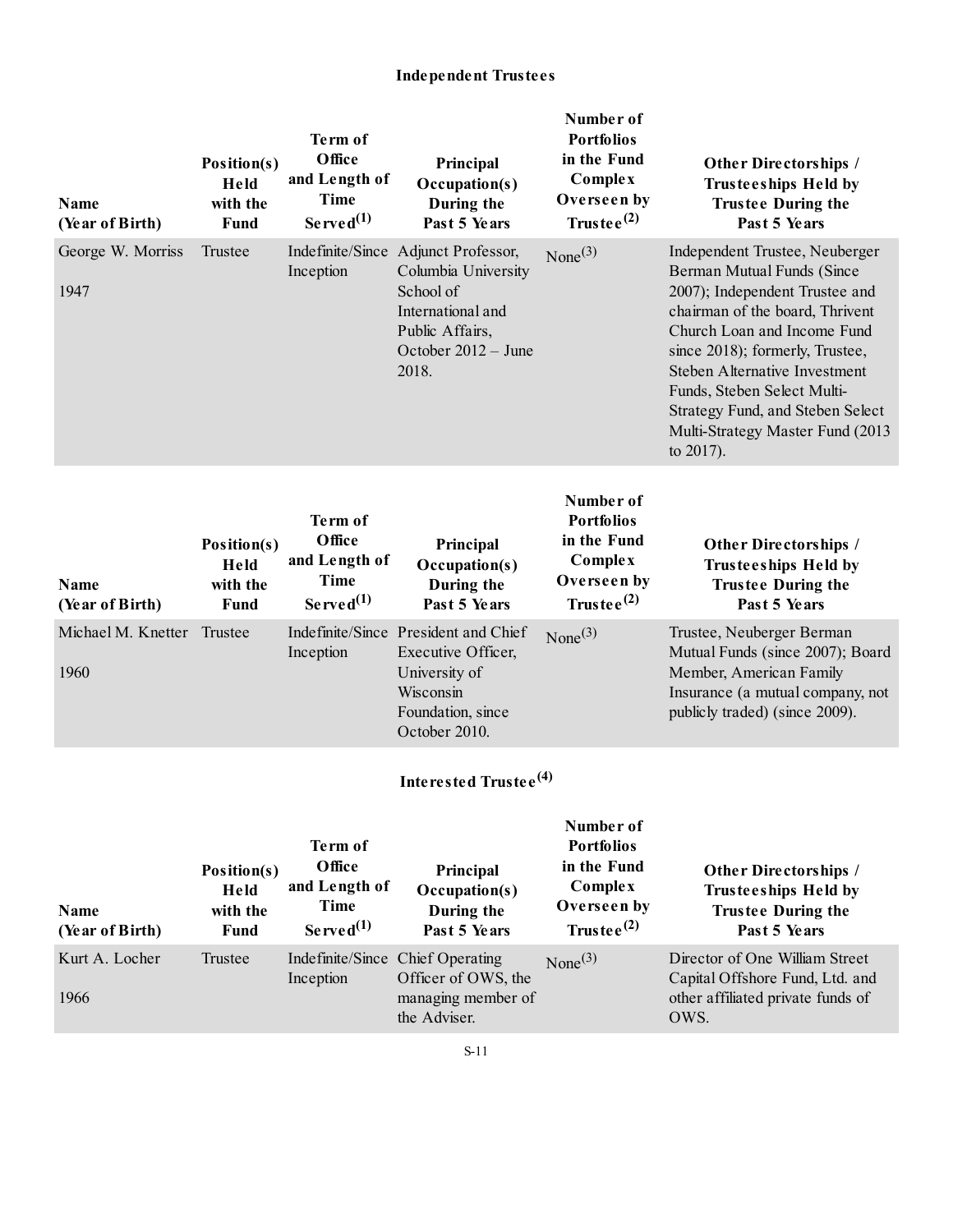- (1) Each Trustee serves until resignation or removal from the Board.
- (2) Fund Complex means any two or more registered investment companies that: (i) share the same investment adviser or principal underwriter; and (ii) hold themselves out to investors as related companies for purposes of investment and investor services. Currently, the Fund is not part of any "Fund Complex."
- (3) Other than the Fund.
- (4) Mr. Locher is an "interested person" of the Fund, as defined in Section 2(a)(19) of the 1940 Act, due to his position as a an officer of the Adviser and an officer of One William Street Capital Management, L.P., the managing member of the Adviser.

Each of the Trustees was elected to the Board by the sole shareholder of the Fund (the Adviser).

**Trustee Ownership of the Fund.** The following table shows the dollar range of equity securities owned by the Trustees in the Fund and in other investment companies overseen by the Trustee within the same family of investment companies as of December 31, 2021. Investment companies are considered to be in the same family if they share the same investment adviser or principal underwriter and hold themselves out to investors as related companies for purposes of investment and investor services. As of December 31, 2021, the Independent Trustees, and their immediate family members, did not beneficially own or own of record securities in the Adviser, OWS, the managing member of the Adviser, or any persons (other than registered investment companies) directly or indirectly controlling, controlled by or under common control with the Adviser or OWS.

|                             | Dollar Range of<br><b>Equity Securities</b><br>in the Fund | <b>Aggregate Dollar Range</b><br>of Equity Securities<br>in All Registered Investment<br><b>Companies Overseen by Trustee</b><br>in<br><b>Family of Investment Companies</b> |
|-----------------------------|------------------------------------------------------------|------------------------------------------------------------------------------------------------------------------------------------------------------------------------------|
| <b>Independent Trustees</b> |                                                            |                                                                                                                                                                              |
| George W. Morriss           | \$50,001-\$100,000                                         | \$50,001-\$100,000                                                                                                                                                           |
| Michael M. Knetter          | None                                                       | None                                                                                                                                                                         |
| Interested Trustee          |                                                            |                                                                                                                                                                              |
| Kurt A. Locher              | Over \$100,000                                             | Over \$100,000                                                                                                                                                               |

**Compensation of Board Members.** Through December 31, 2021 the Independent Trustees were each paid an annual retainer of \$15,000. Effective January 1, 2022, the annual retainer for each Independent Trustee was increased to \$20,000. Additionally, the Independent Trustees are each paid \$2,500 for each board meeting and \$1,000 for each committee meeting, and are reimbursed by the Fund for travel-related expenses incurred by such Trustees in providing services to the Fund. The Chair of each Committee of the Board is also paid an annual chair fee of \$5,000. The Trustees do not receive any pension or retirement benefits from the Fund.

The following table sets forth certain information regarding the compensation received by the Independent Trustees from the Fund for the fiscal period ended October 31, 2021. No compensation is paid by the Fund to Trustees who are "interested persons" (as defined by the 1940 Act) of the Fund or the Adviser.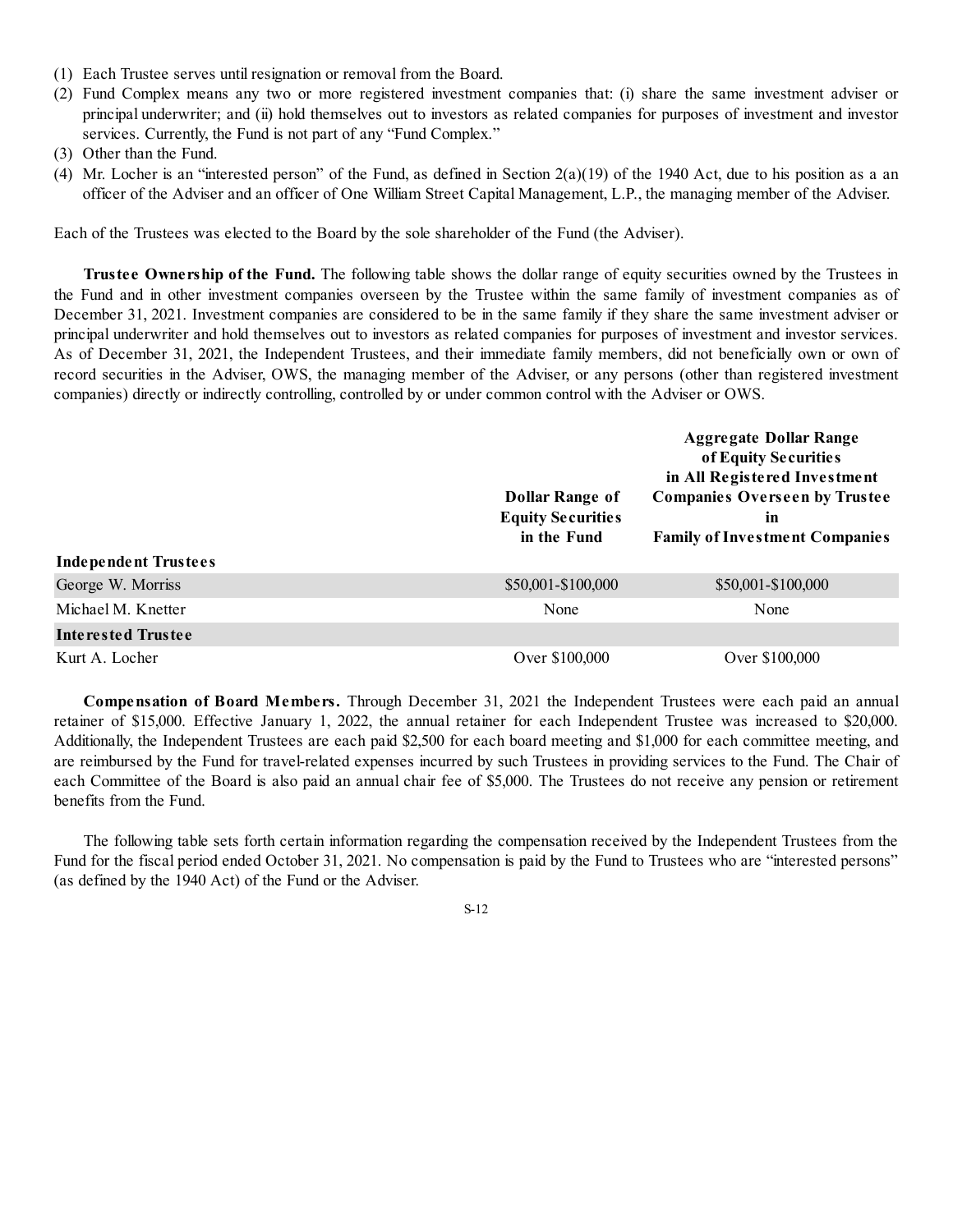|                             |                      |           | <b>Total</b>    |        |
|-----------------------------|----------------------|-----------|-----------------|--------|
|                             |                      |           | Compensation    |        |
|                             | <b>From Fund</b>     |           |                 |        |
|                             | Aggregate            |           | $Complex^{(1)}$ |        |
|                             | Compensation         |           | Paid to         |        |
| <b>Independent Trustees</b> | <b>From the Fund</b> |           | <b>Trustee</b>  |        |
| George W. Morriss           | \$                   | 34,000 \$ |                 | 34,000 |
| Michael M. Knetter          | S                    | 34,000    |                 | 34,000 |

# **Officers of the Fund**

| Name<br>(Year of Birth)<br>and Address <sup><math>(1)</math></sup> | <b>Position(s)</b> Held<br>with the Fund | <b>Term of Office</b><br>and Length of<br><b>Time Served</b> | <b>Principal Occupation(s) During Past 5 Years</b> |
|--------------------------------------------------------------------|------------------------------------------|--------------------------------------------------------------|----------------------------------------------------|
| Kurt A. Locher                                                     | Trustee and Chief                        | Indefinite/Since                                             | Chief Operating Officer of OWS, the managing       |
| (1966)                                                             | Executive Officer                        | Inception                                                    | member of the Adviser.                             |
| Stephanie Dolan                                                    | Chief Financial Officer                  | Indefinite/Since                                             | Chief Financial Officer/Controller of OWS, the     |
| (1963)                                                             |                                          | Inception                                                    | managing member of the Adviser                     |

(1) Each Officer's mailing address is c/o 1WS Credit Income Fund, 299 Park Avenue, 25th Floor, New York, New York 10171.

**Codes of Ethics.** Each of the Fund and the Adviser has adopted a code of ethics in accordance with Rule 17j-1 under the 1940 Act. These codes of ethics permit the personnel of these entities to invest in securities, including securities that the Fund may purchase or hold.

The codes of ethics can be reviewed and copied by visiting the SEC's Public Reference Room in Washington, D.C. Information on the operation of the Public Reference Room may be obtained by calling the SEC at (202) 551-8090. The codes of ethics are also available on the EDGAR database of the SEC's website at www.sec.gov. In addition, copies of the codes of ethics may be obtained, after mailing the appropriate duplicating fee, by writing to the SEC's Public Reference Section, 100 F Street, N.E., Washington, D.C. 20549, or by e-mail request to publicinfo@sec.gov.

**Proxy Voting Policies and Procedures.** Attached as Appendix A is the summary of the guidelines and procedures that the Adviser uses to determine how to vote proxies relating to portfolio securities, including the procedures that the Adviser uses when a vote presents a conflict between the interests of Fund shareholders, on the one hand, and those of the Adviser or any affiliated person of the Fund or the Adviser, on the other. This summary of the guidelines gives a general indication as to how the Adviser will vote proxies relating to portfolio securities on each issue listed. However, the guidelines do not address all potential voting issues or the intricacies that may surround individual proxy votes. For that reason, there may be instances in which votes may vary from the guidelines presented. Notwithstanding the foregoing, the Adviser always endeavors to vote proxies relating to portfolio securities in accordance with the Fund's investment objective. Information on how the Fund voted proxies relating to portfolio securities during the most recent prior 12-month period ending June 30 will be available without charge, (1) upon request, by calling (833) 834-4923 and (2) on the SEC's website at www.sec.gov.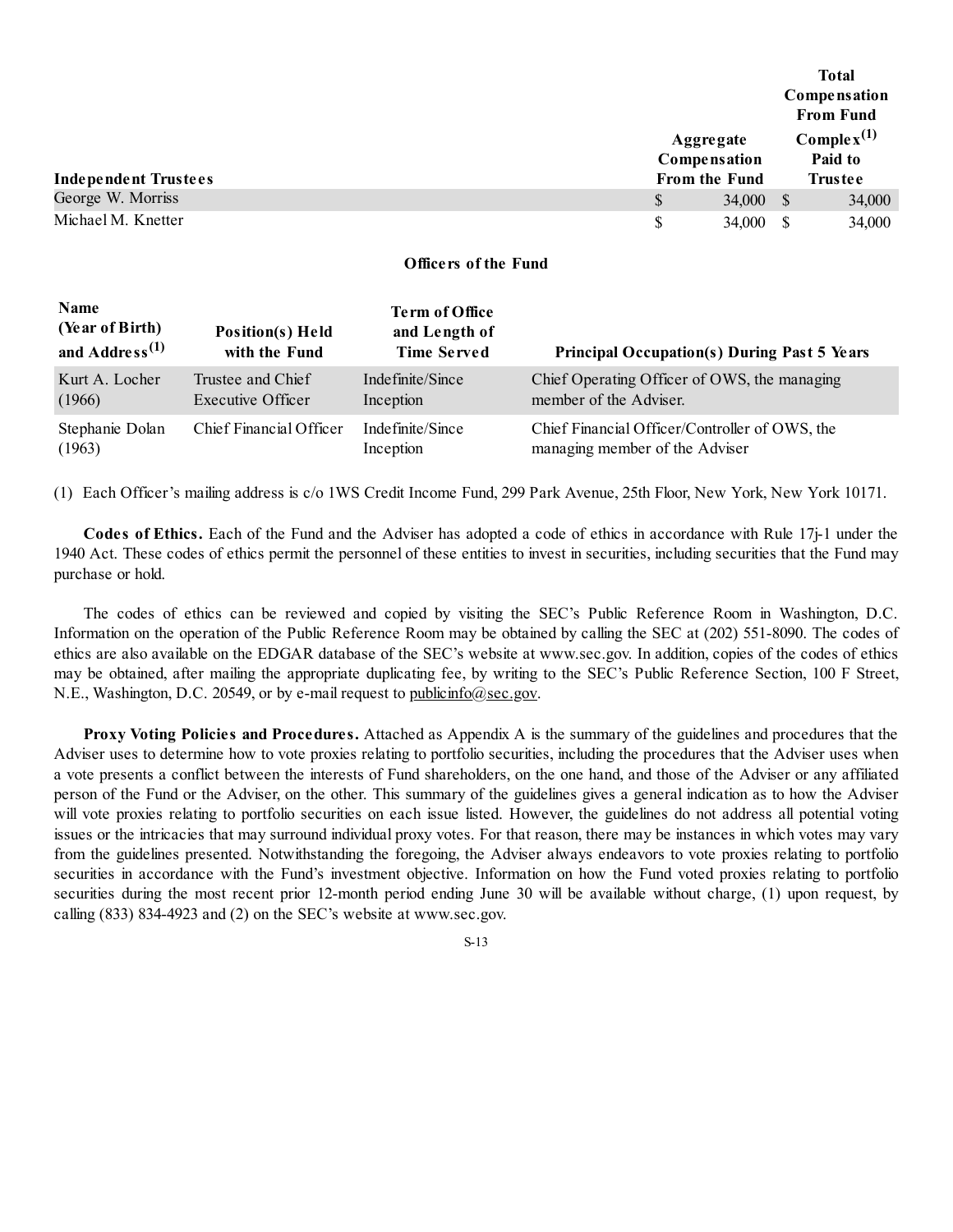#### **CONTROL PERSONS AND PRINCIPAL HOLDERS OF SECURITIES**

To the best knowledge of the Fund, the names and addresses of the record and beneficial holders of 5% or more of the outstanding shares of each class of the Fund and the percentage of the outstanding shares held by such holders are set forth below. Unless otherwise indicated below, the Fund has no knowledge as to whether all or any portion of the shares owned of record are also owned beneficially.

| Control Person Name<br>and Address                                                                    | Percentage Owned As of<br>January 31, 2022 | Class of Shares | Type of Ownership |
|-------------------------------------------------------------------------------------------------------|--------------------------------------------|-----------------|-------------------|
| ICHARLES SCHWAB & CO INC<br><b>SPECIAL CUSTODY</b><br>211 MAIN STREET<br>SAN FRANCISCO, CA 94105-1905 | 66.74%                                     | Class I         | <b>Beneficial</b> |
| NATIONAL FINANCIAL SERVICES<br><b>LLC</b><br>499 WASHINGTON BLVD<br>JERSEY CITY, NJ 07310-1995        | $17.42\%$                                  | Class I         | <b>Beneficial</b> |
| TD AMERITRADE, INC.<br>$200 S$ , $108$ <sup>TH</sup> AVENUE<br>OMAHA, NE 68154-2631                   | $7.47\%$                                   | Class I         | Beneficial        |
| <b>1WS CAPITAL ADVISORS LLC</b><br><b>299 PARK AVE FL 25</b><br>NEW YORK NY 10171-0017                | 99.06%                                     | Class $A-2$     | Direct            |

A control person is a person who owns, either directly or indirectly, beneficially more than 25% of the voting securities of a company. As of January 31, 2022, the name, address and percentage ownership of each entity or person that owned beneficially 25% or more of the outstanding shares of the Fund are as follows:

| Control Person Name<br>and Address                                                                          | Percentage Owned As of<br>January 31, 2022 | Type of Ownership |
|-------------------------------------------------------------------------------------------------------------|--------------------------------------------|-------------------|
| CHARLES SCHWAB & CO INC<br><b>SPECIAL CUSTODY</b><br>211 MAIN STREET<br><b>SAN FRANCISCO, CA 94105-1905</b> | 66.68%                                     | Beneficial        |

As of January 31, 2022, the Trustees and officers as a group owned of record or beneficially less than 1% of the shares of the Fund.

## **INVESTMENT ADVISORY AND OTHER SERVICES**

# **The Adviser**

Subject to the oversight of the Board of Trustees of the Fund (the "Board"), 1WS Capital Advisors, LLC, a Delaware limited liability company ("1WS" or the "Adviser"), serves as the Fund's investment adviser, pursuant to an investment advisory agreement (the "Advisory Agreement"). 1WS is a Delaware limited liability company that is registered as an investment adviser with the Securities and Exchange Commission (the "SEC") under the Investment Advisers Act of 1940 (the "Advisers Act"). The Adviser is controlled by its managing member, OWS, a Delaware limited partnership, which is registered with the SEC as an investment adviser. David Sherr ultimately controls OWS. The Advisory Agreement was most recently re-approved by the Board (including a majority of the Trustees who are not "interested persons" (as defined in the 1940 Act) of the Fund (the "Independent Trustees")), at a meeting held on October 19, 2021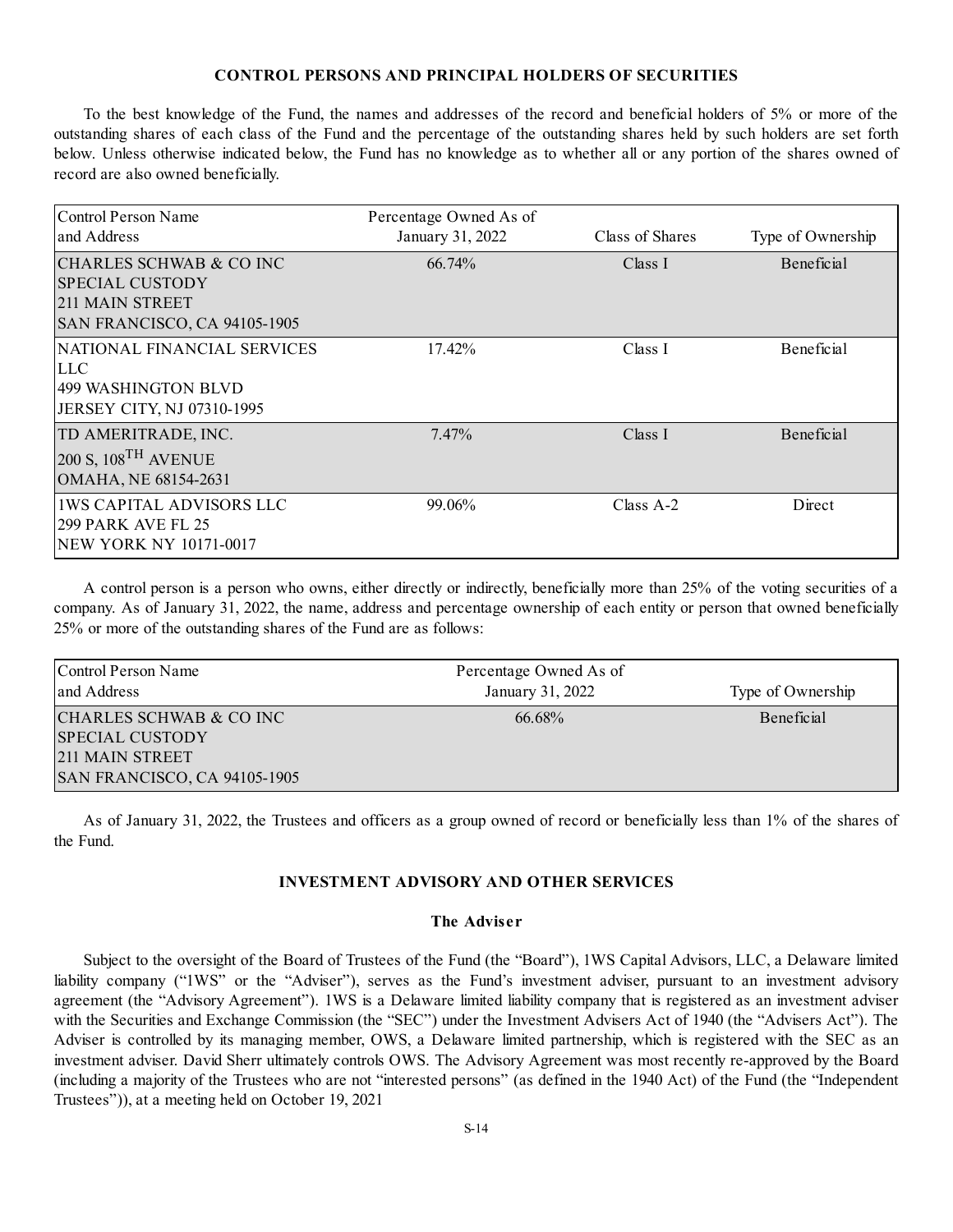The Advisory Agreement, dated December 14, 2018 had an initial term of two years from its effective date and continues in effect with respect to the Fund (unless terminated sooner) if its continuance is specifically approved at least annually by the affirmative vote of: (i) a majority of the Independent Trustees, cast in person at a meeting called for the purpose of voting on such approval; and (ii) a majority of the Board or the holders of a majority of the outstanding voting securities of the Fund. The investment advisory agreement may nevertheless be terminated at any time without penalty, on 60 days' written notice, by the Board, by vote of holders of a majority of the outstanding voting securities of the Fund, or by the Adviser. The Advisory Agreement terminates automatically in the event of its assignment (as defined in the 1940 Act). A discussion regarding the basis for the Board's approval of the Advisory Agreement and the factors considered by the Board is available in the Fund's annual report to shareholders for the period ended October 31, 2021.

The Adviser is responsible for: (i) developing and implementing the Fund's investment program, (ii) managing the Fund's investment portfolio and making all decisions regarding the purchase and sale of investments for the Fund, and (iii) providing various management and administrative services to the Fund.

Those certain management and administrative services provided by the Adviser (or an affiliate) include assisting the Fund in selecting, and monitoring the quality of services provided by, the Fund's administrator, custodian, transfer agent, and other organizations that provide services to the Fund. In addition, the Adviser (or an affiliate) provides office space, facilities, equipment and other support services and personnel as necessary to operate the Fund. The Adviser is also responsible for providing additional management and administrative services as may reasonably be required in connection with the business affairs and operations of the Fund beyond those furnished by the Fund's administrator.

The Advisory Agreement provides for indemnification by the Fund of the Adviser and its affiliates from any and all costs, losses, claims, damages or liabilities, joint or several, including reasonable attorneys' fees and disbursements incurred by them resulting in any way from their performance or non-performance of their duties with respect to the Fund. Indemnification is only available to the extent the cost, loss, claim, damage or liability did not result from willful misfeasance, bad faith or gross negligence in the performance by the persons seeking indemnification of their duties, or the reckless disregard of their obligations and duties, under the Advisory Agreement.

In consideration of the management services provided by the Adviser, the Fund pays the Adviser a monthly Management Fee computed at the annual rate of 1.50% of the Fund's daily gross assets. Though, for the one-year period beginning on March 1, 2022, the Adviser voluntarily agreed to reduce the Management Fee to 1.25% of the Fund's daily gross assets. This fee is accrued daily as an expense to be paid out of the Fund's assets and will have the effect of reducing the net asset value of the Fund. In addition, through March 1, 2023, as described in the Prospectus, the Adviser has entered into an expense limitation agreement (the "ELA") with the Fund to waive the fees payable to it under the Advisory Agreement or to pay or absorb ordinary operating expenses of the Fund, including, without limitation, organization and offering expenses (excluding brokerage and transactional expenses; borrowing and other investment-related costs and fees including interest and commitment fees; short dividend expense; acquired fund fees; taxes; litigation and indemnification expenses; judgments; and extraordinary expenses not incurred in the ordinary course of the Fund's business – collectively, the "Exclusions"), to the extent necessary to limit the Other Expenses of the Fund less the Exclusions to 0.50% of the gross assets for the Fund. Pursuant to the ELA, the Adviser shall be permitted to recoup in later periods Fund expenses that the Adviser has paid or otherwise borne (whether through reduction of its Management Fee or otherwise) to the extent that the expenses for the Fund fall below the annual limitation rate in effect at the time of the actual waiver/reimbursement and to the extent that they do not cause the Fund to exceed the annual rate in effect at the time of the recoupment. Under the ELA, the Adviser is not permitted to recoup such expenses beyond three years from the date on which the Adviser reduced a fee or reimbursed an expense.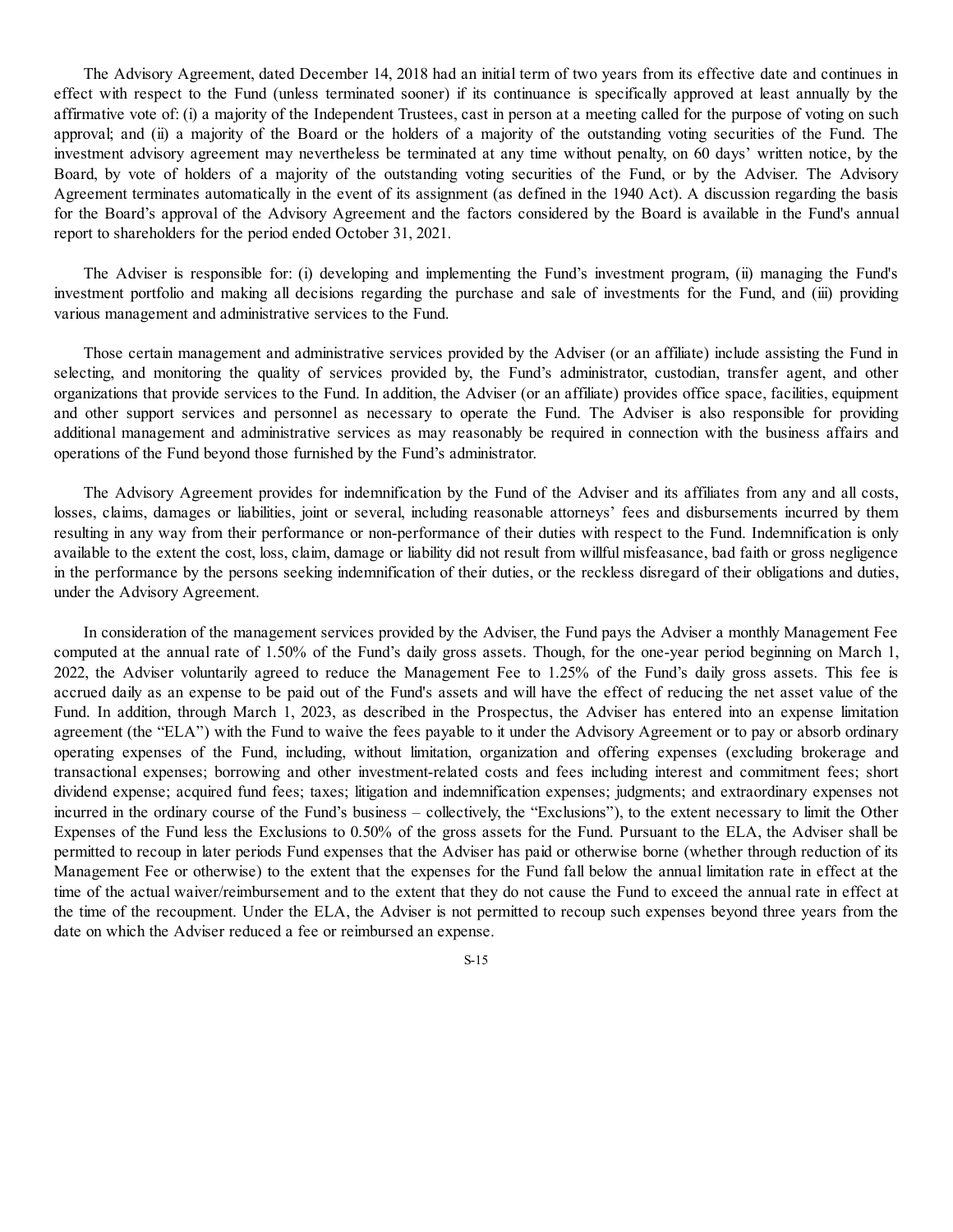For the fiscal years ended October 31, 2021 and October 31, 2020, and during the period from March 4, 2019 (commencement of operations) through October 31, 2019, the Fund paid \$1,749,428, \$1,093,971, and \$344,878 in advisory fees to the Adviser (after taking into account the voluntary waiver taken on by the Adviser), respectively.

## **Portfolio Manager**

David Sherr is the Portfolio Manager of the Fund. The following table sets forth certain additional information with respect to David Sherr. The information is as of October 31, 2021.

## **Other Accounts Managed by the Portfolio Manager**

The table below identifies the number of other accounts for which David Sherr has day-to-day management responsibilities and the total assets in such accounts, within each of the following categories: registered investment companies, other pooled investment vehicles, and other accounts.

|                   | Registered Investment<br><b>Companies</b> |                                                                   | <b>Other Pooled</b><br><b>Investment Vehicles</b> |                                      | <b>Other Accounts</b> |                                      |
|-------------------|-------------------------------------------|-------------------------------------------------------------------|---------------------------------------------------|--------------------------------------|-----------------------|--------------------------------------|
| Portfolio Manager |                                           | <b>Number of Total Assets Number of</b><br>Accounts (in millions) | Accounts                                          | <b>Total Assets</b><br>(in millions) | Number of<br>Accounts | <b>Total Assets</b><br>(in millions) |
| David Sherr       | None                                      | $^{\circ}$                                                        | 7(1) S                                            | 5,305                                | $2(2)$ \$             | 305                                  |

(1) Five accounts invested in pooled investment vehicles of total market value \$5.085 billion are subject to a performance-based advisory fee.

(2) One separately managed account of total market value of \$273 million is subject to a performance-based advisory fee.

## **Potential Conflicts of Interest**

The Adviser (which includes its managing member, OWS, as applicable) and the Fund have adopted compliance policies and procedures that are designed to avoid, mitigate, monitor and oversee areas that could present potential conflicts of interest. The Adviser attempts to address these potential conflicts of interest through various compliance policies. For example, the Adviser has adopted investment allocation procedures that are designed to facilitate the fair allocation of limited investment opportunities among multiple clients and/or affiliates (collectively referred to as "clients"). Allocations are reviewed on a periodic basis as part of the Adviser's trade oversight procedures in an attempt to ensure fairness over time across clients and to monitor whether any client is systematically favored over time in contravention of the Adviser's trade allocation policy. There is no guarantee, however, that the policies and procedures adopted by the Adviser and the Fund will be able to detect and/or prevent every situation in which an actual or potential conflict may appear.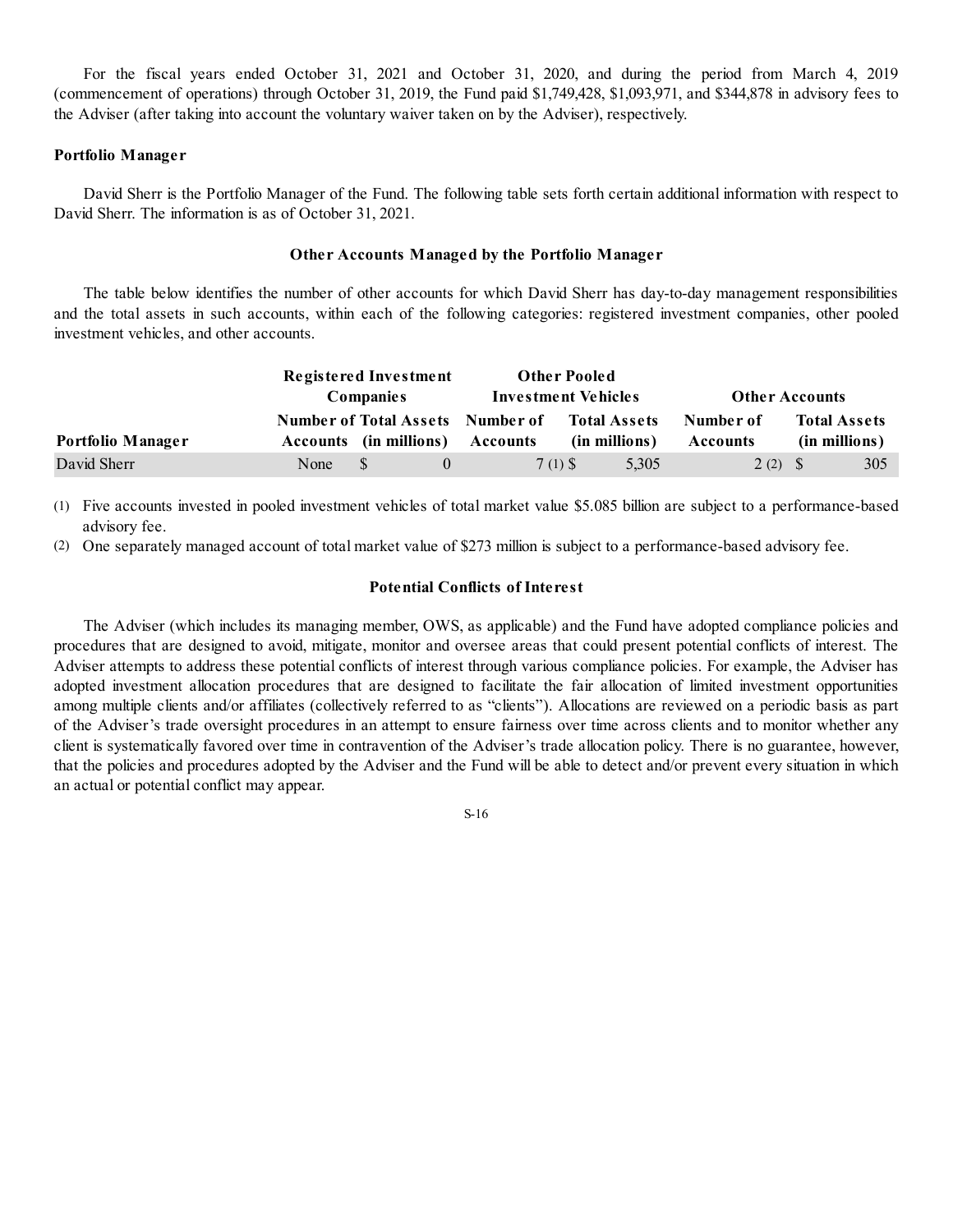These potential conflicts include:

*Allocation of Limited Time and Attention.* A portfolio manager who is responsible for managing multiple client accounts may devote unequal time and attention to the management of those accounts. As a result, the portfolio manager may not be able to formulate as complete a strategy or identify equally attractive investment opportunities for each of the accounts as might be the case if he were to devote substantially more attention to the management of a single account. The effects of this potential conflict may be more pronounced where accounts overseen by a particular portfolio manager have different investment strategies.

*Allocation of Opportunities.* The Adviser will seek to allocate orders and investment opportunities among clients in a manner that it believes is equitable and in the best interests of all of its clients. Although such allocations may be *pro rata* among participating clients, they will not necessarily be so, where the Adviser's allocation policies (*e.g.*, taking into account differing objectives or other considerations) dictate a different result. There can be no assurance that a particular order or investment opportunity will be allocated in a particular manner. In any case, the Adviser seeks to allocate investment opportunities in a way that is fair and equitable among all clients.

As a general matter, the Adviser allocates securities among the clients in each strategy on a *pro rata* basis. When an investment is appropriate for multiple clients, the Adviser typically will allocate the investment among all of the pertinent clients pursuant to the following criteria: (1) the appropriateness of the investment for each client strategy; (2) amount of available securities; (3) available liquidity in each client account; (4) diversity of each client account; (5) tax considerations relating to the type of investment; (6) risk equity limits for each client account; and (7) other relevant factors. Accordingly, the allocation among clients will change over time based on the above criteria. Further, the Adviser may allocate investments to avoid creating odd lots of securities so long as the allocation is equitable among clients.

With respect to allocations of limited investment opportunities, such as privately placed securities and initial public offerings of securities, the Adviser will determine which clients are eligible to participate in those opportunities. Limited investment opportunities will generally be allocated among all eligible clients in proportion to their target allocations in accordance with the procedures set forth above. Clients without sufficient available capital will not participate.

The above considerations may result in allocations among the Fund and one or more of the affiliated accounts on other than a *pro rata* basis. Orders may be combined for all such accounts, and if any order is not filled at the same price, they may be allocated on an average price basis. Similarly, if an order on behalf of more than one account cannot be fully executed under prevailing market conditions, securities may be allocated among the different accounts on a basis which the Adviser considers equitable.

In certain circumstances, negotiated co-investments by the Fund and other funds managed by the Adviser may be made only pursuant to an order from the SEC permitting the Fund to do so. The Adviser has received an exemptive order from the SEC (the "Order") granting funds managed by the Adviser or certain affiliates, the ability to negotiate terms other than price and quantity of co-investment transactions with other funds managed by the Adviser or certain affiliates, subject to the conditions included therein. In certain situations where co-investment with one or more funds managed by the Adviser or its affiliates is not covered by the Order, such as when there is an opportunity to invest in different securities of the same issuer, the personnel of the Adviser or its affiliates will need to decide which client will proceed with the investment. These limitations may limit the scope of investment opportunities that would otherwise be available to the Fund. Such personnel will make these determinations based on policies and procedures, which are designed to reasonably ensure that investment opportunities are allocated fairly and equitably among affiliated funds/accounts over time and in a manner that is consistent with applicable laws, rules and regulations. Moreover, except in certain circumstances, when relying on the Order, the Fund will be unable to invest in any issuer in which one or more funds managed by the Adviser or its affiliates has previously invested.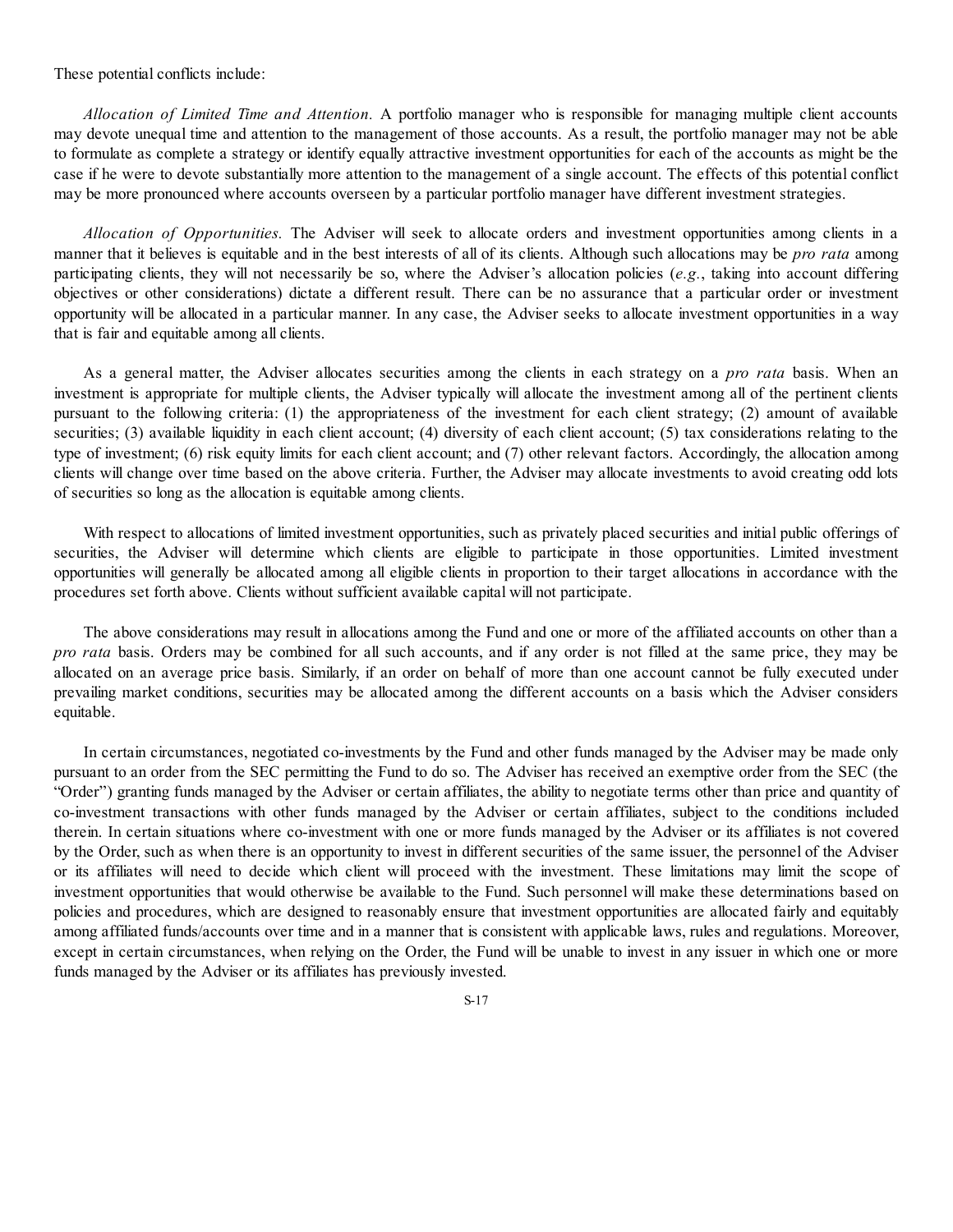*Conflicts of Interest Among Accounts.* At times, the Adviser and/or its affiliates may determine that an investment opportunity may be appropriate for only some clients (including the Fund), or may decide that certain clients should take differing positions with respect to a particular security even though they share investment objectives. In these cases, the portfolio manager may place separate transactions for one or more clients, which may affect the market price of the security or the execution of the transaction, or both, to the detriment or benefit of one or more other clients. Similarly, the Adviser or its affiliates may take positions that are different from those taken by one or more clients. The Fund, for example, may make an investment at the same time that one or more affiliated accounts is disposing of the same or a similar investment. Conflicts may also arise in cases when clients invest in different parts of an issuer's capital structure, including circumstances in which one or more clients own private securities or obligations of an issuer and other clients may own public securities of the same issuer. Actions by investors in one part of the capital structure could disadvantage investors in another part of the capital structure. In addition, purchases or sales of the same investment may be made for two or more clients on the same date. There can be no assurance that a client will not receive less (or more) of a certain investment than it would otherwise receive if this conflict of interest among clients did not exist. In effecting transactions, it may not be possible, or consistent with the investment objectives of clients, to purchase or sell securities at the same time or at the same prices.

*Related Business Opportunities.* The Adviser or its affiliates may provide more services (such as recordkeeping) for some types of clients than for others. In such cases, a portfolio manager may benefit, either directly or indirectly, by devoting disproportionate attention to the management of clients that provide greater overall returns to the Adviser and its affiliates.

*Variation in Compensation.* A conflict of interest may arise where the financial or other benefits available to a portfolio manager differ among the accounts that he manages. If the structure of the Adviser's management fee and/or a portfolio manager's compensation differs among clients (such as where certain clients pay higher management fees), a portfolio manager might be motivated to help certain clients over others. A portfolio manager might be motivated to favor accounts in which he has an interest or in which the Adviser and/or its affiliates have interests. Similarly, the desire to maintain or raise assets under management or to enhance a portfolio manager's performance record or to derive other rewards, financial or otherwise, could influence a portfolio manager to lend preferential treatment to those accounts that could most significantly benefit a portfolio manager.

*Investments by Adviser or Related Entities*. The Adviser or a related entity may make investments in Credit Investments for its own accounts.

## **Portfolio Manager Compensation**

OWS (the "Managing Member") is the managing member of the Adviser. The Portfolio Manager controls the Managing Member and the Adviser and shares in the overall profitability of the Adviser and the Managing Member, which includes profits generated from the Fund's fees. The compensation of the Portfolio Manager is not based, other than in an indirect manner as part of the overall profitability of the Adviser/Managing Member, upon the specific pre- or after-tax performance of client accounts that the Portfolio Manager manages.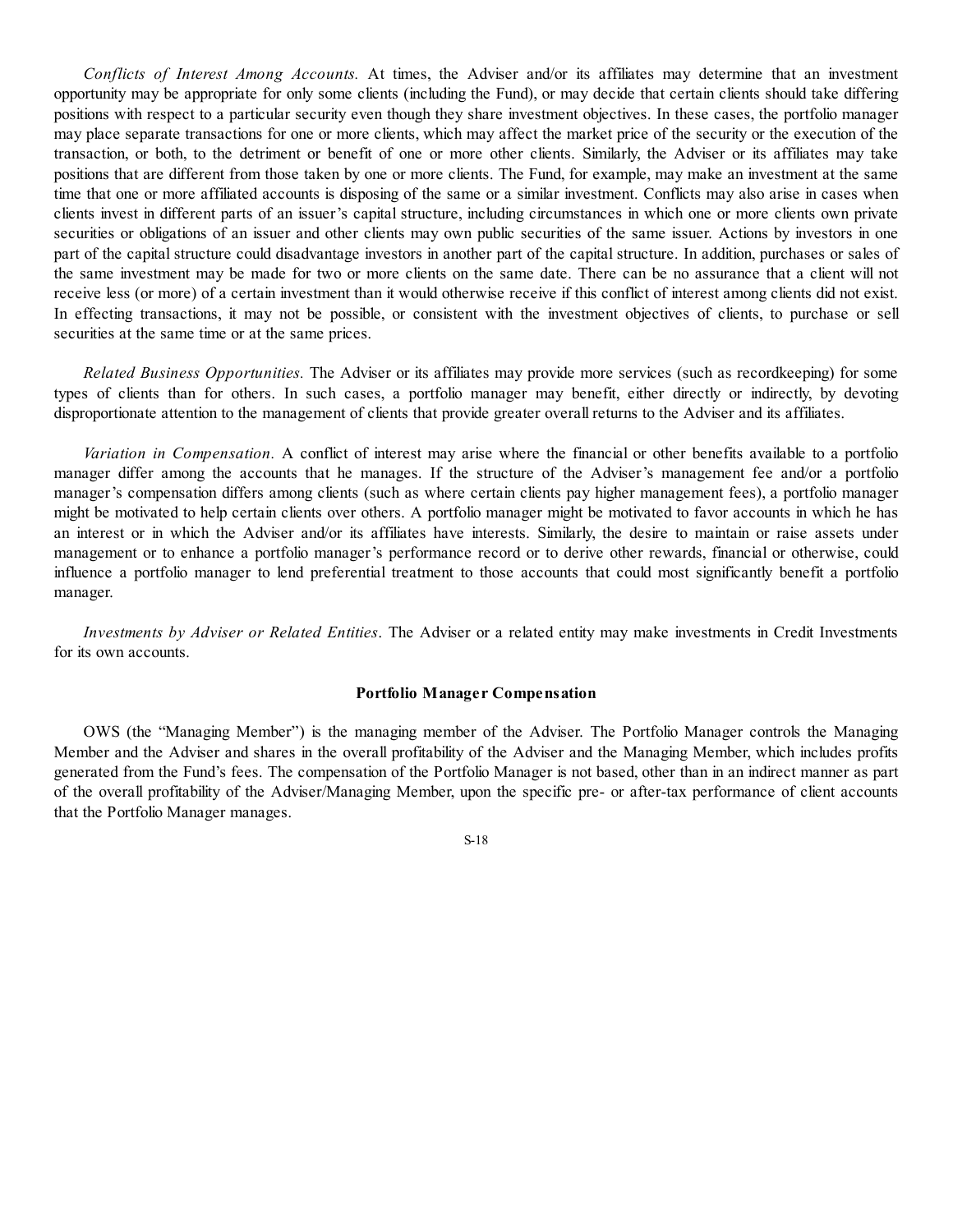#### **Portfolio Manager Securities Ownership**

As of October 31, 2021, the Portfolio Manager beneficially owned over \$1,000,000 of equity securities in the Fund.

#### **Independent Registered Public Accounting Firm**

Deloitte & Touche LLP acts as independent registered public accountant for the Fund and in such capacity audits the Fund's annual financial statements. The principal business address of Deloitte & Touche LLP is 30 Rockefeller Plaza, New York, NY 10112.

#### **Counsel**

Kramer Levin Naftalis & Frankel LLP serves as counsel to the Fund, and is located at 1177 Avenue of the Americas, New York, New York 10036.

# **PORTFOLIO TRANSACTIONS AND BROKERAGE**

#### *Investment Decisions and Portfolio Transactions*

Investment decisions for the Fund are made with a view to achieving its investment objective. Investment decisions are the product of many factors in addition to basic suitability for the particular client involved (including the Fund). Some securities considered for investment by the Fund also may be appropriate for other clients served by the Adviser (including OWS, as applicable). Thus, a particular security may be bought or sold for certain clients even though it could have been bought or sold for other clients at the same time. If a purchase or sale of securities consistent with the investment policies of the Fund and one or more of these clients is considered at or about the same time, transactions in such securities will be allocated among the Fund and clients in a manner deemed fair and reasonable by the Adviser in accordance with its trade allocation policy. For transactions involving marketable securities, the Adviser may execute transactions for the Fund on an aggregated basis when the Adviser believes that to do so will allow it to obtain best execution and to negotiate more favorable commission rates or other transaction costs that might have otherwise been paid had such orders been placed independently. Aggregation, or "bunching," describes a procedure whereby an investment adviser combines the orders of two or more clients into a single order for the purpose of obtaining better prices and lower execution costs.

#### *Brokerage and Research Services*

There is generally no stated commission in the case of securities traded on a principal basis in the over-the-counter markets, but the price paid by the Fund usually includes an undisclosed dealer commission or markup. In underwritten offerings, the price paid by the Fund includes a disclosed, fixed commission or discount retained by the underwriter or dealer. Transactions on U.S. stock exchanges and other agency transactions involve the payment by the Fund of negotiated brokerage commissions. Such commissions vary among different brokers. Also, a particular broker may charge different commissions according to such factors as the difficulty and size of the transaction. Transactions in non-U.S. securities generally involve the payment of fixed brokerage commissions, which are generally higher than those in the United States. The purchase by the Fund of participations or assignments may be pursuant to privately negotiated transactions pursuant to which the Fund may be required to pay fees to the seller or forego a portion of payments in respect of the participation agreement.

The Adviser places orders for the purchase and sale of portfolio securities, options and futures contracts and buys and sells such securities, options and futures for the Fund through multiple brokers and dealers. The Adviser will place trades for execution only with approved brokers or dealers. In effecting such purchases and sales, the Adviser seeks the most favorable price and execution of the Fund's orders. In doing so, the Fund may pay higher commissions than the lowest available when the Adviser believes it is reasonable to do so. In seeking the most favorable price and execution, the Adviser, having in mind the Fund's best interests, considers all factors it deems relevant, including, price, the size of the transaction, the nature of the market for the security, the amount of the commission, the timing of the transaction taking into account market prices and trends, the reputation, experience and financial stability of the broker-dealer involved and the quality of service rendered by the broker-dealer in that or other transactions.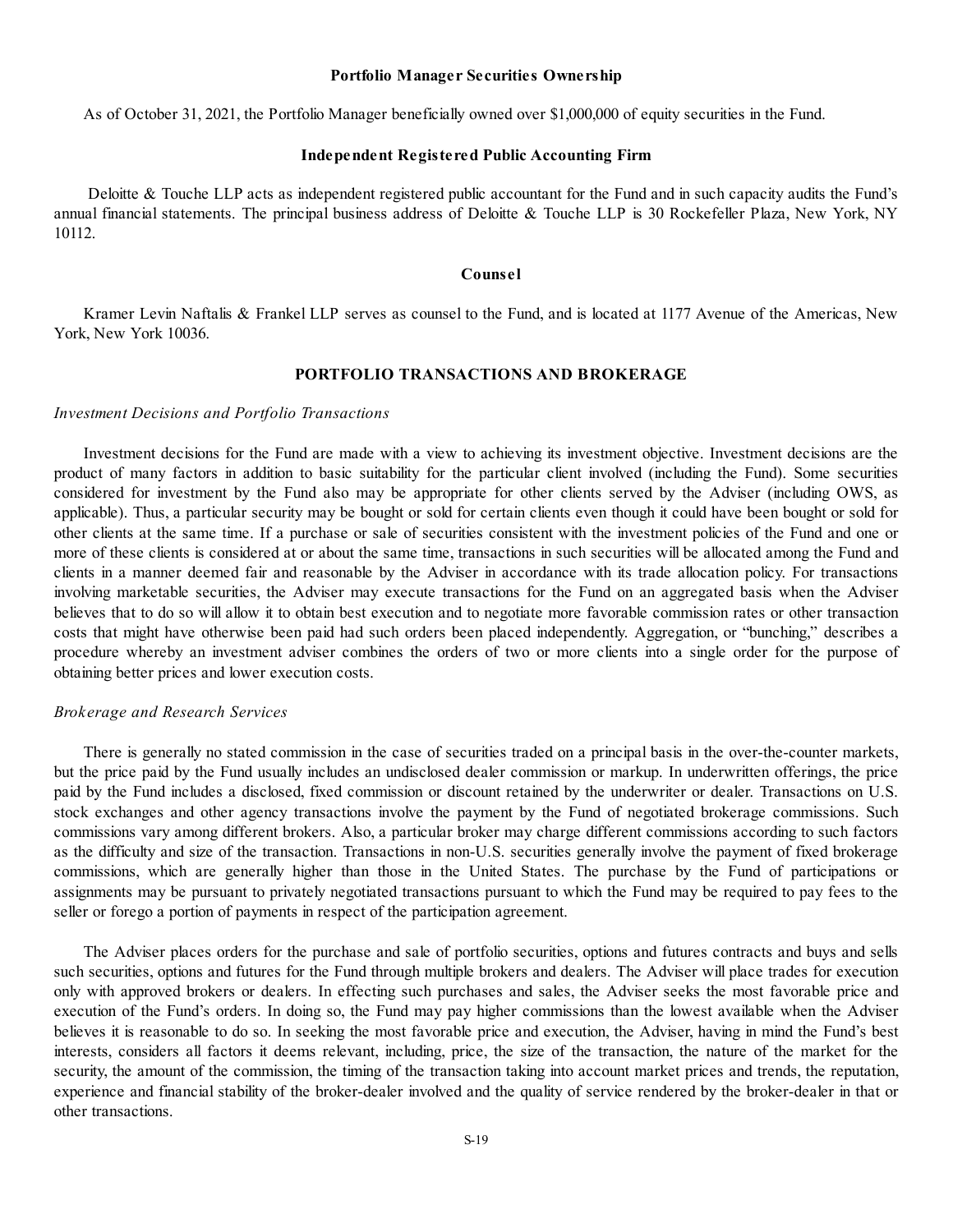It has for many years been a common practice in the investment advisory business for advisers of investment companies and other institutional investors to receive research and brokerage products and services (together, "services") from broker-dealers which execute portfolio transactions for the clients of such advisers. Consistent with this practice, the Adviser may receive services from many broker-dealers with which the Adviser places the Fund's portfolio transactions. These services, which in some cases also may be purchased for cash, may include, among other things, such items as general economic and security market reviews, industry and company reviews, evaluations of securities, recommendations as to the purchase and sale of securities, and services related to the execution of securities transactions. The advisory fees paid by the Fund are not reduced because the Adviser receives such services even though the receipt of such services relieves the Adviser from expenses they might otherwise bear. Research and brokerage services provided by broker-dealers chosen by the Adviser to place the Fund's portfolio transactions may be useful to the Adviser in providing services to the Adviser's other clients, although not all of these services may be necessarily useful and of value to the Adviser in managing the Fund. Conversely, research and brokerage services provided to the Adviser by broker-dealers in connection with trades executed on behalf of other clients of the Adviser may be useful to the Adviser in managing the Fund, although not all of these services may be necessarily useful and of value to the Adviser in managing such other clients.

In reliance on the "safe harbor" provided by Section 28(e) of the Exchange Act, the Adviser may cause the Fund to pay a broker-dealer which provides "brokerage and research services" (as defined for purposes of Section 28(e)) to the Adviser an amount of commission for effecting a securities transaction for the Fund in excess of the commission which another broker-dealer would have charged for effecting that transaction if the Adviser makes a good faith determination that the commissions are reasonable in relation to the value of brokerage and research services provided, viewed in terms of either a particular transaction or the Adviser's overall responsibilities to all discretionary accounts. For the fiscal years ended October 31, 2021 and October 31, 2020, and the period from March 4, 2019 (the commencement of operations) to October 31, 2019, the Fund paid \$12,119, \$10,850 and \$3,682 in brokerage commissions, respectively.

#### **TAX STATUS**

The following discussion of certain U.S. federal income tax consequences of an investment in the Fund is based on the Internal Revenue Code of 1986, as amended (the "Code"), U.S. Treasury regulations, and other applicable authority, as of the date of this SAI. These authorities are subject to change by legislative or administrative action, possibly with retroactive effect. The following discussion is only a summary of some of the important U.S. federal income tax considerations generally applicable to investments in the Fund. There may be other tax considerations applicable to particular shareholders. Shareholders should consult their own tax advisors regarding their particular situation and the possible application of federal, state, local or non-U.S. tax laws.

#### *Taxation of the Fund*

The Fund has elected and intends to qualify and be treated each year as a regulated investment company (a "RIC") under Subchapter M of the Code. In order to qualify for the special tax treatment accorded regulated investment companies and their shareholders, the Fund must, among other things: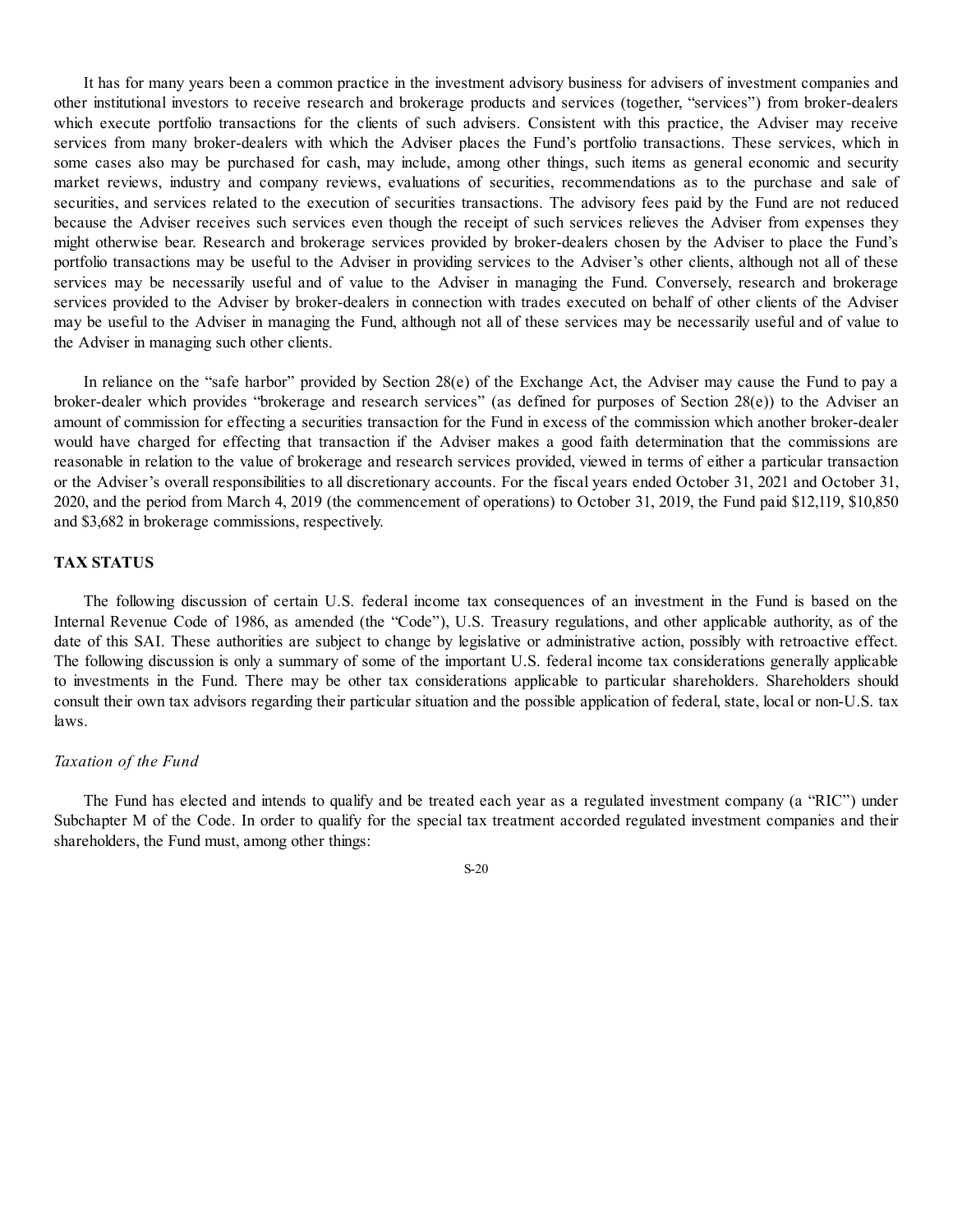- (a) derive at least 90% of its gross income for each taxable year from (i) dividends, interest, payments with respect to certain securities loans, and gains from the sale or other disposition of stock, securities or foreign currencies, or other income (including but not limited to gains from options, futures, or forward contracts) derived with respect to its business of investing in such stock, securities, or currencies, and (ii) net income derived from interests in "qualified publicly traded partnerships" (as defined below);
- (b) diversify its holdings so that, at the end of each quarter of the Fund's taxable year, (i) at least 50% of the value of the Fund's total assets is represented by cash and cash items, U.S. government securities, securities of other regulated investment companies, and other securities limited in respect of any one issuer to a value not greater than 5% of the value of the Fund's total assets and not more than 10% of the outstanding voting securities of such issuer, and (ii) not more than 25% of the value of the Fund's total assets is invested, including through corporations in which the Fund owns a 20% or more voting stock interest, (x) in the securities (other than those of the U.S. government or other regulated investment companies) of any one issuer or of two or more issuers that the Fund controls and that are engaged in the same, similar, or related trades or businesses, or (y) in the securities of one or more qualified publicly traded partnerships (as defined below); and
- (c) distribute with respect to each taxable year at least 90% of the sum of its investment company taxable income (as that term is defined in the Code without regard to the deduction for dividends paid — generally, taxable ordinary income and the excess, if any, of net short-term capital gains over net long-term capital losses) and any net tax-exempt interest income for such year.

In general, for purposes of the 90% gross income requirement described in paragraph (a) above, income derived from a partnership will be treated as qualifying income only to the extent such income is attributable to items of income of the partnership that would be qualifying income if realized directly by the regulated investment company. However, 100% of the net income derived from an interest in a "qualified publicly traded partnership" (a partnership  $(x)$ ) the interests in which are traded on an established securities market or are readily tradable on a secondary market or the substantial equivalent thereof, and (y) that derives less than 90% of its income from the qualifying income described in paragraph (a)(i) above) will be treated as qualifying income. In general, such entities will be treated as partnerships for federal income tax purposes because they meet the passive income requirement under Code section 7704(c)(2). In addition, although in general the passive loss rules of the Code do not apply to regulated investment companies, such rules do apply to a regulated investment company with respect to items attributable to an interest in a qualified publicly traded partnership.

For purposes of the diversification test in (b) above, the term "outstanding voting securities of such issuer" will include the equity securities of a qualified publicly traded partnership. Also, for purposes of the diversification test in (b) above, the identification of the issuer (or, in some cases, issuers) of a particular Fund investment can depend on the terms and conditions of that investment. In some cases, identification of the issuer (or issuers) is uncertain under current law, and an adverse determination or future guidance by the Internal Revenue Service ("IRS") with respect to issuer identification for a particular type of investment may adversely affect the Fund's ability to meet the diversification test in (b) above. In addition, if the Fund were to own 20% or more of the voting interests of a corporation, the Fund would be required to "look through" such corporation to its holdings and combine the appropriate percentage of such corporation's assets with the Fund's assets for purposes of satisfying the 25% diversification test described in (b)(ii) above. Gains from foreign currencies (including foreign currency options, foreign currency swaps, foreign currency futures and foreign currency forward contracts) currently constitute qualifying income for purposes of the 90% gross income test, described in (a) above. However, the Treasury Department has the authority to issue regulations (possibly with retroactive effect) excluding from the definition of "qualifying income" the Fund's foreign currency gains to the extent that such income is not directly related to the Fund's principal business of investing in stock or securities.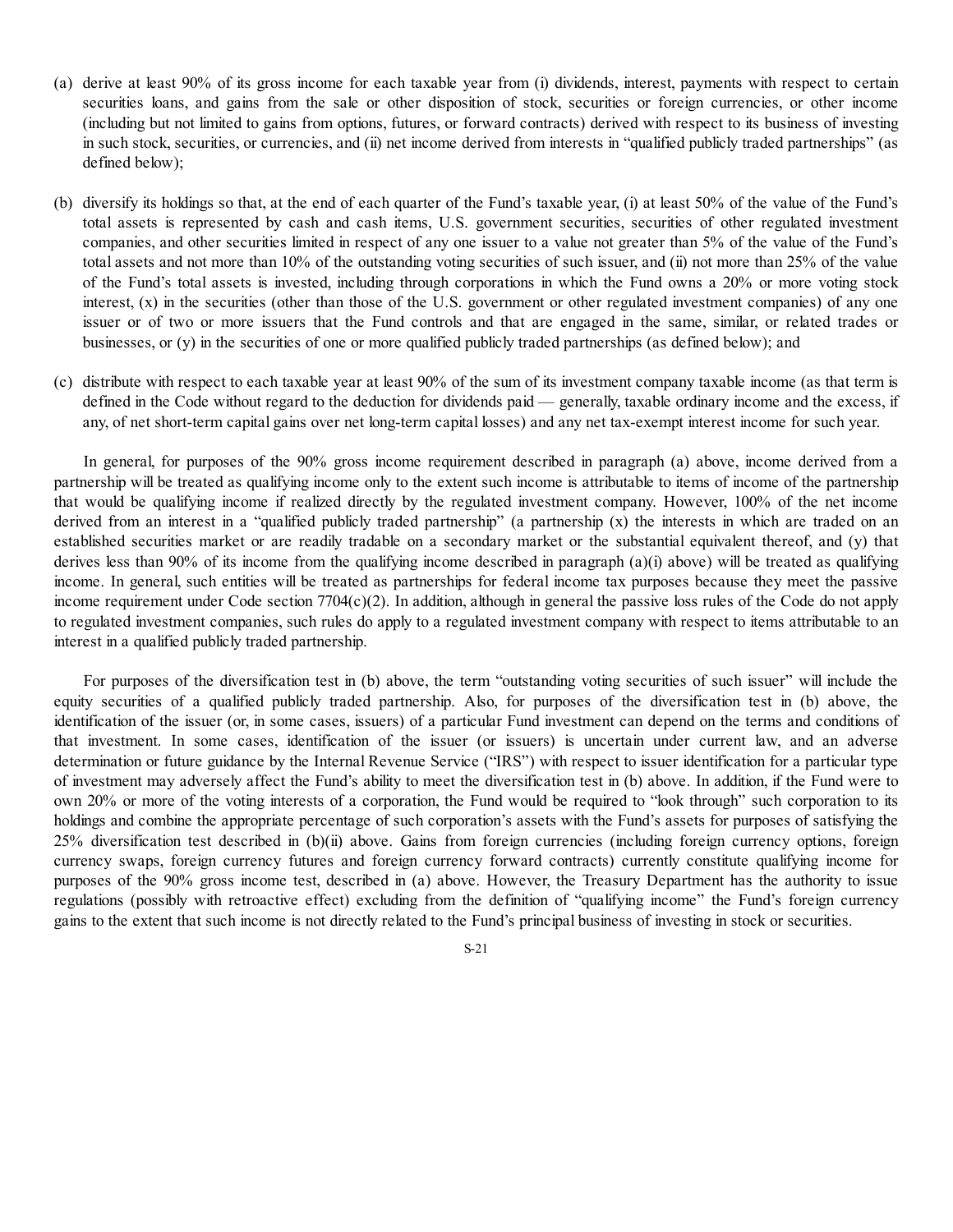The Fund's investment strategy will potentially be limited by its intention to qualify for treatment as a regulated investment company. The tax treatment of certain of the Fund's investments under one or more of the qualification or distribution tests applicable to RICs is not certain. An adverse determination or future guidance by the IRS might affect the Fund's ability to qualify for such treatment.

If the Fund qualifies as a regulated investment company that is accorded special tax treatment, the Fund generally will not be subject to U.S. federal income tax on income distributed in a timely manner to its shareholders in the form of dividends (including Capital Gain Dividends, as defined below). If the Fund were to fail to meet the income, diversification or distribution tests described above, the Fund could in some cases cure such failure, including by paying a Fund-level tax, paying interest, making additional distributions or disposing of certain assets. If the Fund were ineligible to or otherwise did not cure such failure for any year, or if the Fund were otherwise to fail to qualify as a regulated investment company accorded special tax treatment for such year, the Fund would be subject to tax on its taxable income at corporate rates, and all distributions from earnings and profits, including any distributions of net tax-exempt income and net long-term capital gains, would be taxable to shareholders as ordinary dividends. Some portion of such distributions could be eligible for the dividends-received deduction in the case of corporate shareholders and may be eligible to be treated as "qualified dividend income" in the case of shareholders taxed as individuals, provided, in both cases, that the shareholder meets certain holding period and other requirements in respect of the Fund's shares (as described below). In addition, the Fund could be required to recognize unrealized gains, pay substantial taxes and interest and make substantial distributions before re-qualifying as a regulated investment company that is accorded special tax treatment.

The Fund intends to distribute to its shareholders, at least annually, substantially all of its investment company taxable income (computed without regard to the dividends paid deduction), any net tax-exempt income and any net capital gains. Investment company taxable income that is retained by the Fund will be subject to tax at regular corporate rates. The Fund may also retain for investment its net capital gain. If the Fund retains any net capital gain, it will be subject to tax at regular corporate rates on the amount retained, but it may designate the retained amount as undistributed capital gains in a notice mailed within 60 days of the close of the Fund's taxable year to its shareholders who, in turn, (i) will be required to include in income for U.S. federal income tax purposes, as long-term capital gain, their shares of such undistributed amount, and (ii) will be entitled to credit their proportionate shares of the tax paid by the Fund on such undistributed amount against their U.S. federal income tax liabilities, if any, and to claim refunds on properly-filed U.S. tax returns to the extent the credit exceeds such liabilities. If the Fund makes this designation, for U.S. federal income tax purposes, the tax basis of shares owned by a shareholder of the Fund will be increased by an amount equal under current law to the difference between the amount of undistributed capital gains included in the shareholder's gross income, under clause (i) of the preceding sentence, and the tax deemed paid by the shareholder under clause (ii) of the preceding sentence. The Fund is not required to, and there can be no assurance that the Fund will, make this designation if it retains all or a portion of its net capital gain in a taxable year.

In determining its net capital gain, including in connection with determining the amount available to support a Capital Gain Dividend (as defined below), its taxable income and its earnings and profits, a RIC generally may elect to treat part or all of any post-October capital loss (defined as any net capital loss attributable to the portion, if any, of the taxable year after October 31, or, if there is no such loss, the net long-term capital loss or net short-term capital loss attributable to any such portion of the taxable year), or late-year ordinary loss (generally, the sum of its (i) net ordinary loss from the sale, exchange or other taxable disposition of property attributable to the portion, if any, of the taxable year after October 31, and its (ii) other net ordinary loss attributable to the portion, if any, of the taxable year after December 31) as if incurred in the succeeding taxable year.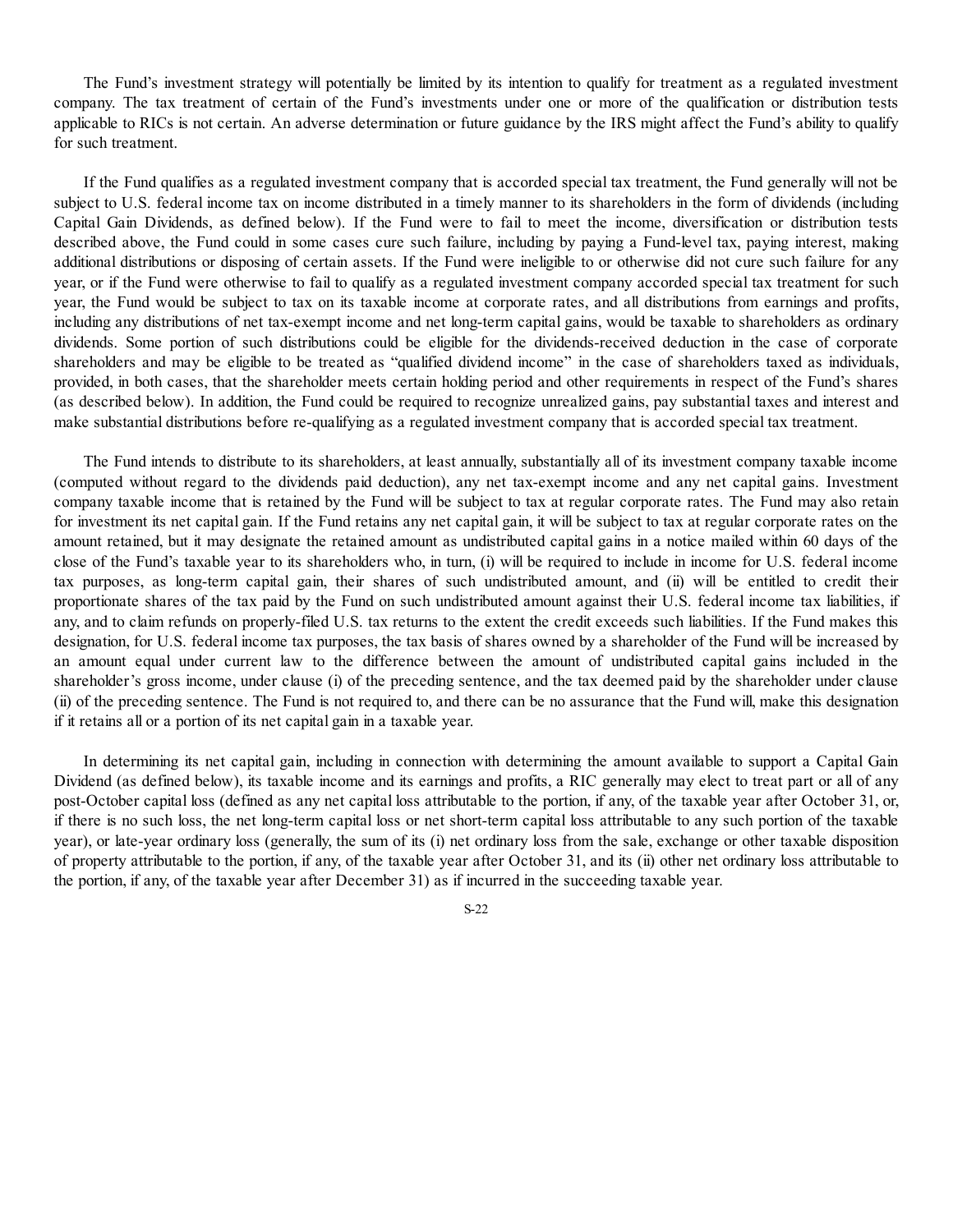If the Fund fails to distribute in a calendar year an amount at least equal to the sum of 98% of its ordinary income for such year and 98.2% of its capital gain net income for the one-year period ending on October 31 of such year, plus any retained amount for the prior year, the Fund will be subject to a nondeductible 4% excise tax on the undistributed amounts. For these purposes, ordinary gains and losses from the sale, exchange or other taxable disposition of property that would be properly taken into account after October 31 are treated as arising on January 1 of the following calendar year. For purposes of the excise tax, the Fund will be treated as having distributed any amount on which it has been subject to corporate income tax in the taxable year ending within the calendar year. A dividend paid to shareholders in January of a year generally is deemed to have been paid on December 31 of the preceding year, if the dividend is declared and payable to shareholders of record on a date in October, November or December of that preceding year. The Fund intends generally to make distributions sufficient to avoid imposition of the 4% excise tax, although there can be no assurance that it will be able to do so.

## *Fund Distributions*

Shareholders subject to U.S. federal income tax will be subject to tax on dividends received from the Fund, regardless of whether received in cash or reinvested in additional shares. Such distributions generally will be taxable to shareholders in the calendar year in which the distributions are declared, rather than the calendar year in which the distributions are received. Distributions received by tax-exempt shareholders generally will not be subject to U.S. federal income tax to the extent permitted under applicable tax law.

For U.S. federal income tax purposes, distributions of investment income generally are taxable to shareholders as ordinary income. Taxes of shareholders on distributions of capital gains are determined by how long the Fund owned (and is treated for U.S. federal income tax purposes as having owned) the investments that generated them, rather than how long a shareholder has owned his or her shares. In general, the Fund will recognize long-term capital gain or loss on investments it has owned (or is deemed to have owned) for more than one year, and short-term capital gain or loss on investments it has owned (or is deemed to have owned) for one year or less. Tax rules can alter the Fund's holding period in investments and thereby affect the tax treatment of gain or loss on such investments. Distributions of net capital gain (that is, the excess of net long-term capital gain over net short-term capital loss, in each case determined with reference to any loss carryforwards) that are properly reported by the Fund as capital gain dividends ("Capital Gain Dividends") generally will be taxable to shareholders as long-term capital gains includible in net capital gain and taxed to individuals at reduced rates. Distributions of net short-term capital gain (as reduced by any long-term capital loss for the taxable year) will be taxable to shareholders as ordinary income, and shareholders will not be able to offset distributions of the Fund's net short-term capital gains with capital losses that they recognize with respect to their other investments.

As required by federal law, detailed federal tax information with respect to each calendar year will be furnished to each shareholder early in the succeeding year.

The ultimate tax characterization of the Fund's distributions made in a taxable year cannot finally be determined until after the end of that taxable year. As a result, there is a possibility that the Fund may make total distributions during a taxable year in an amount that exceeds the Fund's "current and accumulated earnings and profits" (generally, the net investment income and net capital gains of the Fund with respect to that year), in which case the excess generally will be treated as a return of capital, which will be tax-free to a shareholder, up to the amount of the shareholder's tax basis in the applicable shares, with any amounts exceeding such basis treated as gain from the sale of such shares.

Capital losses in excess of capital gains ("net capital losses") are not permitted to be deducted against the Fund's net investment income. Instead, potentially subject to certain limitations, the Fund may carry net capital losses from any taxable year forward to subsequent taxable years without expiration to offset capital gains, if any, realized during such subsequent taxable years. Capital loss carryforwards are reduced to the extent they offset current-year net realized capital gains, whether the Fund retains or distributes such gains. The Fund must apply such carryforwards first against gains of the same character. The Fund's available capital loss carryforwards, if any, will be set forth in its annual shareholder report for each fiscal year.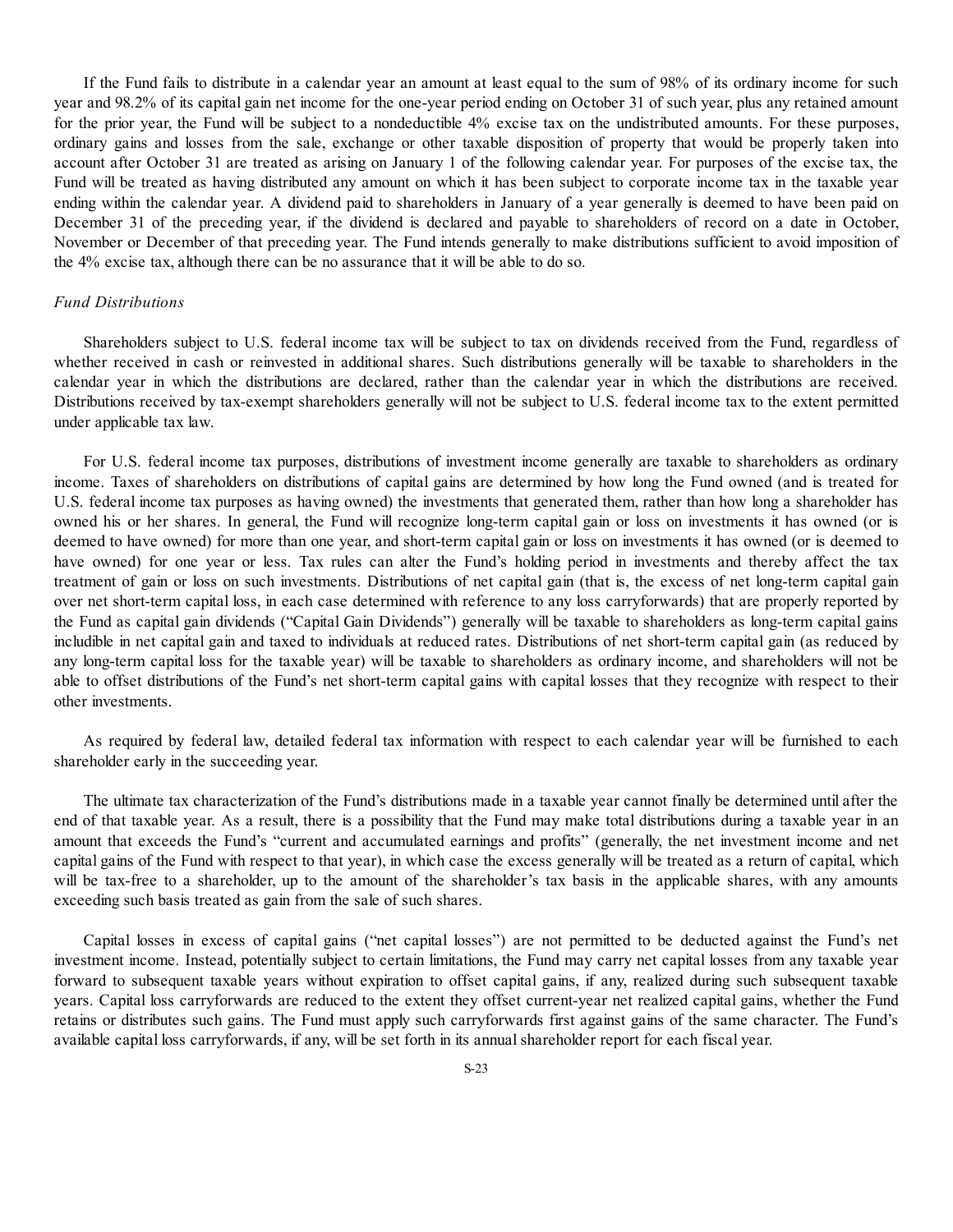"Qualified dividend income" received by an individual will be taxed at the rates applicable to long-term capital gain. In order for some portion of the dividends received by the Fund shareholder to be qualified dividend income, the Fund must meet holding period and other requirements with respect to some portion of the dividend-paying stocks in its portfolio and the shareholder must meet holding period and other requirements with respect to the Fund's shares. In general, a dividend will not be treated as qualified dividend income (at either the Fund or shareholder level) (1) if the dividend is received with respect to any share of stock held for fewer than 61 days during the 121-day period beginning on the date that is 60 days before the date on which such share becomes ex-dividend with respect to such dividend (or, in the case of certain preferred stock, 91 days during the 181-day period beginning 90 days before such date), (2) to the extent that the recipient is under an obligation (whether pursuant to a short sale or otherwise) to make related payments with respect to positions in substantially similar or related property, (3) if the recipient elects to have the dividend income treated as investment income for purposes of the limitation on deductibility of investment interest, or (4) if the dividend is received from a foreign corporation that is (a) not eligible for the benefits of a comprehensive income tax treaty with the United States (with the exception of dividends paid on stock of such a foreign corporation readily tradable on an established securities market in the United States) or (b) a passive foreign investment company for its taxable year in which the dividend was paid or the preceding taxable year.

In general, distributions of investment income reported by the Fund as derived from qualified dividend income will be treated as qualified dividend income by a shareholder taxed as an individual, provided both the shareholder and the Fund meet the holding period and other requirements described above. If the aggregate qualified dividends received by the Fund during any taxable year are 95% or more of its gross income (excluding net long-term capital gain over net short-term capital loss), then 100% of the Fund's dividends (other than Capital Gain Dividends) will be eligible to be treated as qualified dividend income. It is anticipated that distributions from the Fund will generally not constitute qualified dividend income.

In general, dividends of net investment income received by corporate shareholders of the Fund will qualify for the dividendsreceived deduction generally available to corporations to the extent of the amount of eligible dividends received by the Fund from domestic corporations for the taxable year. A dividend received by the Fund will not be treated as a dividend eligible for the dividends-received deduction (1) if it has been received with respect to any share of stock that the Fund has held for less than 46 days (91 days in the case of certain preferred stock) during the 91-day period beginning on the date which is 45 days before the date on which such share becomes ex-dividend with respect to such dividend (during the 181-day period beginning 90 days before such date in the case of certain preferred stock) or (2) to the extent that the Fund is under an obligation (pursuant to a short sale or otherwise) to make related payments with respect to positions in substantially similar or related property. Moreover, the dividends received deduction may otherwise be disallowed or reduced (1) if the corporate shareholder fails to satisfy the foregoing requirements with respect to its shares of the Fund or (2) by application of various provisions of the Code (for instance, the dividends-received deduction is reduced in the case of a dividend received on debt-financed portfolio stock (generally, stock acquired with borrowed funds)). It is anticipated that distributions from the Fund will generally not qualify for the dividendsreceived deduction.

Any distribution of income that is attributable to (i) income received by the Fund in lieu of dividends with respect to securities on loan pursuant to a securities lending transaction or (ii) dividend income received by the Fund on securities it temporarily purchased from a counterparty pursuant to a repurchase agreement that is treated for U.S. federal income tax purposes as a loan by the Fund, will not constitute qualified dividend income to individual shareholders and will not be eligible for the dividendsreceived deduction for corporate shareholders.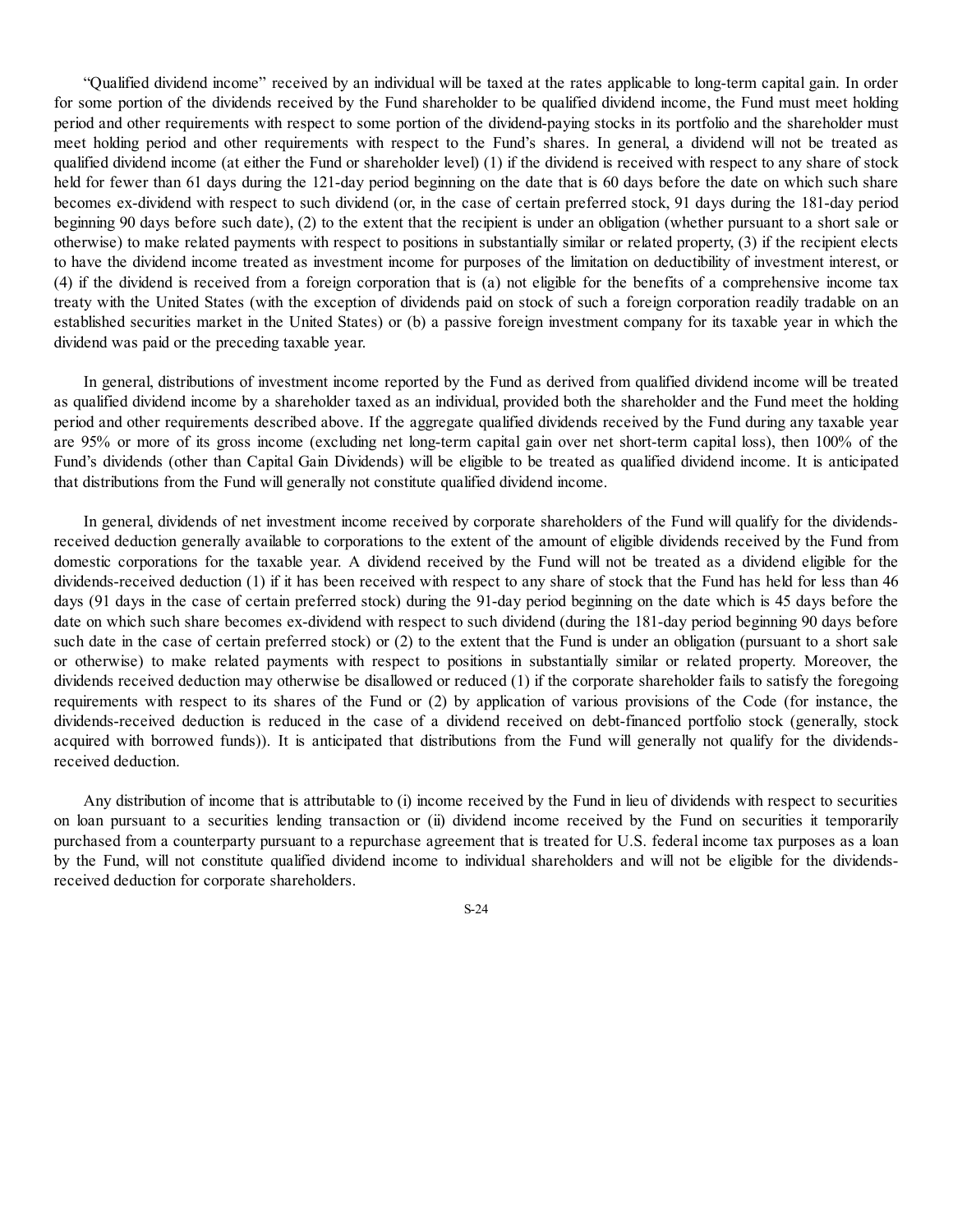Dividends and distributions on shares of the Fund are generally subject to U.S. federal income tax as described herein to the extent they do not exceed the Fund's realized income and gains ("current and accumulated earnings and profits"), even though such dividends and distributions may economically represent a return of a particular shareholder's investment. Such distributions are likely to occur in respect of shares purchased at a time when the net asset value of the Fund reflects either unrealized gains, or realized undistributed income or gains, that were therefore included in the price the shareholder paid. The Fund may be required to distribute realized income or gains regardless of whether the Fund's net asset value also reflects unrealized losses. Such distributions may reduce the fair market value of the Fund's shares below the shareholder's cost basis in those shares.

#### *Options, Futures, Forward Contracts, Swap Agreements, Hedges, Straddles and Other Transactions*

In general, option premiums received by the Fund are not immediately included in the income of the Fund. Instead, the premiums are recognized (i) when the option contract expires, (ii) the option is exercised by the holder, or (iii) the Fund transfers or otherwise terminates the option (*e.g.*, through a closing transaction). If a call option written by the Fund is exercised and the Fund sells or delivers the underlying security, the Fund generally will recognize capital gain or loss equal to (a) the sum of the strike price and the option premium received by the Fund minus (b) the Fund's basis in the security. Such gain or loss generally will be short-term or long-term depending upon the holding period of the underlying security. If securities are purchased by the Fund pursuant to the exercise of a put option written by it, the Fund generally will subtract the premium received for purposes of computing its cost basis in the securities purchased. In either case, provided the tax treatment of an option transaction is not governed by Section 1256 of the Code (discussed further below), the gain or loss that may arise in respect of a termination of the Fund's obligation under the option other than through the exercise of the option will be short-term gain or loss, depending on whether the premium income received by the Fund is greater or less than the amount paid by the Fund (if any) in terminating the transaction. Thus, for example, if an option written by the Fund expires unexercised, the Fund generally will recognize short-term gain equal to the premium received.

Certain covered call writing activities of the Fund may trigger the U.S. federal income tax straddle rules contained primarily in Section 1092 of the Code. Where applicable, Section 1092 generally requires (i) that losses be deferred on positions deemed to be offsetting positions with respect to "substantially similar or related property," to the extent of unrealized gain in the latter, and (ii) that the holding period of such a straddle position that has not already been held for the long-term holding period be terminated and begin anew once the position is no longer part of a straddle. Options on single stocks that are not "deep in the money" may constitute qualified covered calls, which generally are not subject to the straddle rules; the holding period on stock underlying qualified covered calls that are "in the money" although not "deep in the money" will be suspended during the period that such calls are outstanding. Thus, the straddle rules and the rules governing qualified covered calls could cause gains that would otherwise constitute long-term capital gains to be treated as short-term capital gains, and distributions that would otherwise constitute "qualified dividend income" or qualify for the dividends-received deduction to fail to satisfy the holding period requirements and therefore to be taxed as ordinary income or fail to qualify for the dividends-received deduction, as the case may be.

The tax treatment of certain positions entered into by the Fund, including regulated futures contracts, certain foreign currency positions and certain listed non-equity options, will be governed by Section 1256 of the Code ("Section 1256 Contracts"). Gains or losses on Section 1256 Contracts generally are considered 60% long-term and 40% short-term capital gains or losses ("60/40"), although certain foreign currency gains and losses from such contracts may be treated as ordinary in character. Also, Section 1256 Contracts held by the Fund at the end of each taxable year (and, for purposes of the 4% excise tax, on certain other dates as prescribed under the Code) are "marked to market" with the result that unrealized gains or losses are treated as though they were realized and the resulting gain or loss is treated as ordinary or 60/40 gain or loss, as applicable.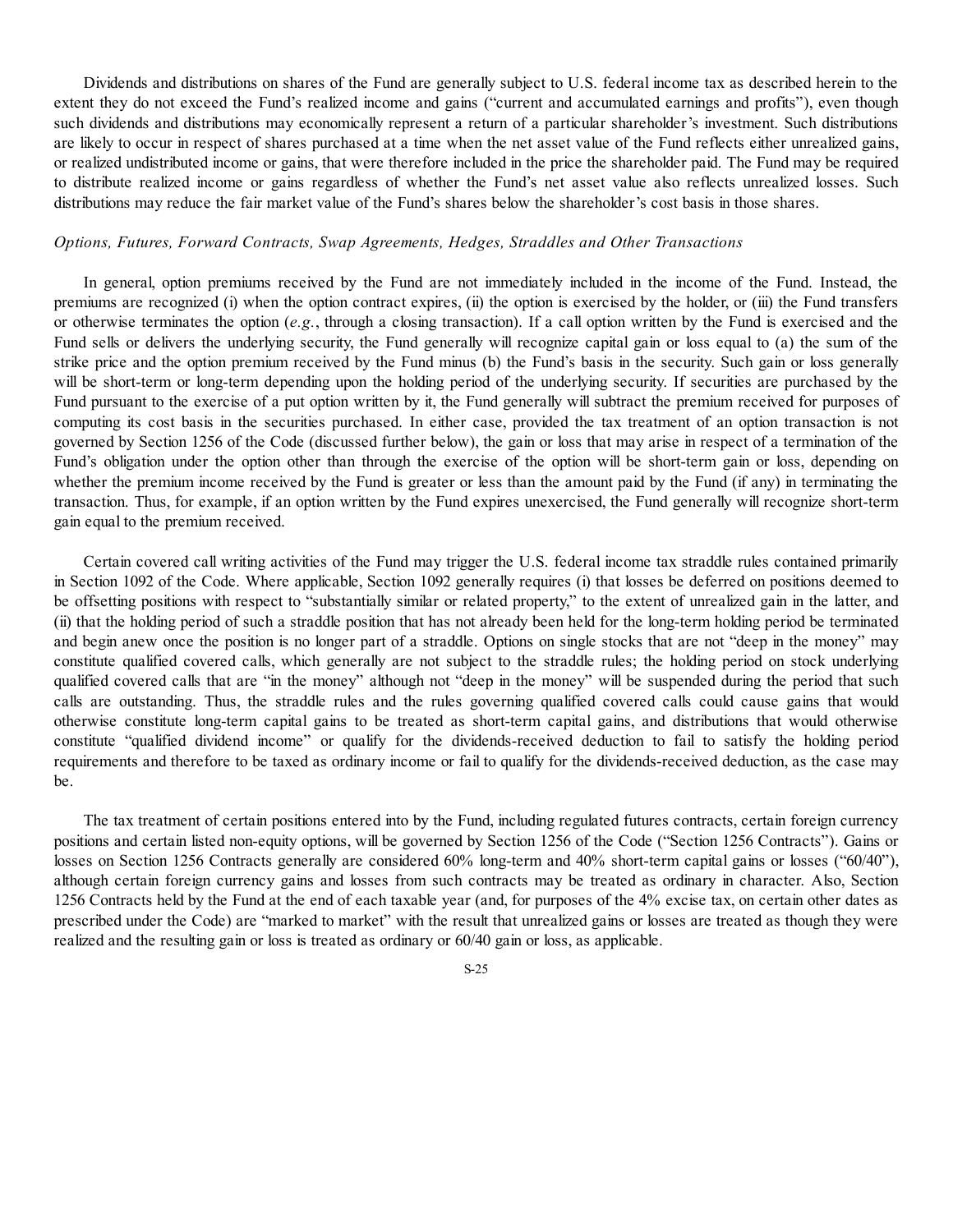In addition to the special rules described above, the Fund's transactions in other derivative instruments (*e.g.*, forward contracts and swap agreements) as well as any of its other hedging, short sale, securities loan or similar transactions, may be subject to one or more special tax rules (*e.g.*, mark-to-market, notional principal contract, straddle, constructive sale, wash sale and short sale rules). These rules may affect whether gains and losses recognized by the Fund are treated as ordinary or capital or as short-term or long-term, accelerate the recognition of income or gains to the Fund, defer losses to the Fund, and cause adjustments in the holding periods of the Fund's securities. These rules could therefore affect the amount, timing and/or character of distributions to shareholders. Because these and other tax rules applicable to these types of transactions are in some cases uncertain under current law, an adverse determination or future guidance by the IRS with respect to these rules may affect whether the Fund has made sufficient distributions, and otherwise satisfied the relevant requirements, to maintain its qualification as a regulated investment company and avoid a Fund-level tax.

Certain of the Fund's investments in derivative instruments and foreign currency-denominated instruments, and any of the Fund's transactions in foreign currencies and hedging activities, are likely to produce a difference between the Fund's book income and the sum of its taxable income and net tax-exempt income (if any). If the Fund's book income is less than the sum of its taxable income and net tax-exempt income (if any), the Fund could be required to make distributions exceeding book income to qualify as a regulated investment company that is accorded special tax treatment and to avoid a Fund-level tax. If, in the alternative, the Fund's book income exceeds the sum of its taxable income (including realized capital gains) and net tax-exempt income (if any), the distribution (if any) of such excess will be treated as (i) a dividend to the extent of the Fund's remaining earnings and profits (including earnings and profits arising from tax-exempt income), (ii) thereafter, as a return of capital to the extent of the recipient's basis in its shares, and (iii) thereafter, as gain from the sale or exchange of a capital asset.

#### *Foreign Currency Transactions*

The Fund's transactions in foreign currency-denominated debt obligations may give rise to ordinary income or loss to the extent such income or loss results from fluctuations in the value of the foreign currency concerned. Any such net gains could require a larger dividend toward the end of the calendar year. Any such net losses will generally reduce and potentially require the recharacterization of prior ordinary income distributions. Such ordinary income treatment may accelerate Fund distributions to shareholders and increase the distributions taxed to shareholders as ordinary income. Any net ordinary losses so created cannot be carried forward by the Fund to offset income or gains earned in subsequent taxable years.

#### *Passive Foreign Investment Companies*

A passive foreign investment company ("PFIC") is any foreign corporation: (i) 75% or more of the gross income of which for the taxable year is passive income, or (ii) the average percentage of the assets of which (generally by value, but by adjusted tax basis in certain cases) that produce or are held for the production of passive income is at least 50%. Generally, passive income for this purpose means dividends, interest (including income equivalent to interest), royalties, rents, annuities, the excess of gains over losses from certain property transactions and commodities transactions, and foreign currency gains. Passive income for this purpose does not include rents and royalties received by the foreign corporation from active business and certain income received from related persons.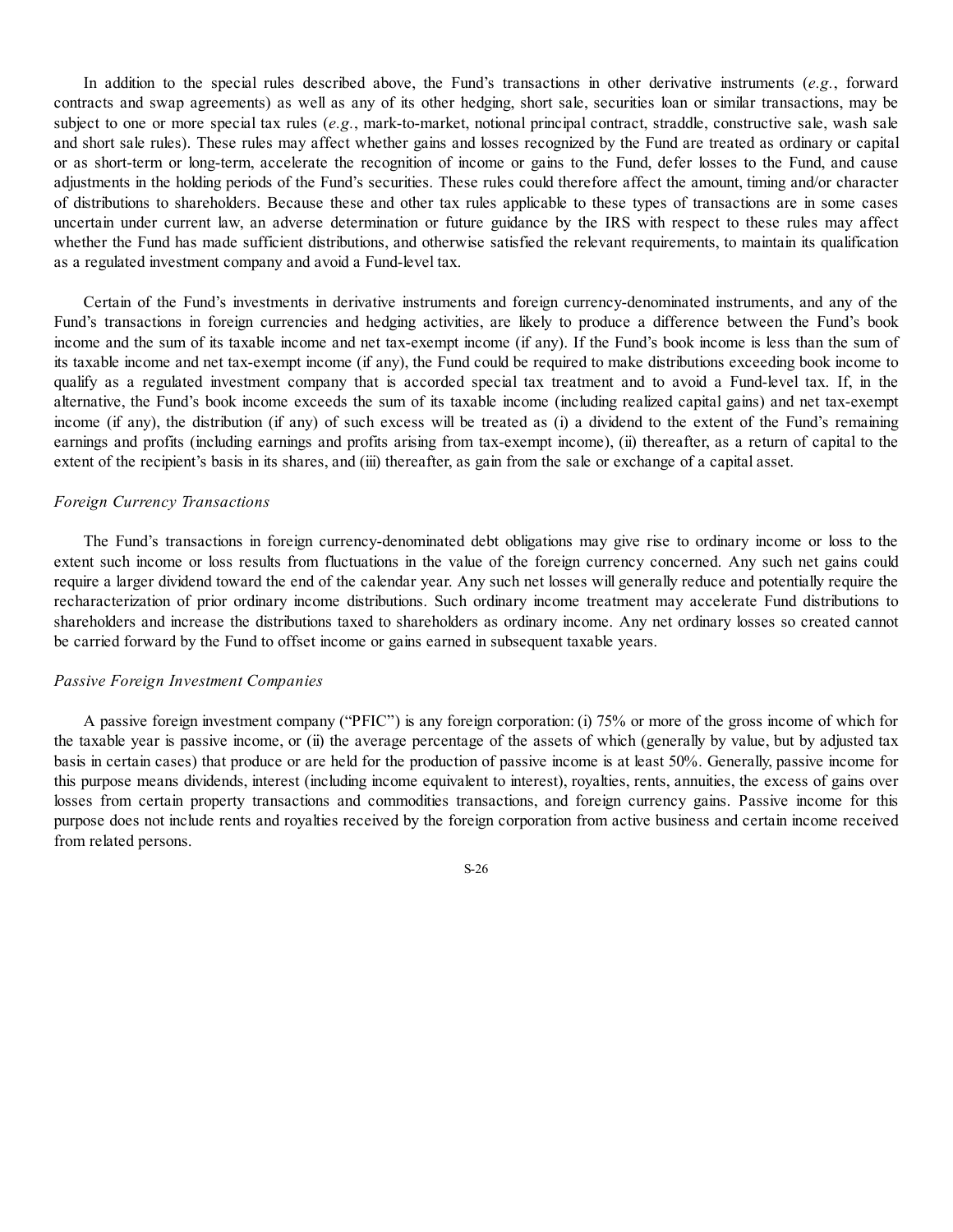Equity investments by the Fund in certain PFICs could potentially subject the Fund to a U.S. federal income tax or other charge (including interest charges) on the distributions received from the PFIC or on proceeds received from the disposition of shares in the PFIC. This tax cannot be eliminated by making distributions to Fund shareholders. However, the Fund may elect to avoid the imposition of that tax. For example, if the Fund is in a position to and elects to treat a PFIC as a "qualified electing fund" (*i.e.*, make a "QEF election"), the Fund will be required to include in income its share of the PFIC's income and net capital gains annually, regardless of whether it receives any distribution from the PFIC. Such election is only possible if the PFIC provides necessary information to the Fund. Alternatively, the Fund may make an election to mark the gains (and to a limited extent losses) in holdings of "marketable stock" "to the market" as though it had sold and repurchased its holdings in those PFICs on the last day of the Fund's taxable year. Such gains and losses are treated as ordinary income and loss. The QEF and mark-to-market elections may accelerate the recognition of income (without the receipt of cash) and increase the amount required to be distributed by the Fund to avoid taxation. Making either of these elections therefore may require the Fund to liquidate other investments (including when it is not advantageous to do so) to meet its distribution requirement, which also may accelerate the recognition of gain and affect the Fund's total return. Dividends paid by PFICs will not be eligible to be treated as "qualified dividend income."

It is not always possible to identify a foreign corporation as a PFIC, and the Fund may therefore incur the tax and interest charges described above in some instances.

#### *Foreign Taxation*

Income and proceeds received by the Fund from sources within foreign countries may be subject to withholding and other taxes imposed by such countries. Tax treaties between certain countries and the U.S. may reduce or eliminate such taxes.

If more than 50% of the Fund's assets at the close of the taxable year consist of the securities of foreign corporations, the Fund may elect to permit shareholders to claim a credit or deduction on their income tax returns for their pro rata portions of qualified taxes paid by the Fund to foreign countries in respect of foreign securities that the Fund has held for at least the minimum period specified in the Code. For this purpose, "securities of foreign corporations" generally includes securities of foreign governments. In such cases, shareholders will include in gross income from foreign sources their pro rata shares of such taxes paid by the Fund. A shareholder's ability to claim an offsetting foreign tax credit or deduction in respect of such foreign taxes is subject to certain limitations imposed by the Code, which may result in the shareholder's not receiving a full credit or deduction (if any) for the amount of such taxes. For example, shareholders who do not itemize on their U.S. federal income tax returns may claim a credit but not a deduction for such foreign taxes. In addition, shareholders that are not subject to U.S. federal income tax, and those who invest in the Fund through tax-advantaged accounts (including those who invest through individual retirement accounts or other tax-advantaged retirement plans), generally will receive no benefit from any tax credit or deduction passed through by the Fund.

#### *Original Issue Discount, Pay-In-Kind Securities and Market Discount*

Some debt obligations with a fixed maturity date of more than one year from the date of issuance (and all zero-coupon debt obligations with a fixed maturity date of more than one year from the date of issuance) will be treated as debt obligations that are issued originally at a discount. Generally, the amount of the original issue discount ("OID") is treated as interest income and is included in the Fund's taxable income (and required to be distributed by the Fund) over the term of the debt obligation, even though payment of that amount is not received until a later time (*i.e.*, upon partial or full repayment or disposition of the debt security) or is received in kind rather than in cash. Increases in the principal amount of inflation-indexed bonds will also be treated as OID.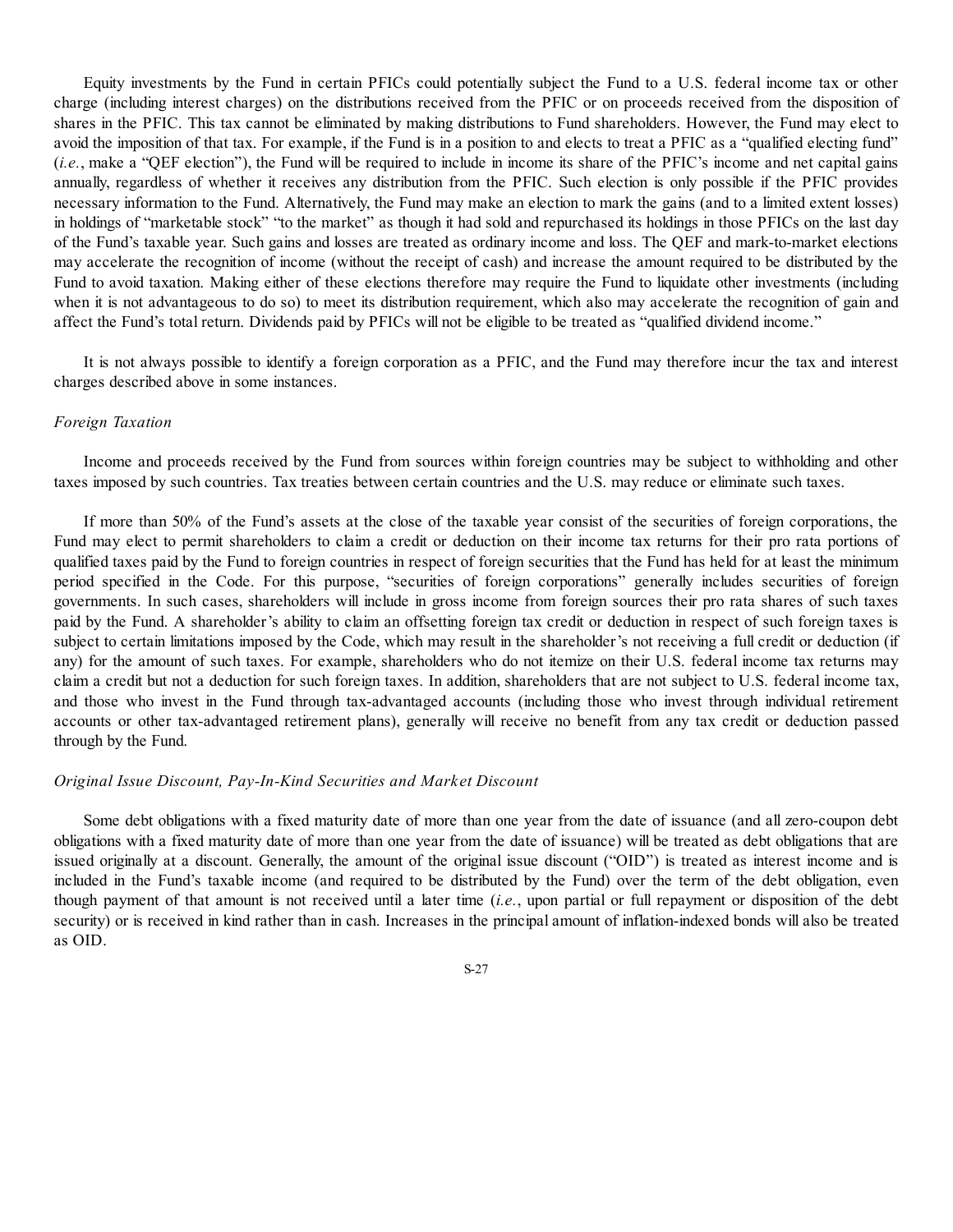Some debt obligations with a fixed maturity date of more than one year from the date of issuance, that are acquired by the Fund in the secondary market may be treated as having "market discount." Market discount is generally the excess of the stated redemption price of a debt obligation (or in the case of an obligation issued with OID, its "revised issue price") over the purchase price of such obligation. Generally, any gain recognized on the disposition of, and any partial payment of principal on, a debt obligation having market discount is treated as ordinary income to the extent the gain, or principal payment, does not exceed the "accrued market discount" on such debt obligation. Alternatively, the Fund may elect to accrue market discount currently, in which case the Fund will be required to include the accrued market discount in the Fund's income (as ordinary income) and thus distribute it over the term of the debt security, even though payment of that amount is not received until a later time, upon partial or full repayment or disposition of the debt security. The rate at which the market discount accrues, and thus is included in the Fund's income, will depend upon which of the permitted accrual methods the Fund elects.

Some debt obligations with a fixed maturity date of one year or less from the date of issuance may be treated as having "acquisition discount" (generally, the excess of the stated redemption price over the purchase price) or OID in the case of certain types of debt obligations. Generally, the Fund will be required to include the acquisition discount, or OID, in income (as ordinary income) over the term of the debt obligation, even though payment of that amount is not received until a later time (*i.e.*, upon partial or full repayment or disposition of the debt security) or is received in kind rather than in cash. The Fund may make one or more of the elections applicable to debt obligations having acquisition discount, or OID, which could affect the character and timing of recognition of income.

In addition, payment-in-kind securities will give rise to income that is required to be distributed and is taxable even though the Fund receives no interest payment in cash on the security during the year.

If the Fund holds the foregoing kinds of securities, it may be required to pay out as an income distribution each year an amount that is greater than the total amount of cash interest the Fund actually received. Such distributions may be made from the cash assets of the Fund or if necessary, by liquidation of portfolio securities (including when it is not advantageous to do so). The Fund may realize gains or losses from such liquidations. In the event the Fund realizes net capital gains from such transactions, its shareholders may receive a larger capital gain distribution than they would in the absence of such transactions.

# *Securities Purchased at a Premium*

If the Fund purchases a bond at a price that exceeds the redemption price at maturity (*i.e.*, a premium), the premium is generally amortizable over the remaining term of the bond. In the case of a taxable bond, if the Fund makes an election applicable to all such bonds it purchases, which election is irrevocable without consent of the IRS, the Fund reduces the current taxable income from the bond by the amortized premium and reduces its tax basis in the bond by the amount of such offset; upon the disposition or maturity of such bonds, the Fund is permitted to deduct any remaining premium allocable to a prior period. In the case of a tax-exempt bond, tax rules require the Fund to reduce its tax basis by the amount of amortized premium.

#### *Higher-Risk Securities*

Investments in debt obligations that are at risk of or in default present special tax issues for the Fund. Tax rules are not entirely clear about issues such as whether, when or to what extent the Fund should recognize market discount on a debt obligation; when the Fund may cease to accrue interest, OID or market discount; when and to what extent deductions may be taken for bad debts or worthless securities; and how payments received on obligations in default should be allocated between principal and income. These and other related issues will be addressed by the Fund when, as and if it invests in such securities, in order to seek to ensure that it distributes sufficient income to preserve its eligibility for treatment as a regulated investment company and does not become subject to U.S. federal income or excise tax.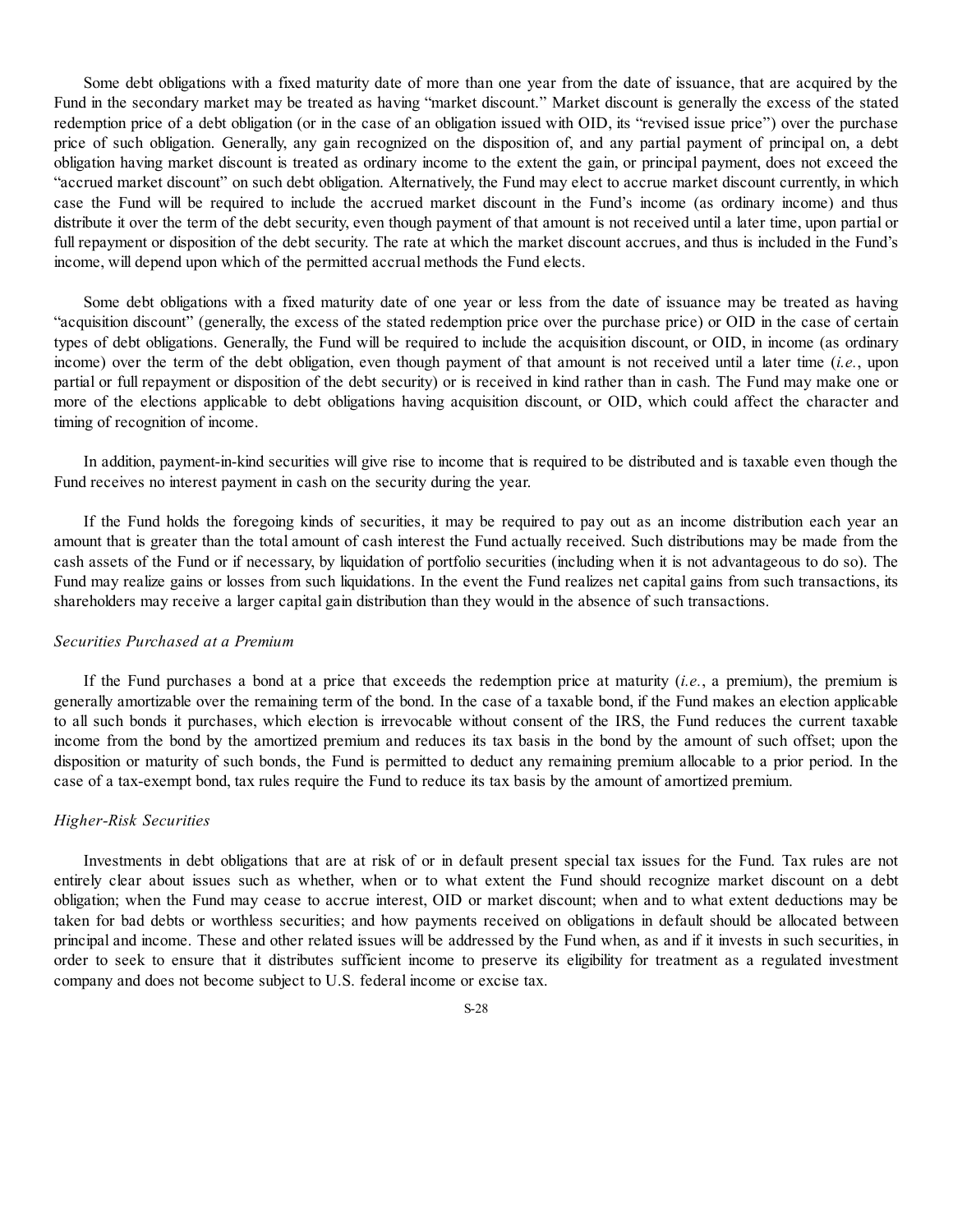#### *Issuer Deductibility of Interest*

A portion of the interest paid or accrued on certain high yield discount obligations owned by the Fund may not be deductible by (and thus, may affect the cash flow of) the issuer. If a portion of the interest paid or accrued on certain high yield discount obligations is not deductible, that portion will be treated as a dividend for purposes of the corporate dividends received deduction. In such cases, if the issuer of the high yield discount obligations is a domestic corporation, dividend payments by the Fund may be eligible for the dividends-received deduction to the extent of the deemed dividend portion of such accrued interest. Interest paid on debt obligations owned by the Fund, if any, that are considered for U.S. tax purposes to be payable in the equity of the issuer or a related party will not be deductible by the issuer, possibly affecting the cash flow of the issuer.

#### *Tax-Exempt Shareholders*

Income of a regulated investment company that would be unrelated business taxable income ("UBTI") if earned directly by a tax-exempt entity will not generally be taxable as UBTI to a tax-exempt shareholder of a regulated investment company. Notwithstanding this "blocking" effect, a tax-exempt shareholder could recognize UBTI by virtue of its investment in the Fund if shares in the Fund constitute debt-financed property in the hands of the tax-exempt shareholder within the meaning of Code Section 514(b).

#### *Foreign Shareholders*

In general, the Fund's dividends are not subject to a U.S. withholding tax when paid to a shareholder that is not a "U.S. Person" within the meaning of the Code (such a shareholder, a "foreign shareholder") to the extent properly reported by the Fund as (1) interest-related dividends or short-term capital gains dividends, each as defined below and subject to certain conditions described below, (2) Capital Gain Dividends or (3) distributions treated as a return of capital with respect to such foreign shareholder.

The exception to withholding for "interest-related dividends" generally applies with respect to distributions (other than distributions to a foreign shareholder (w) that does not provide a satisfactory statement that the beneficial owner is not a U.S. person, (x) to the extent that the dividend is attributable to certain interest on an obligation if the foreign shareholder is the issuer or is a  $10\%$  shareholder of the issuer, (y) that is within certain foreign countries that have inadequate information exchange with the United States, or (z) to the extent the dividend is attributable to interest paid by a person that is a related person of the foreign shareholder and the foreign shareholder is a controlled foreign corporation) from U.S.-source interest income of types similar to those not subject to U.S. federal income tax if earned directly by an individual foreign shareholder, to the extent such distributions are properly reported as such by the Fund in a written notice to shareholders ("interest-related dividends"). The exception to withholding for "short-term capital gain dividends" generally applies with respect to distributions (other than (a) distributions to an individual foreign shareholder who is present in the United States for a period or periods aggregating 183 days or more during the year of the distribution or (b) distributions subject to special rules regarding the disposition of U.S. real property interests) of net short-term capital gains in excess of net long-term capital losses to the extent such distributions are properly reported by the Fund ("short-term capital gain dividends"). The Fund is permitted to report such part of its dividends as interest-related or short-term capital gain dividends as is eligible, but is not required to do so. In the case of shares held through an intermediary, the intermediary may withhold even if the Fund reports all or a portion of a payment as an interest-related or short-term capital gain dividend to shareholders. These exemptions from withholding will not be available to foreign shareholders of the Fund if it does not currently report its dividends as interest-related or short-term capital gain dividends. Foreign shareholders should contact their intermediaries regarding the application of these rules to their accounts.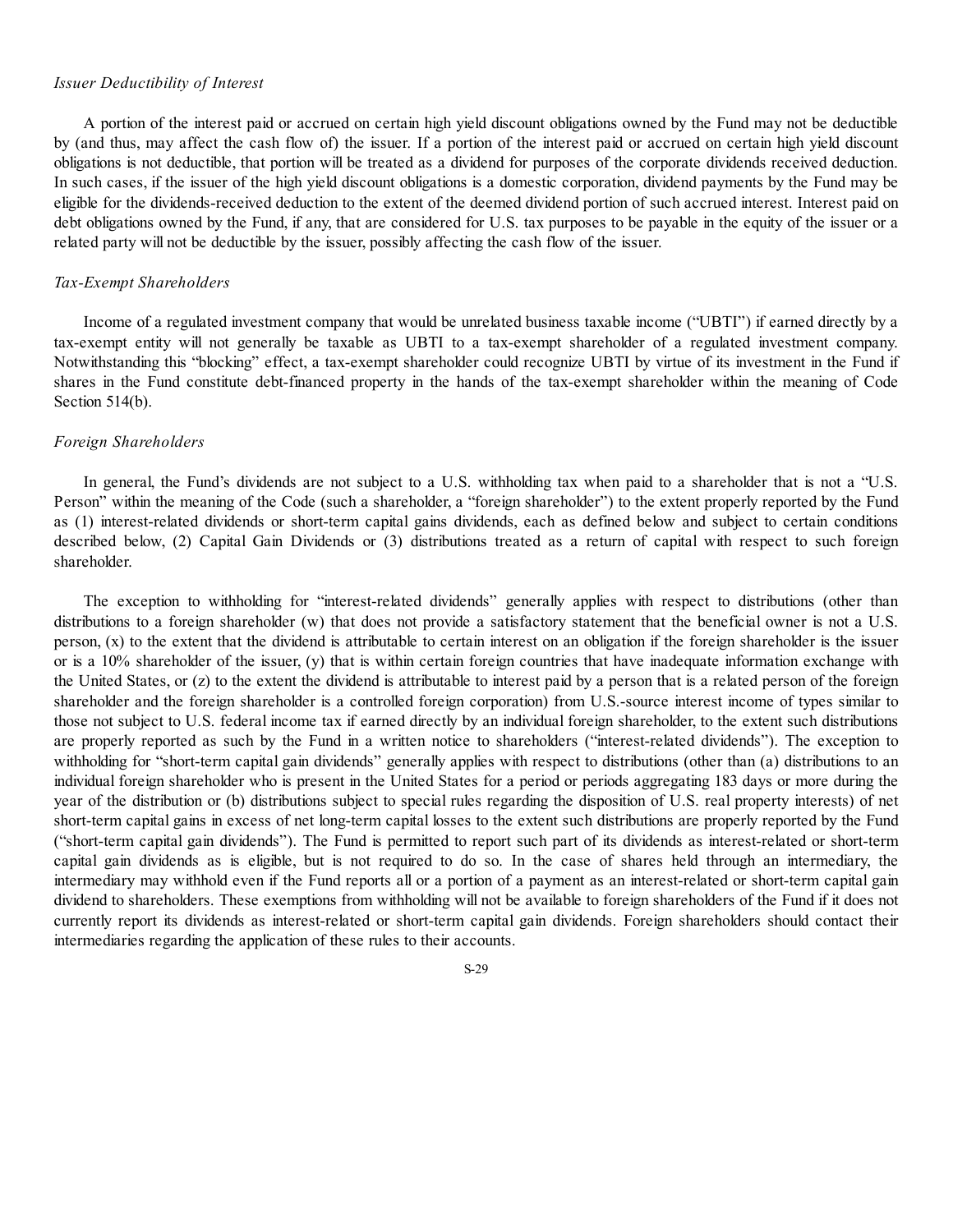Distributions other than Capital Gain Dividends, interest-related dividends, and short-term capital gain dividends (*e.g.*, distributions attributable to dividends and foreign-source interest income) by the Fund to foreign shareholders are generally subject to withholding of U.S. federal income tax at a rate of 30% (or lower applicable treaty rate).

A foreign shareholder generally is not subject to U.S. federal income tax on gains (and is not allowed a deduction for losses) realized on the sale of shares of the Fund or on Capital Gain Dividends, interest-related dividends and short-term capital gain dividends unless (i) such gain or dividend is effectively connected with the conduct of a trade or business carried on by such holder within the United States, (ii) in the case of an individual holder, the holder is present in the United States for a period or periods aggregating 183 days or more during the year of the sale or the receipt of the Capital Gain Dividend and certain other conditions are met, or (iii) the special rules relating to gain attributable to the sale or exchange of "U.S. real property interests" ("USRPIs") apply to the foreign shareholder's sale of shares of the Fund or to the Capital Gain Dividend the foreign shareholder received (as described below).

Special rules would apply if the Fund were a qualified investment entity ("QIE") because it is either a "U.S. real property holding corporation" ("USRPHC") or would be a USRPHC but for the operation of certain exceptions to the definition of USRPIs described below. A USRPHC is generally a domestic corporation that holds USRPIs the fair market value of which equals or exceeds 50% of the sum of the fair market values of the corporation's USRPIs, interests in real property located outside the United States, and other trade or business assets. USRPIs generally include any interest in U.S. real property and any interest (other than solely as a creditor) in a USRPHC or, generally, an entity that has been a USRPHC in the last five years. A fund that holds, directly or indirectly, significant interests in real estate investment trusts ("REITs") may be a USRPHC. Interests in domestically controlled QIEs, including REITs and RICs that are QIEs, not-greater-than-10% interests in publicly traded classes of stock in REITs and not-greater-than-5% interests in publicly traded classes of stock in RICs generally are not USRPIs, but these exceptions do not apply for purposes of determining whether a fund is a QIE.

If an interest in the Fund were a USRPI, a greater-than-5% foreign shareholder or any foreign shareholder if shares of the Fund are not considered regularly traded on an established securities market generally would be required to file a U.S. tax return in connection with the sale of its Fund shares, and pay related taxes due on any gain realized on the sale.

Moreover, if the Fund were a USRPHC or had been one in the last five years, it generally would be required to withhold on amounts distributed to a greater-than-5% foreign shareholder to the extent such amounts would not be treated as a dividend, *i.e.*, are in excess of the Fund's current and accumulated "earnings and profits" for the applicable taxable year. Such withholding generally is not required if the Fund is a domestically controlled QIE.

If the Fund were a QIE, under a special "look-through" rule, any distributions by the Fund to a foreign shareholder attributable directly or indirectly to (i) distributions received by the Fund from a lower-tier RIC or REIT that the Fund is required to treat as USRPI gain in its hands and (ii) gains realized on the disposition of USRPIs by the Fund would retain their character as gains realized from USRPIs in the hands of the Fund's foreign shareholders and would be subject to U.S. tax withholding. In addition, such distributions could result in the foreign shareholder being required to file a U.S. tax return and pay tax on the distributions at regular U.S. federal income tax rates. The consequences to a foreign shareholder, including the rate of such withholding and character of such distributions (*e.g.*, as ordinary income or USRPI gain), would vary depending upon the extent of the foreign shareholder's current and past ownership of the Fund.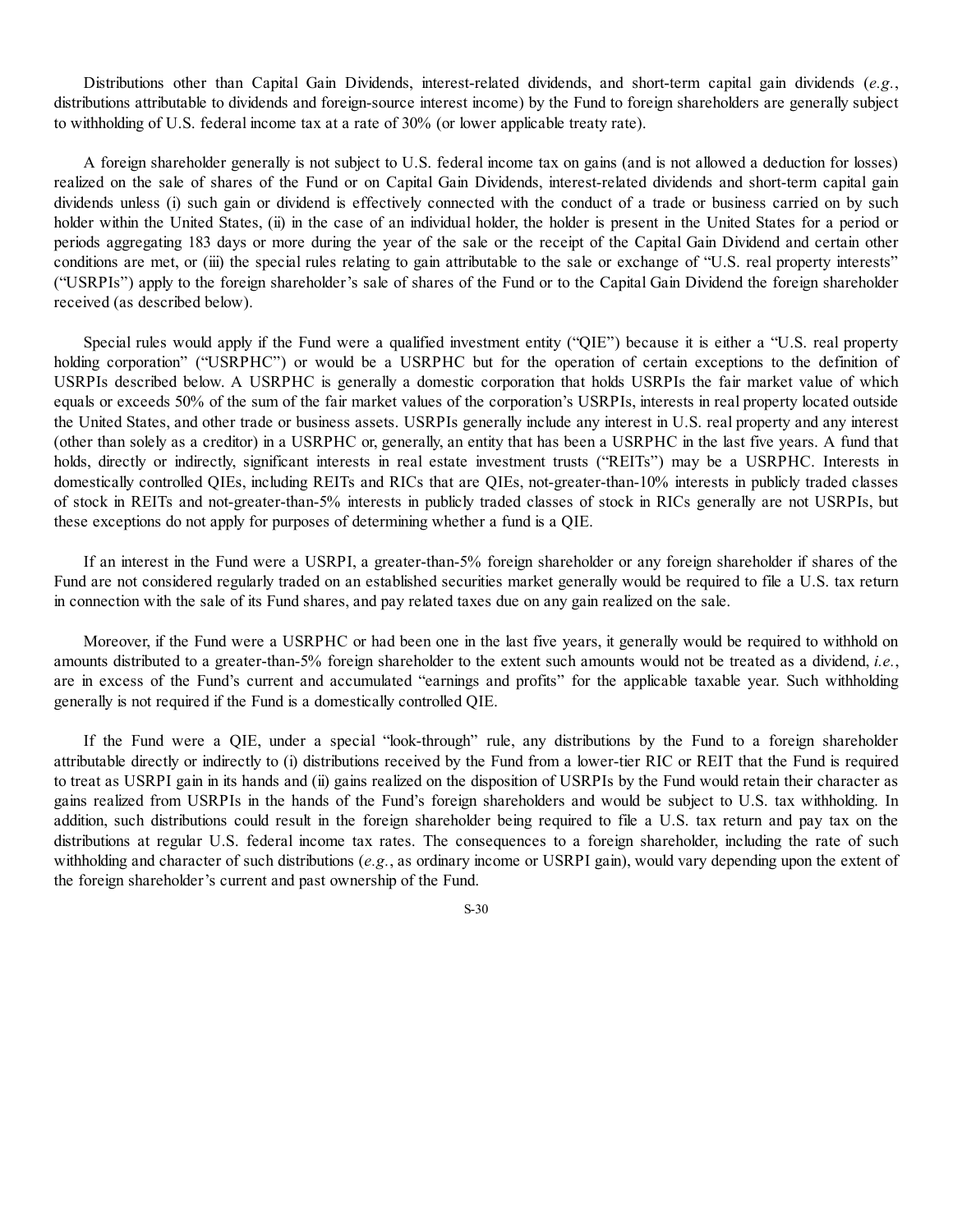Foreign shareholders also may be subject to "wash sale" rules to prevent the avoidance of the tax filing and payment obligations discussed above through the sale and repurchase of Fund shares.

Foreign shareholders should consult their tax advisors and, if holding shares through intermediaries, their intermediaries, concerning the application of these rules to their investment in the Fund. Foreign shareholders with respect to whom income from the Fund is effectively connected with a trade or business conducted by the foreign shareholder within the United States will in general be subject to U.S. federal income tax on the income derived from the Fund at the graduated rates applicable to U.S. citizens, residents or domestic corporations, whether such income is received in cash or reinvested in shares of the Fund and, in the case of a foreign corporation, may also be subject to a branch profits tax. If a foreign shareholder is eligible for the benefits of a tax treaty, any effectively connected income or gain will generally be subject to U.S. federal income tax on a net basis only if it is also attributable to a permanent establishment maintained by the shareholder in the United States. More generally, foreign shareholders who are residents in a country with an income tax treaty with the United States may obtain different tax results than those described herein, and are urged to consult their tax advisors.

In order to qualify for any exemptions from withholding described above or for lower withholding tax rates under income tax treaties, or to establish an exemption from backup withholding, a foreign shareholder must comply with special certification and filing requirements relating to its non-US status (including, in general, furnishing an IRS Form W-8BEN or Form W-8BEN-E, or substitute form). Foreign shareholders should consult their tax advisors in this regard.

Special rules (including withholding and reporting requirements) apply to foreign partnerships and those holding Fund shares through foreign partnerships. Additional considerations may apply to foreign trusts and estates. Investors holding Fund shares through foreign entities should consult their tax advisors about their particular situation. A beneficial holder of Fund shares who is a foreign shareholder may be subject to state and local tax and to the U.S. federal estate tax in addition to the federal tax on income referred to above.

## *Tax Basis Information*

The Fund (or its administrative agent) must report to the IRS and furnish to the Fund shareholders cost basis and holding period information for Fund shares. The Fund will permit Fund shareholders to elect from among several IRS-accepted cost basis methods, including average cost. In the absence of an election, shareholder cost basis will be determined under the default method selected by the Fund. The cost basis method a shareholder elects (or the cost basis method applied by default) may not be changed with respect to a repurchase of shares after the settlement date of the repurchase. Fund shareholders should consult with their tax advisors to determine the best IRS-accepted cost basis method for their tax situation and to obtain more information about how the cost basis reporting rules apply to them.

#### *Tax Shelter Reporting Regulations*

Under U.S. Treasury regulations, if a shareholder recognizes a loss with respect to Fund shares of \$2 million or more for an individual shareholder or \$10 million or more for a corporate shareholder, the shareholder must file with the IRS a disclosure statement on Form 8886. Direct shareholders of portfolio securities are in many cases excepted from this reporting requirement, but under current guidance, shareholders of a regulated investment company are not excepted. Future guidance may extend the current exception from this reporting requirement to shareholders of most or all regulated investment companies. The fact that a loss is reportable under these regulations does not affect the legal determination of whether the taxpayer's treatment of the loss is proper. Shareholders should consult their tax advisors to determine the applicability of these regulations in light of their individual circumstances.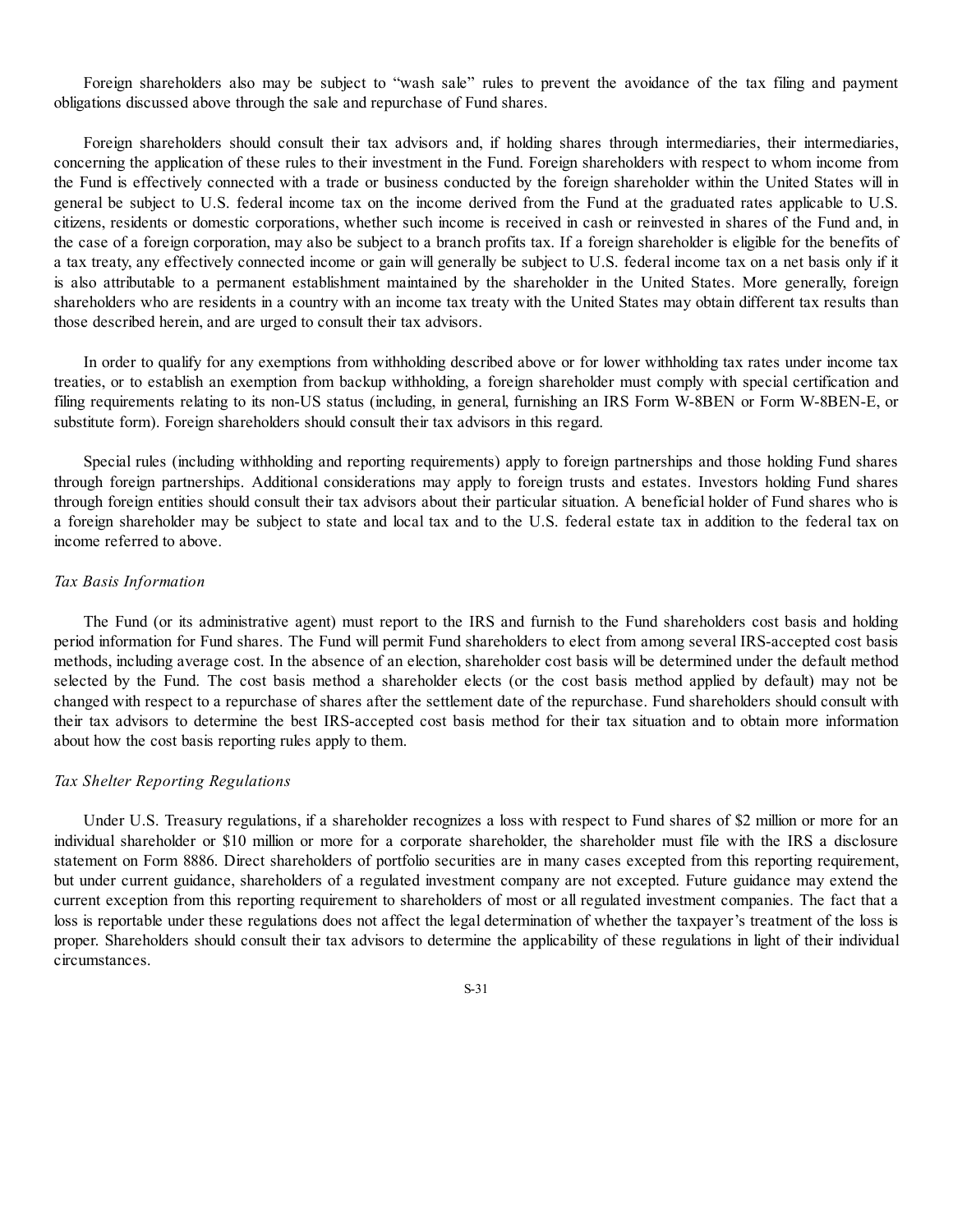#### *Shareholder Reporting Obligations with Respect to Foreign Bank and Financial Accounts*

Shareholders that are U.S. persons and own, directly or indirectly, more than 50% of the Fund by vote or value could be required to report annually their "financial interest" in the Fund's "foreign financial accounts," if any, on FinCEN Form 114, Report of Foreign Bank and Financial Accounts. Shareholders should consult a tax advisor, and persons investing in the Fund through an intermediary should contact their intermediary, regarding the applicability to them of this reporting requirement.

## *Shares Purchased through Tax-Qualified Plans*

Special tax rules apply to investments through defined contribution plans and other tax-qualified plans. Shareholders should consult their tax advisors to determine the suitability of shares of the Fund as an investment through such plans, and the precise effect of an investment on their particular tax situation.

## **OTHER INFORMATION**

#### **Miscellaneous**

The Prospectus and this SAI do not contain all the information included in the Registration Statement filed with the SEC under the 1933 Act with respect to the securities offered by the Prospectus. Certain portions of the Registration Statement have been omitted from the Prospectus and this SAI pursuant to the rules and regulations of the SEC. The Registration Statement including the exhibits filed therewith may be examined at the office of the SEC in Washington, D.C.

Statements contained in the Prospectuses or in this SAI as to the contents of any contract or other document referred to are not necessarily complete, and, in each instance, reference is made to the copy of such contract or other document filed as an exhibit to the Registration Statement of which the Prospectuses and this SAI form a part, each such statement being qualified in all respects by such reference.

In the interest of economy and convenience, the Fund does not issue certificates representing the Fund's shares. Instead, the transfer agent maintains a record of each shareholder's ownership. Each shareholder receives confirmation of purchase and repurchase orders from the transfer agent. Fund shares and any dividends and distributions paid by the Fund are reflected in account statements from the transfer agent.

## **FINANCIAL STATEMENTS**

The financial statements for the Fund's fiscal year ended October 31, 2021 and the independent registered public accounting firm's report contained in the Fund's [annual](https://www.sec.gov/Archives/edgar/data/1748680/000139834421000055/fp0060522_ncsr.htm) report dated October 31, 2021 are hereby incorporated by reference into this SAI. The Fund's annual report is available upon request, without charge, by calling the Fund at (833) 834-4923.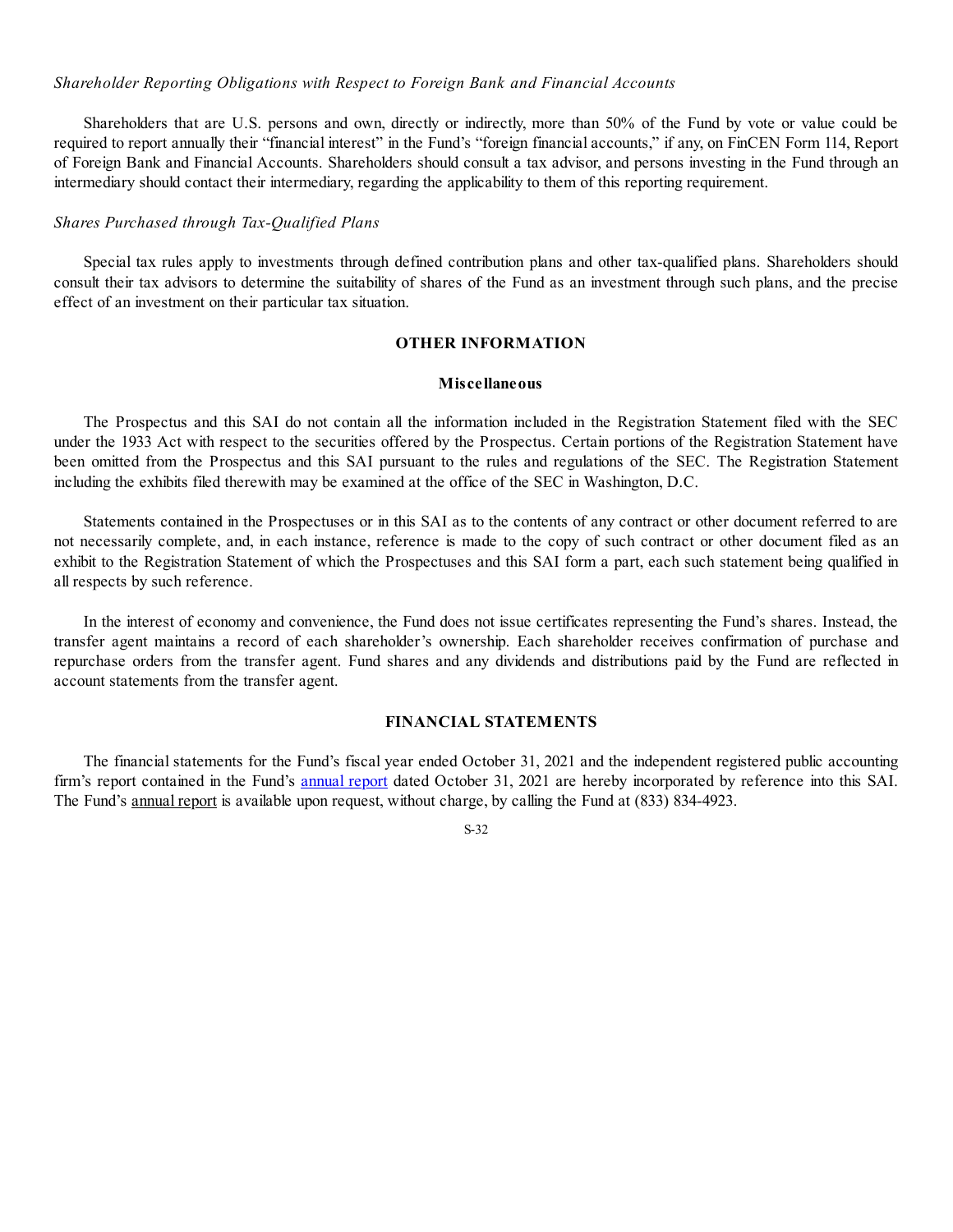# **APPENDIX A**

# **1WS CAPITAL ADVISORS, LLC**

# **PROXY VOTING POLICIES AND PROCEDURES**

The Adviser invests the assets of its clients in securities issued by public and private issuers. The Adviser has authority to vote proxies relating to such securities on behalf of clients and to participate in class action lawsuits on behalf of the funds.

In establishing its Proxy Voting Policies and Procedures, the Adviser considered numerous risks associated with the proxy voting process. This analysis includes risks such as:

- The Adviser lacks written proxy voting policies and procedures;
- Proxies are not identified and processed in a timely manner;
- Proxies are not voted in the client's best interests;
- Conflicts of interest between the Adviser and a client are not identified or resolved appropriately;
- Proxy voting records are not properly maintained;
- The Adviser lacks policies and procedures regarding a client's participation in class actions; and
- The Adviser fails to maintain documentation associated with a client's participation in class actions. The Adviser has established the following guidelines as an attempt to mitigate these risks.

## **I. Voting Guidelines**

The Adviser will vote proxies on a case-by-case basis, but will generally vote for any proposals that the Firm believes will reasonably provide value to clients in light of the costs associated with voting the proxy and be in the overall best interests of clients.

## **II. Conflicts of Interest**

At times, conflicts may arise between the interests of clients and the interests of the Adviser. If the Adviser determines that it has, or may be perceived to have, a conflict of interest when voting a proxy, the Adviser will address matters involving such conflicts of interest as follows:

A. The Adviser's director of operations (the "Director of Operations") will be responsible for alerting the Adviser's chief compliance officer (the "Chief Compliance Officer") of any proxy voting and the Chief Compliance Officer will determine whether a conflict of interest exists, and whether it is deemed "material";

B. With respect to material conflicts, if the Adviser believes it should vote in a way that may also benefit, or be perceived to benefit, its own interest, then the Adviser must take one of the following actions in voting such proxy:

● delegate the voting decision for such proxy proposal to an independent third party;